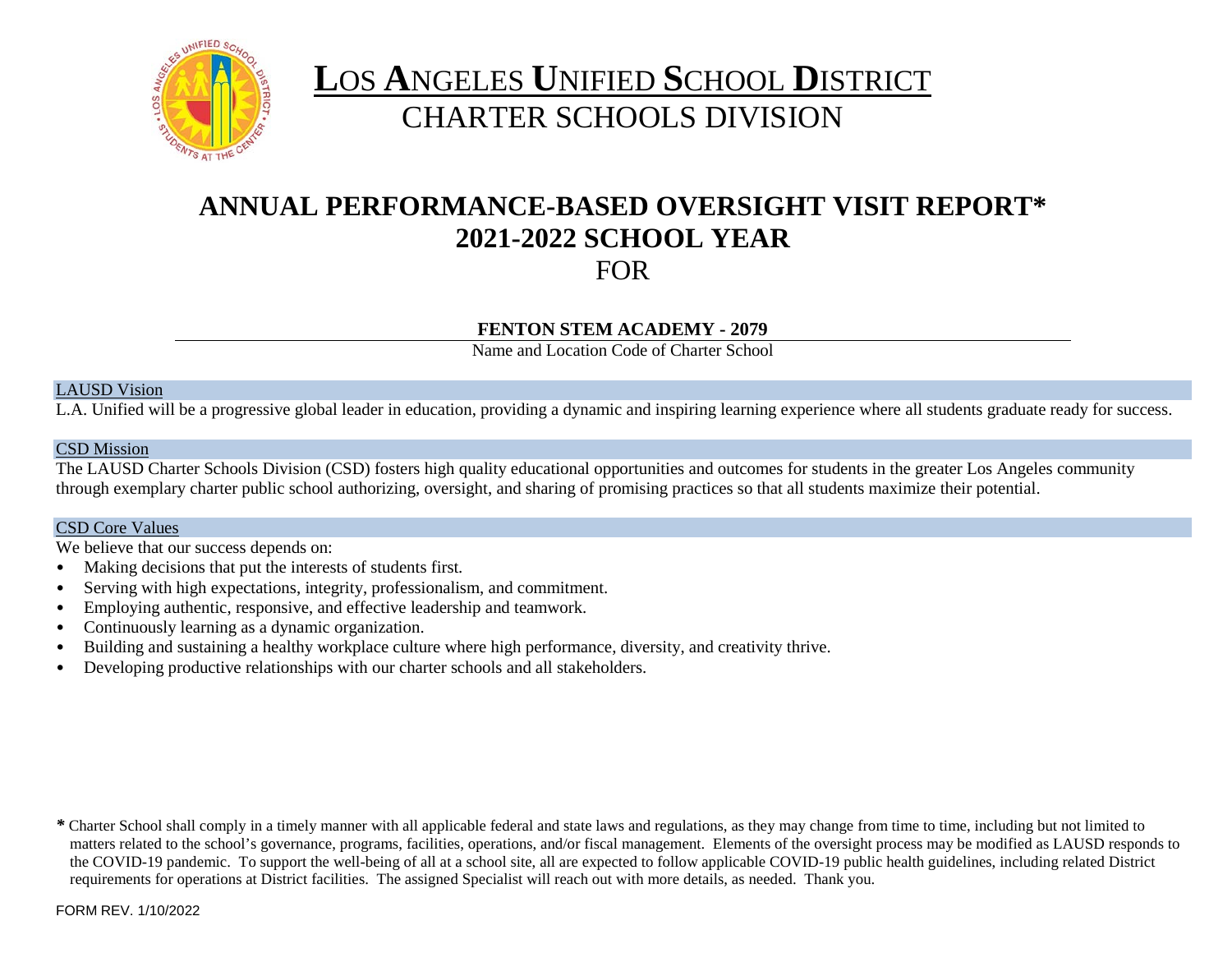

<span id="page-1-0"></span>

| <b>Charter School Name:</b>                                                                                                            | <b>Fenton STEM Academy</b> |    |                       |                                                                                                                                                       |                              |                                                              |                            |                           | <b>Location Code:</b>                      | 2079                         |              |              |
|----------------------------------------------------------------------------------------------------------------------------------------|----------------------------|----|-----------------------|-------------------------------------------------------------------------------------------------------------------------------------------------------|------------------------------|--------------------------------------------------------------|----------------------------|---------------------------|--------------------------------------------|------------------------------|--------------|--------------|
| <b>Current Address:</b>                                                                                                                |                            |    | City:                 |                                                                                                                                                       | <b>ZIP</b> Code:             |                                                              | <b>Phone:</b>              |                           | Fax:                                       |                              |              |              |
| 8926 Sunland Blvd.                                                                                                                     |                            |    |                       |                                                                                                                                                       |                              | <b>Sun Valley</b>                                            |                            | 91352                     |                                            |                              | 818-962-3636 | 818-252-7270 |
| <b>Current Term of Charter<sup>1</sup>:</b>                                                                                            |                            |    |                       |                                                                                                                                                       | <b>LAUSD Board District:</b> |                                                              |                            |                           |                                            | <b>LAUSD Local District:</b> |              |              |
| July 1, 2019 to June 30, 2026                                                                                                          |                            |    |                       |                                                                                                                                                       | 6                            |                                                              |                            | <b>Northeast</b>          |                                            |                              |              |              |
| <b>Number of Students Currently Enrolled:</b>                                                                                          |                            |    |                       |                                                                                                                                                       |                              | <b>Enrollment Capacity Per Charter:</b>                      |                            | <b>Number Above/Below</b> |                                            |                              |              |              |
| 340                                                                                                                                    |                            |    | 600                   |                                                                                                                                                       |                              |                                                              |                            |                           | <b>Enrollment Capacity (day of visit):</b> |                              | $-262$       |              |
| <b>Grades Currently Served:</b>                                                                                                        |                            |    |                       |                                                                                                                                                       |                              | <b>Grades To Be Served Per Charter:</b>                      | <b>Percent Above/Below</b> |                           |                                            |                              |              |              |
| <b>TK-6</b>                                                                                                                            |                            |    | <b>TK-6</b>           |                                                                                                                                                       |                              |                                                              |                            |                           | <b>Enrollment Capacity (day of visit):</b> | $-43.66%$                    |              |              |
| <b>Norm Enrollment Number:</b>                                                                                                         |                            |    |                       |                                                                                                                                                       |                              | 340                                                          |                            |                           |                                            |                              |              |              |
| <b>Total Number of Staff Members:</b>                                                                                                  |                            | 58 |                       | 24<br><b>Certificated:</b><br><b>Classified:</b>                                                                                                      |                              | 34                                                           |                            |                           |                                            |                              |              |              |
| <b>Charter School's Leadership Team Members:</b>                                                                                       |                            |    |                       | Jennifer Miller, Director; Jennifer Pimental, Admin. Coordinator; Cecilia Quijano,<br>Admin. Coordinator; Dr. David Riddick, CEO; Jason Gonzalez, COO |                              |                                                              |                            |                           |                                            |                              |              |              |
| <b>Charter School's Contact for Special Education:</b>                                                                                 |                            |    |                       | <b>Judy Werner, Special Education</b><br>Coordinator                                                                                                  |                              | <b>SELPA &amp;</b><br><b>Option:</b>                         |                            |                           | 3                                          |                              |              |              |
| <b>CSD Assigned Administrator:</b>                                                                                                     |                            |    | <b>Yolanda Jordan</b> | <b>CSD Fiscal Services Manager:</b>                                                                                                                   |                              |                                                              |                            | <b>Sandra Melendez</b>    |                                            |                              |              |              |
| <b>Other School/CSD Team Members:</b>                                                                                                  |                            |    | N/A                   |                                                                                                                                                       |                              |                                                              |                            |                           |                                            |                              |              |              |
| <b>Oversight Visit Date(s):</b>                                                                                                        |                            |    |                       | <b>February 11, 2022</b>                                                                                                                              |                              | <b>Fiscal Review Date (if different):</b>                    |                            |                           | N/A                                        |                              |              |              |
| Is school located on a District facility?                                                                                              |                            |    |                       |                                                                                                                                                       |                              | <b>LAUSD Co-Location Campus(es)</b><br>(if applicable):      |                            |                           | N/A                                        |                              |              |              |
| If so, please indicate the applicable program<br>(e.g. Prop 39, PSC, conversion, etc.):                                                |                            |    |                       | $\mathbf{N_0}$                                                                                                                                        |                              | Date of Co-Location meeting with<br><b>Operations Team:</b>  |                            |                           | N/A                                        |                              |              |              |
| <b>Certificate of Occupancy (COO) or</b><br><b>Temporary Certificate of Occupancy Type:</b><br>(if a TCO, please note expiration date) |                            |    |                       | $COO$ and $TCO$ (exp. $8/10/22$ )                                                                                                                     |                              | <b>COO/TCO Approved Grade Levels</b><br>and Occupancy Loads: |                            |                           |                                            | K-6/1,482 max occ. load      |              |              |

<sup>&</sup>lt;sup>1</sup> AB 130 added Section 47607.4 to California Ed Code, which extends the term of all charter schools whose term expires on or between January 1, 2022, and June 30, 2025, inclusive, by two years.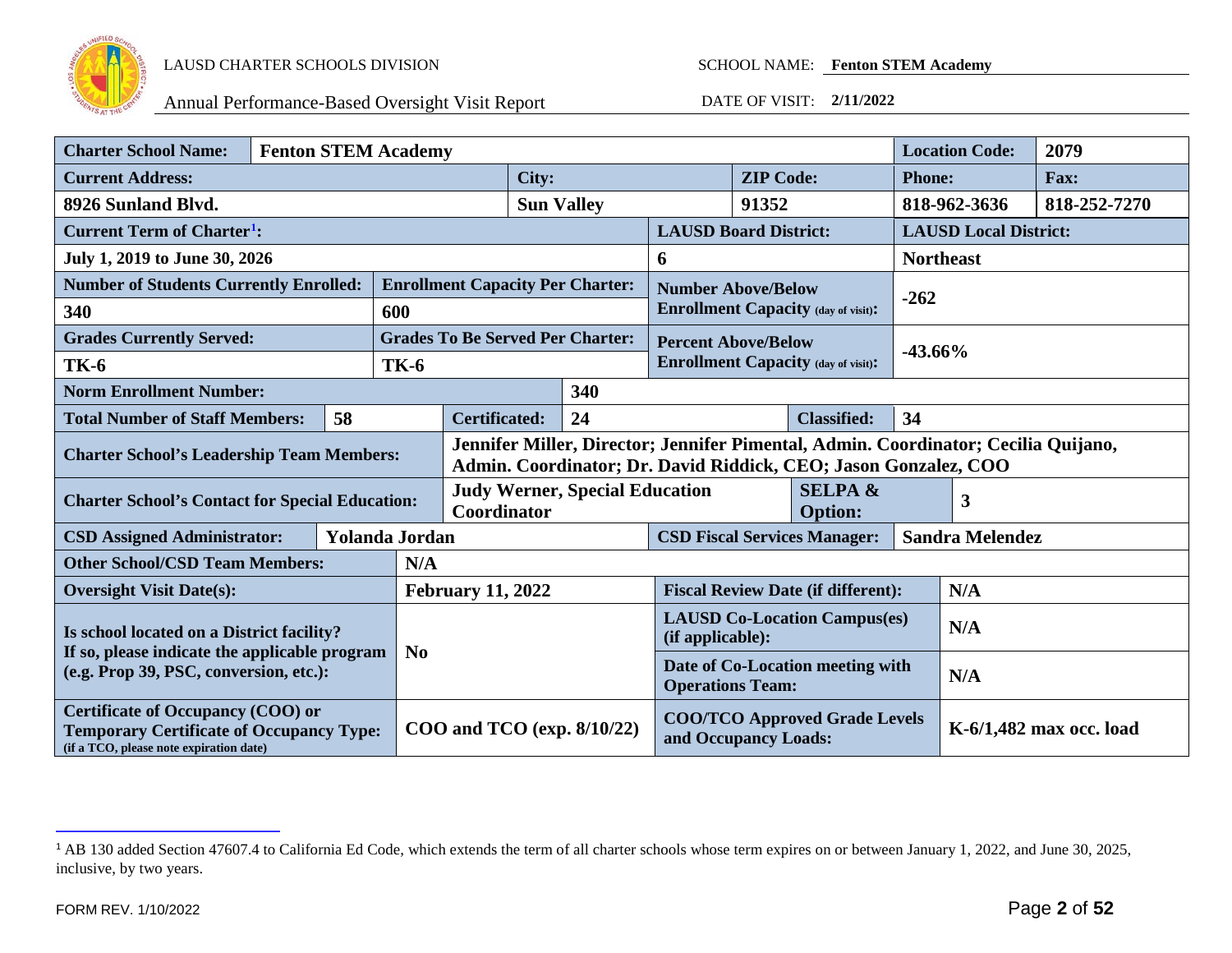

| <b>SUMMARY OF RATINGS</b><br>$(4)=$ Accomplished $(3)=$ Proficient $(2)=$ Developing $(1)=$ Unsatisfactory |                                                                  |                                                                         |                          |  |
|------------------------------------------------------------------------------------------------------------|------------------------------------------------------------------|-------------------------------------------------------------------------|--------------------------|--|
| Governance                                                                                                 | <b>Student Achievement and</b><br><b>Educational Performance</b> | Organizational<br><b>Management, Programs, and</b><br><b>Operations</b> | <b>Fiscal Operations</b> |  |
|                                                                                                            | <b>No Rating</b>                                                 |                                                                         |                          |  |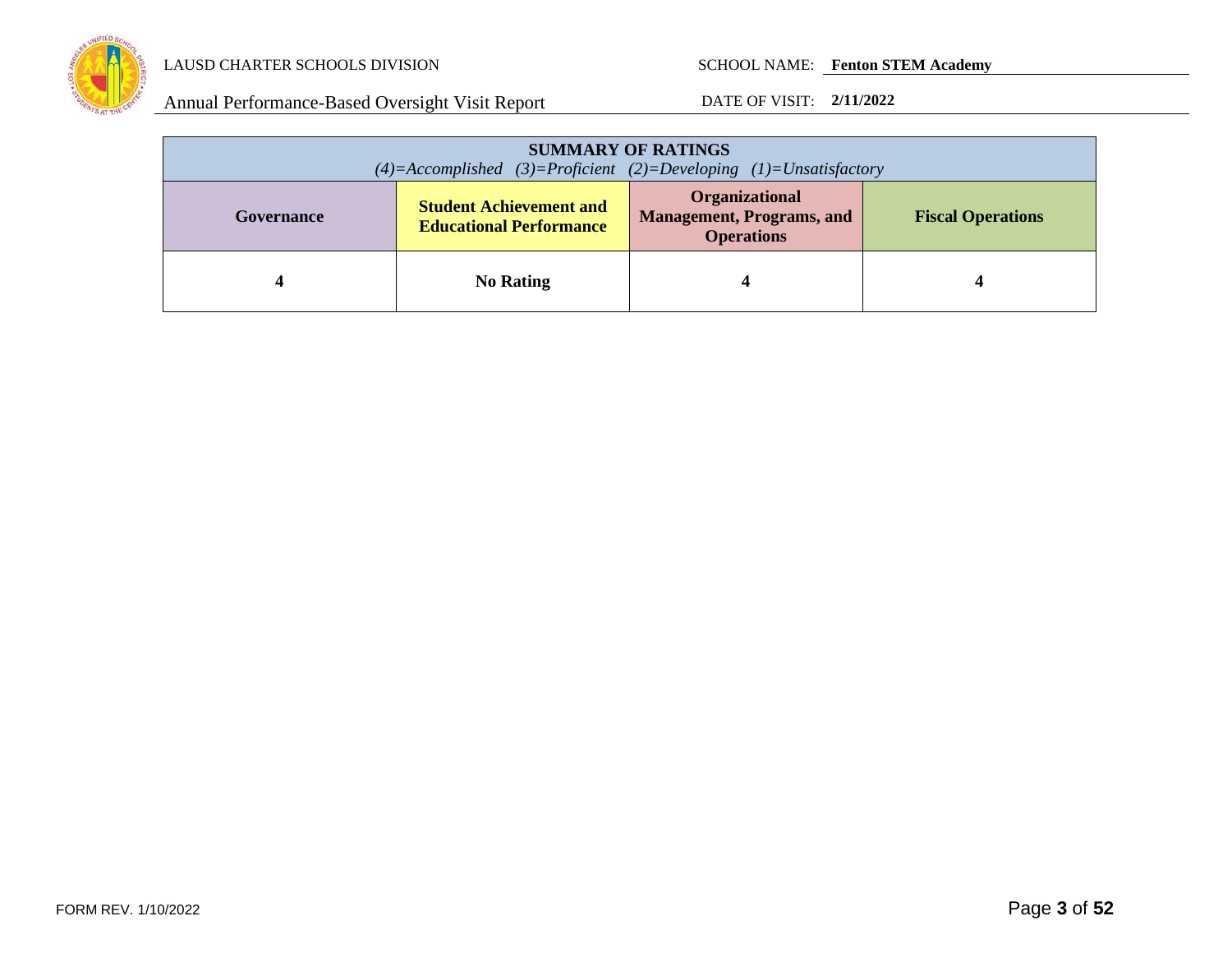

Annual Performance-Based Oversight Visit Report DATE OF VISIT: **2/11/2022**

## **CHARTER RENEWAL CRITERIA**

In accordance with Education Code §§ 47605, 47607, and 47607.2, in order to renew a charter, the District must determine whether the charter school has met the statutory requirements.

## **REPORT GUIDE**

LAUSD's oversight procedures are intended to balance a charter school's autonomy of operation with its accountability to the public. LAUSD utilizes a holistic, performance-based approach to evaluate all charter schools, guided principally by making decisions in the best interest of students. The CSD observes and monitors each charter school in accordance with applicable laws, regulations, LAUSD policy, memoranda of understanding, and the school's operative charter. Information gathered through oversight serves as part of the charter school's ongoing record for the District to make informed decisions about charter school authorization, renewal, material revisions, sharing of promising practices, and if need be, revocation. While LAUSD is responsible to provide oversight of its charter schools and the entities managing charter schools, the primary oversight of each charter school must first and foremost be performed by the charter school's own Governing Board. The Governing Board of a charter school has an ongoing responsibility to oversee the operations of its charter school(s), ensuring that every charter school it oversees is providing a high-quality educational program for students enrolled, is successfully fulfilling the terms of their charter, is fiscally sound, and complies with applicable laws, regulations, and court orders. In designing this document, the District has considered California charter school law, as well as the *LAUSD Policy and Procedures for Charter Schools,* California State Board of Education's criteria for evaluating charter schools, and the National Association of Charter School Authorizers' *Principles and Standards of Quality Authorizing*. This reporting tool provides guidelines and criteria used by the CSD to observe, record, assess, and reflect with the charter school on school performance as captured during the annual oversight visit process in these four categories:

*Governance* – demonstrating fulfillment of the Governing Board's fiduciary responsibility to effectively direct and provide oversight for the charter public school, including but not limited to enactment and monitoring of policies and procedures to ensure the school's full compliance with applicable law, policy, and the terms of the charter approved by the LAUSD Board of Education

*Student Achievement and Educational Performance* – demonstrating positive academic achievement and growth for all students

*Organizational Management, Programs, and Operations* – demonstrating effective leadership and implementation of the governing board's policies and procedures, as well as the school's educational program and systems and procedures for the day-to-day operations of the school

*Fiscal Operations* – demonstrating sound fiscal management, appropriate use of public funds, and compliance with regulatory requirements

This report, including the ratings in each category, is based on information and evidence gathered at the time of the annual oversight visit. The CSD considers evidence provided through CSD staff observations, document review, interviews, and discussion with school representatives and stakeholders. All charter schools are expected to prepare for the visit and have available, as applicable, all documentation requested in the *Annual Performance Based Oversight Visit Preparation Guide 2021-2022.* The "Sources of Evidence" sections below identify key information sources generally relevant to their respective indicators; these lists are not exhaustive, however, and some items may not be applicable to the grades served. Schools may present additional evidence as deemed relevant and appropriate. As needed, CSD staff also may request additional information and/or documentation prior to, during, and/or following the visit.

The tool employs the following four-point rubric to rate the school's performance in each category: *(4) Accomplished, (3) Proficient, (2) Developing, and (1) Unsatisfactory*. In addition, the *Summary of School Performance* section in each category captures key findings under one or more of the following headings: (1) Areas of Demonstrated Strength and/or Progress (Note: potential "promising practices" are identified within this section with an asterisk [\*]); (2) Areas Noted for Further Growth and/or Improvement; and, if applicable, (3) Corrective Action Required. Under "Corrective Action Required," the CSD reports findings of material noncompliance with applicable law, LAUSD charter policy, or the school's approved charter. **If the report includes any findings under "Corrective Action Required," the charter**  school must take immediate and appropriate steps to remedy the identified concern. In accordance with its "tiered intervention" approach to charter school non-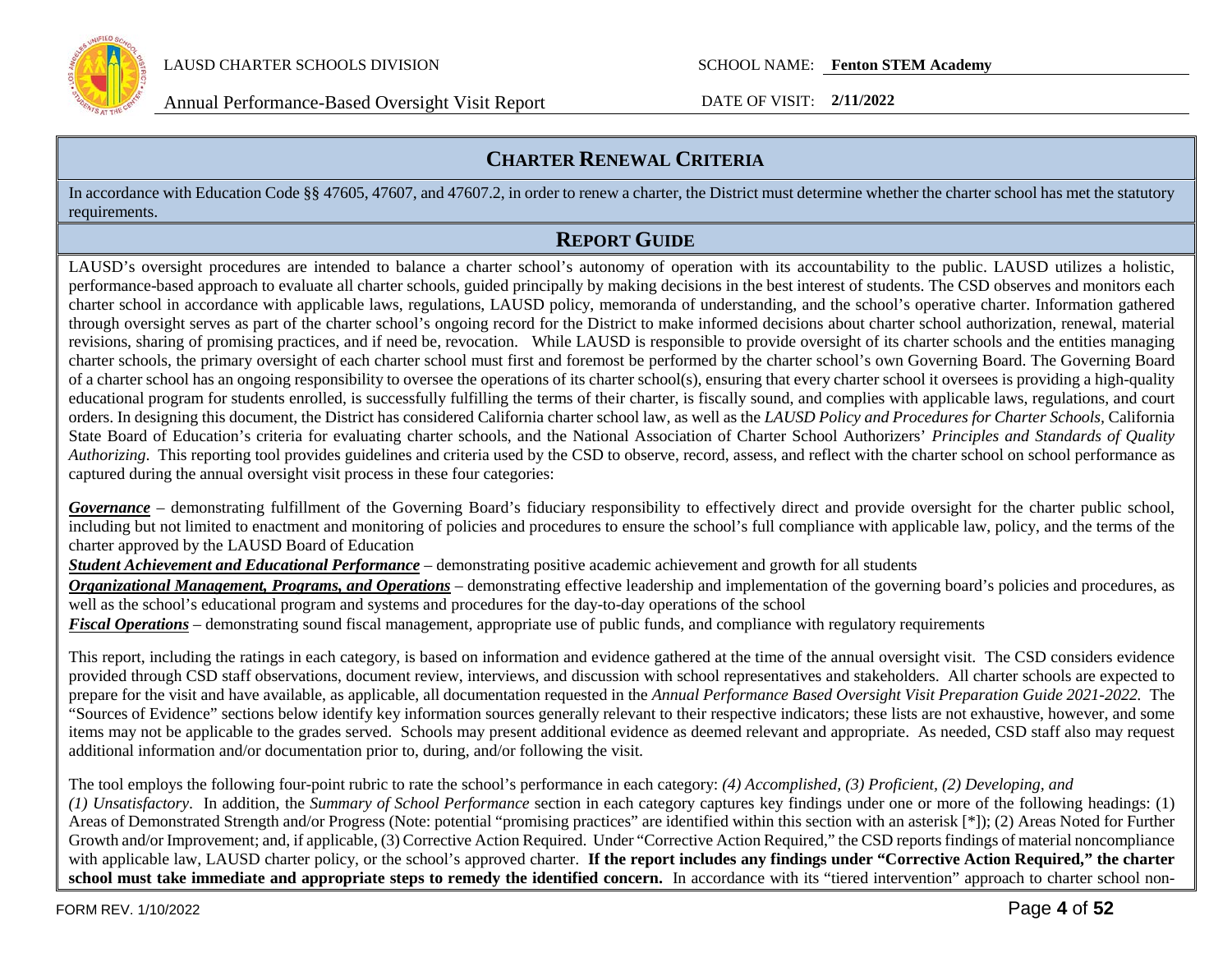

Annual Performance-Based Oversight Visit Report DATE OF VISIT: **2/11/2022**

compliance and poor performance, the CSD may also send the school appropriate notices, separate and apart from this report, to provide and document time-specific follow-up as necessary. At the other end of the spectrum of performance, any school that earns a rating of *Accomplished* in any category is encouraged to submit to the CSD a summary of those "promising practices" that the school believes have contributed to its success, in order to support the CSD's ongoing efforts to promote and facilitate reciprocal sharing of promising practices among education leaders from across all LAUSD schools.

| <b>GOVERNANCE</b>                                                                                                                                                                                                                                                                                                                                                                                                                                                                                                                                                                                                                                    | RATING* |  |  |
|------------------------------------------------------------------------------------------------------------------------------------------------------------------------------------------------------------------------------------------------------------------------------------------------------------------------------------------------------------------------------------------------------------------------------------------------------------------------------------------------------------------------------------------------------------------------------------------------------------------------------------------------------|---------|--|--|
| <b>Summary of School Performance</b>                                                                                                                                                                                                                                                                                                                                                                                                                                                                                                                                                                                                                 | 4       |  |  |
| <b>Areas of Demonstrated Strength and/or Progress</b><br>G1: The Governing Board continues to fully implement the organizational structure set forth in approved charter, including any mandated committees/councils, and<br>a system for the evaluation of the school's executive level leadership.                                                                                                                                                                                                                                                                                                                                                 |         |  |  |
| As evidenced by information in Binder 1, the committees meet at least once per month. The committees include the following: Instruction, Finance and<br>$\bullet$<br>Safety, Personnel, Enrollment/Advertising, Ad-Hoc Committee, and Parent/Community Advocacy. Sub-committees include: Intervention,<br>PBIS/Restorative Discipline, MTSS, Social, Publicity/Enrollment, and Mutt-i-grees. There was also evidence of School Site Council (SSC) and ELAC<br>meetings.<br>As evidenced in Binder 1, there is an evaluation system for each leadership role (e.g., Executive Director, Chief Operating Officer, Director, and Assistant<br>Director) |         |  |  |
| G4: The Governing Board continues to regularly consider school performance, stakeholder input, and other data to inform decision-making (e.g., approving action<br>plans, resources, evaluation criteria).                                                                                                                                                                                                                                                                                                                                                                                                                                           |         |  |  |
| As evidenced in Binder 1, there is a report submitted and discussed at Board meetings from each school director and an academic report from the Chief<br>$\bullet$<br>Executive Officer. The reports include, but not limited to the following: Student attendance rate, internal assessment data, enrollment data, current<br>stakeholder activities, and staffing data.                                                                                                                                                                                                                                                                            |         |  |  |
| Per the CEO, in addition to Brown Act training, Board members receive professional development related to expectations and their respective roles and<br>$\bullet$<br>responsibilities.                                                                                                                                                                                                                                                                                                                                                                                                                                                              |         |  |  |
| Areas Noted for Further Growth and/or Improvement<br>None                                                                                                                                                                                                                                                                                                                                                                                                                                                                                                                                                                                            |         |  |  |
| <b>Corrective Action Required</b><br>None noted that require immediate action to remedy concerns indicated in this report                                                                                                                                                                                                                                                                                                                                                                                                                                                                                                                            |         |  |  |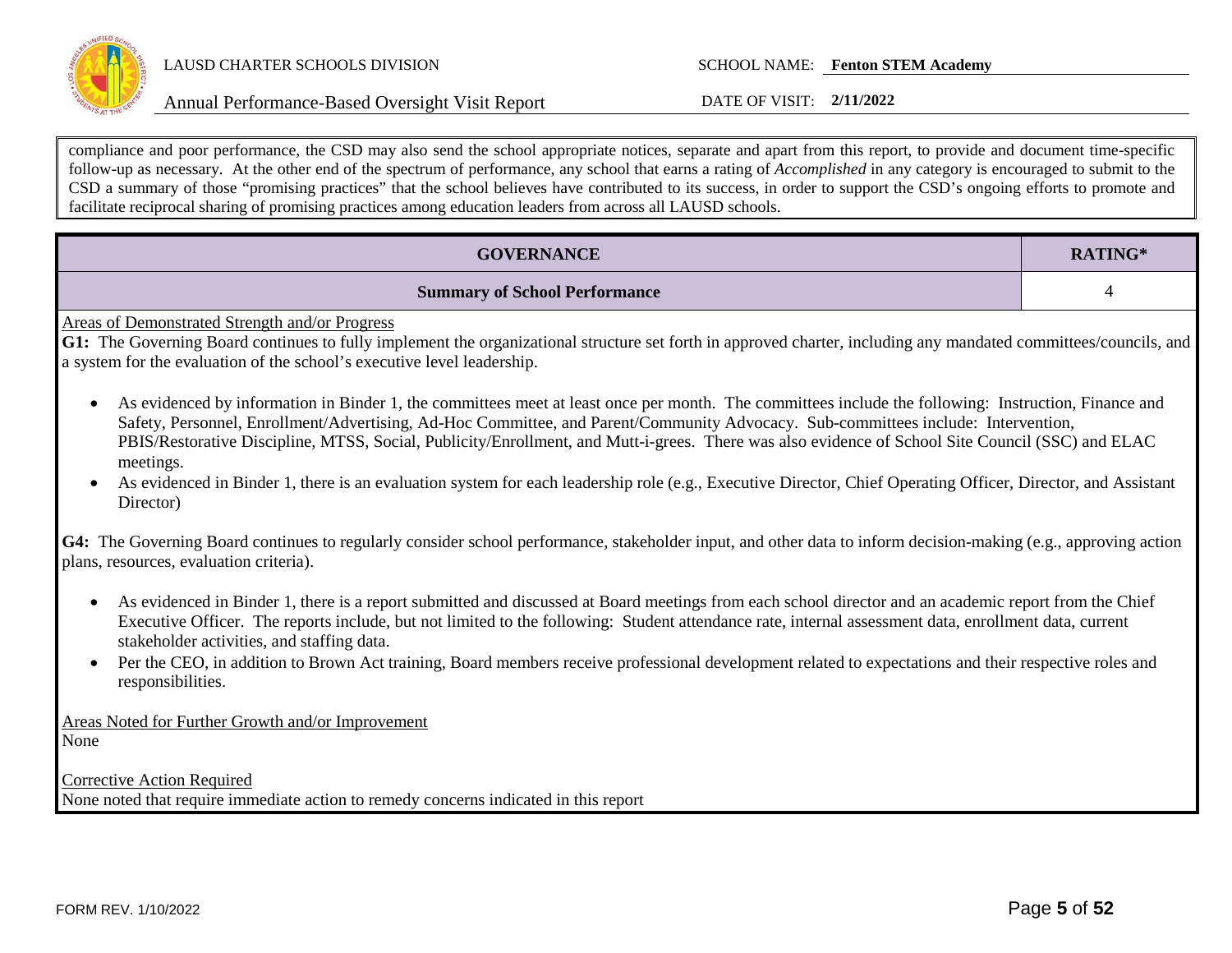

Annual Performance-Based Oversight Visit Report DATE OF VISIT: **2/11/2022**

Notes: None

*\*NOTE: If the CSD gathers or otherwise receives substantial evidence of conflict(s) of interest with respect to a Governing Board member or person in a school leadership position (e.g. CEO or principal), a charter school shall receive a rating of 1 in this category.*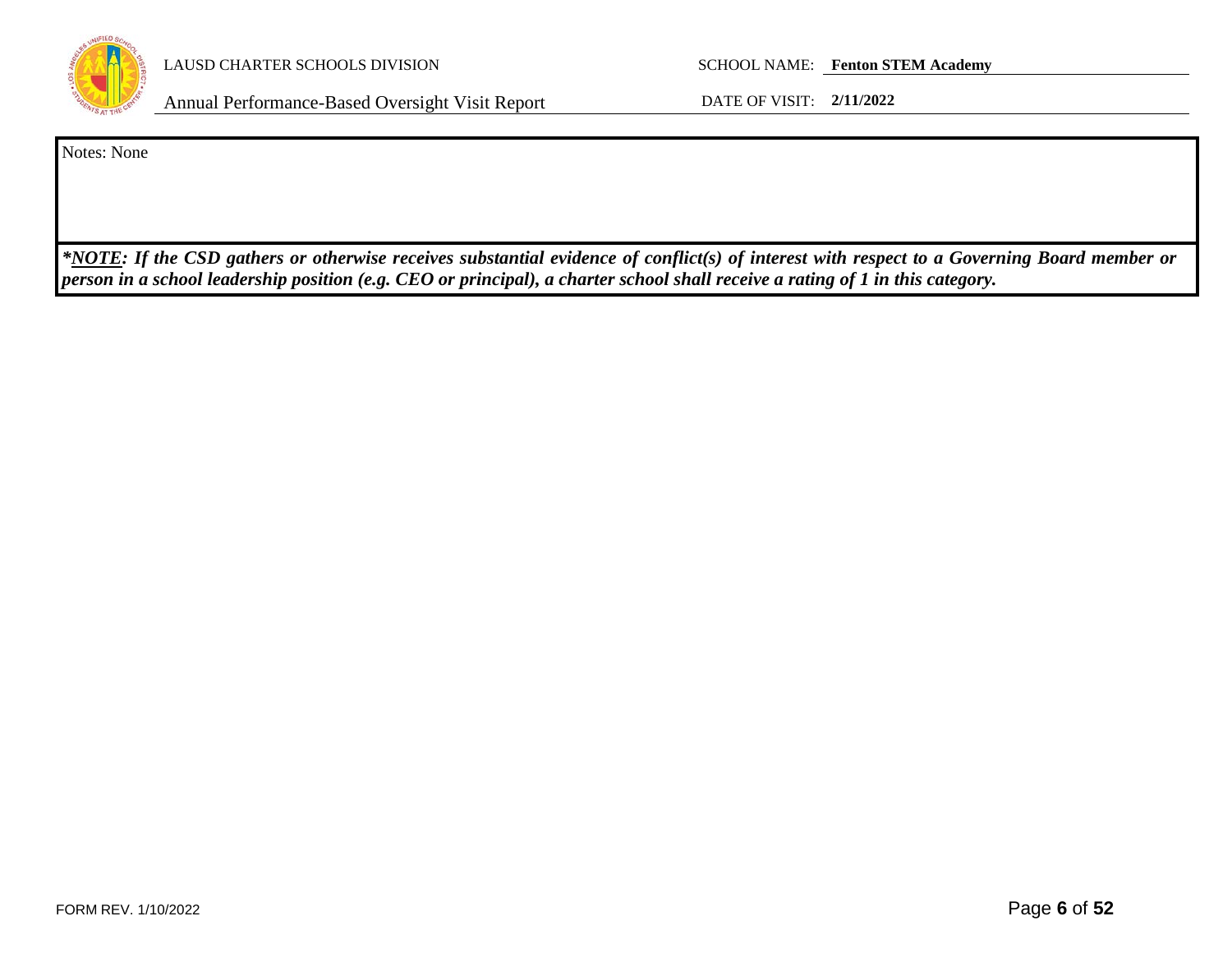

Annual Performance-Based Oversight Visit Report DATE OF VISIT: **2/11/2022**

#### **G1: GOVERNANCE STRUCTURE AND EVALUATION OF SCHOOL LEADER(S)** - QUALITY INDICATOR #1

*The Governing Board has implemented the organizational structure, roles and responsibilities set forth in the approved charter, including:*

- Governing Board composition, structure, roles, and responsibilities
- Governing Board seeks input from committees/councils described in the school's charter including but not limited to those mandated by laws or regulations as applicable (e.g., SSC and ELAC )
- Evaluation of school's executive level leadership (including, but not limited to, those positions reporting to the Governing Board, as indicated in Element 4, such as Executive Director, Area Superintendent, Principal, etc.)

|                  | <b>Rubric</b>                                                                                                                                                                                                                                                                                                                                                                                                                                                                                                                                                                                                                                                                                                                                                                                                                                                                                                                                                                           | <b>Sources of Evidence</b>                                                                                                                                                                                                                                                                                                                                                                                                                                                                                          |
|------------------|-----------------------------------------------------------------------------------------------------------------------------------------------------------------------------------------------------------------------------------------------------------------------------------------------------------------------------------------------------------------------------------------------------------------------------------------------------------------------------------------------------------------------------------------------------------------------------------------------------------------------------------------------------------------------------------------------------------------------------------------------------------------------------------------------------------------------------------------------------------------------------------------------------------------------------------------------------------------------------------------|---------------------------------------------------------------------------------------------------------------------------------------------------------------------------------------------------------------------------------------------------------------------------------------------------------------------------------------------------------------------------------------------------------------------------------------------------------------------------------------------------------------------|
| mance<br>Perforn | $\boxtimes$ The Governing Board has fully implemented the organizational structure set forth in<br>approved charter, including any mandated committees/councils, and a system for the<br>evaluation of the school's executive level leadership<br>$\Box$ The Governing Board has substantially implemented the organizational structure set<br>forth in approved charter, including any mandated committees/councils, and a system for<br>the evaluation of the school's executive level leadership<br>$\Box$ The Governing Board has partially implemented the organizational structure set forth in<br>approved charter, including any mandated committees/councils, and a system for the<br>evaluation of the school's executive level leadership<br>$\Box$ The Governing Board has not implemented the organizational structure set forth in<br>approved charter, nor any mandated committees/councils or a system for the evaluation<br>of the school's executive level leadership | $\boxtimes$ Organizational chart (B1.1)<br>$\boxtimes$ Bylaws ( <b>B1.2</b> )<br>$\boxtimes$ Board member roster ( <b>B1.3</b> )<br>$\boxtimes$ Board meeting agendas and minutes (B1.4)<br>$\boxtimes$ Observation of Governing Board meeting<br>$\boxtimes$ Committee/council calendars, agendas,<br>minutes, and sign-ins $(B1.6)$<br>$\boxtimes$ Documentation related to system for evaluation of executive<br>level leadership. $(B1.7)$<br>$\boxtimes$ Discussion with leadership<br>$\Box$ Other: (Specify) |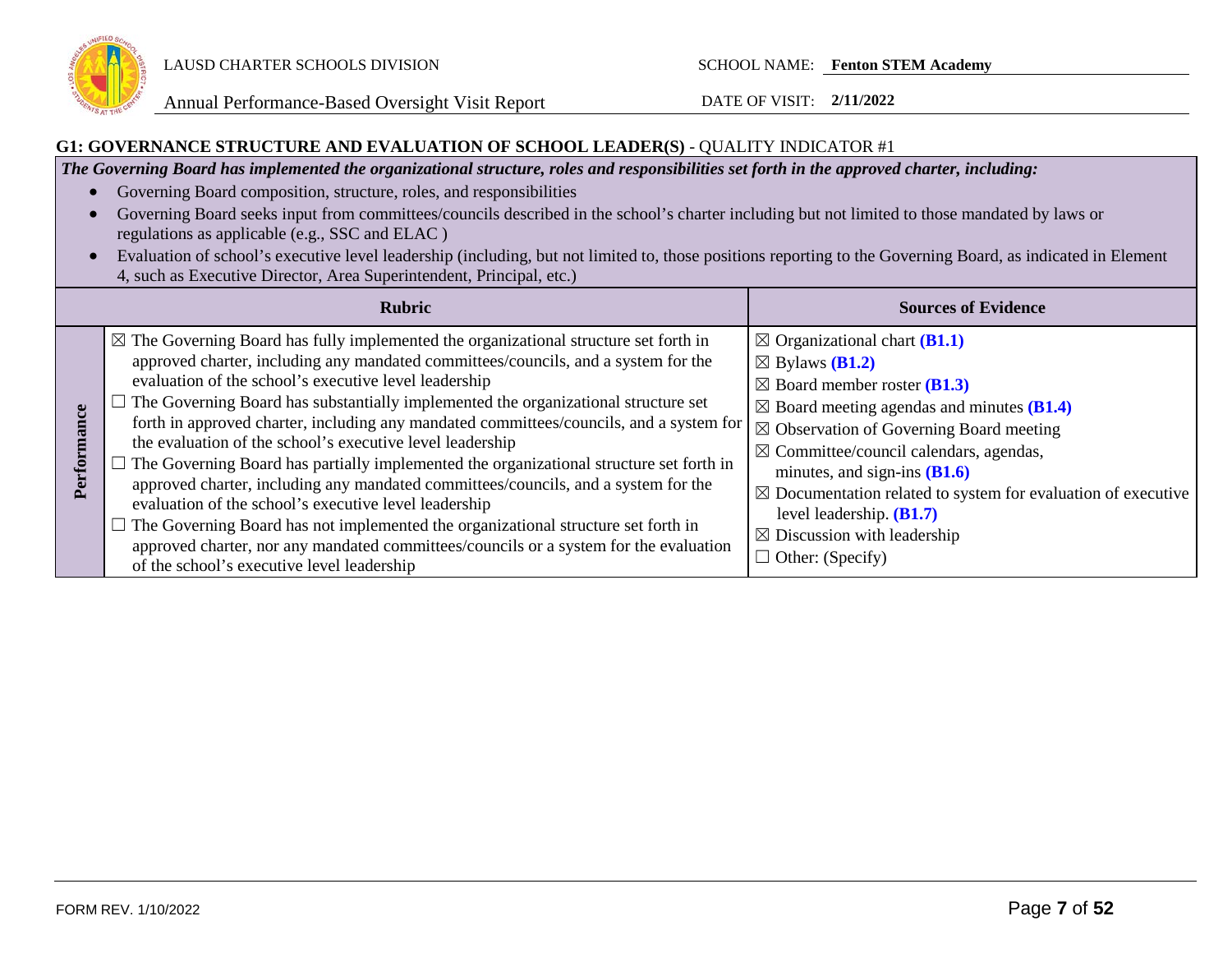

#### **G2: BROWN ACT** - QUALITY INDICATOR #2

*The Governing Board has a system in place to ensure it is adhering to applicable open meeting requirements, which protect the public interest in transparency and help to ensure that decisions are made without apparent or actual conflicts of interest:*

- Governing Board meetings occur regularly, are conducted openly, and provide opportunity for public participation in accordance with the Brown Act
- Governing Board holds its meetings at a location(s) and in a manner that complies with teleconferencing, closed session, and access and Reasonable Accommodation requirements and the public has access to the meetings from a location(s) within the jurisdictional boundaries of LAUSD, as noted in the charter petition
- Governing Board meeting agendas are posted and maintained, as appropriate, including on the school's website and in accordance with the Brown Act and with sufficient specificity
- Governing Board meetings are held in accordance with the requirements of E.C. 47604.1

|             | <b>Rubric</b>                                                                                                                                                                                                                                                                                                                                           | <b>Sources of Evidence</b>                                                                                                                                                                                                                                                                                                                                                                                           |
|-------------|---------------------------------------------------------------------------------------------------------------------------------------------------------------------------------------------------------------------------------------------------------------------------------------------------------------------------------------------------------|----------------------------------------------------------------------------------------------------------------------------------------------------------------------------------------------------------------------------------------------------------------------------------------------------------------------------------------------------------------------------------------------------------------------|
| erfori<br>ఆ | $\boxtimes$ The Governing Board complies with all material provisions of the Brown Act<br>$\Box$ The Governing Board complies with most material provisions of the Brown Act<br>$\Box$ The Governing Board complies with some material provisions of the Brown Act<br>$\Box$ The Governing Board complies with few material provisions of the Brown Act | $\boxtimes$ Board meeting agendas (B1.4)<br>$\boxtimes$ Board meeting calendar (B1.5)<br>$\boxtimes$ Brown Act training documentation (B1.8a)<br>$\boxtimes$ Compliance with E.C. 47604.1 (B1.8b)<br>$\boxtimes$ Documentation of the school's agenda posting procedures<br>(B1.9)<br>$\boxtimes$ Observation of Governing Board meeting<br>$\boxtimes$ Discussion with school leadership<br>$\Box$ Other: (Specify) |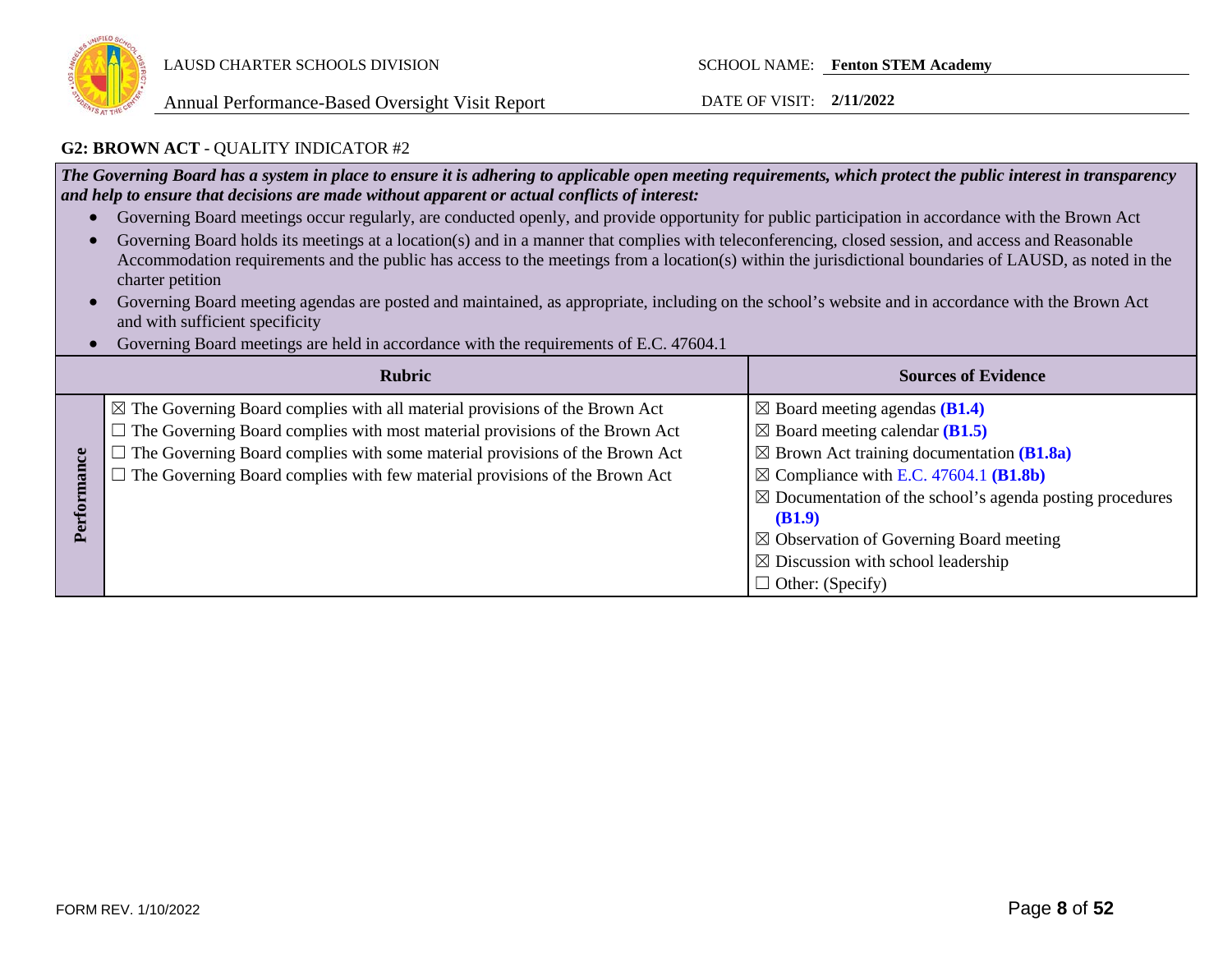

Annual Performance-Based Oversight Visit Report DATE OF VISIT: **2/11/2022**

### **G3: DUE PROCESS** - QUALITY INDICATOR #3

*The Governing Board has systems in place to ensure that the school provides adequate due process, in accordance with applicable law, the school's charter, and LAUSD charter policy, to honor and protect the rights of students, employees, parents, and the public in the following areas***:**

- Student discipline
- Employee grievances and discipline
- Parent/stakeholder complaint resolution procedure (complaints outside regulatory scope of UCP)
- Uniform Complaint Procedures

|             | <b>Rubric</b>                                                                                                                                                                                                                                                                                                                                                                                                                                                                                                                                                                                                                                                                                                                                                                                                                                                                                                                                                                                                                                           | <b>Sources of Evidence</b>                                                                                                                                                                                                                                                                                                                                                                                                                                                                                                                      |
|-------------|---------------------------------------------------------------------------------------------------------------------------------------------------------------------------------------------------------------------------------------------------------------------------------------------------------------------------------------------------------------------------------------------------------------------------------------------------------------------------------------------------------------------------------------------------------------------------------------------------------------------------------------------------------------------------------------------------------------------------------------------------------------------------------------------------------------------------------------------------------------------------------------------------------------------------------------------------------------------------------------------------------------------------------------------------------|-------------------------------------------------------------------------------------------------------------------------------------------------------------------------------------------------------------------------------------------------------------------------------------------------------------------------------------------------------------------------------------------------------------------------------------------------------------------------------------------------------------------------------------------------|
| Performance | $\boxtimes$ The Governing Board has highly developed systems in place to ensure that the school<br>provides adequate due process, in accordance with applicable law, the charter, and<br>LAUSD charter policy, for students, employees, parents, and the public<br>$\Box$ The Governing Board has well-developed systems in place to ensure that the school<br>provides adequate due process, in accordance with applicable law, the charter, and<br>LAUSD charter policy, for students, employees, parents, and the public<br>$\Box$ The Governing Board has partially developed systems in place to ensure that the school<br>provides adequate due process, in accordance with applicable law, the charter, and<br>LAUSD charter policy, for students, employees, parents, and the public<br>$\Box$ The Governing Board has minimal or no systems in place to ensure that the school<br>provides adequate due process, in accordance with applicable law, the charter, and<br>LAUSD charter policy, for students, employees, parents, and the public | $\boxtimes$ Board meeting agendas and minutes (B1.4)<br>$\boxtimes$ Parent-Student Handbook(s) ( <b>B1.10a</b> )<br>$\boxtimes$ Employee Handbook(s) ( <b>B1.10b</b> )<br>$\boxtimes$ Uniform Complaint Procedures policy and form(s) ( <b>B1.11</b> )<br>$\boxtimes$ Stakeholder complaint procedures and form(s) (B1.12)<br>$\boxtimes$ H.R. policies and procedures regarding staff due process<br>(B1.13)<br>$\boxtimes$ Observation of Governing Board meeting<br>$\boxtimes$ Discussion with school leadership<br>$\Box$ Other: (Specify) |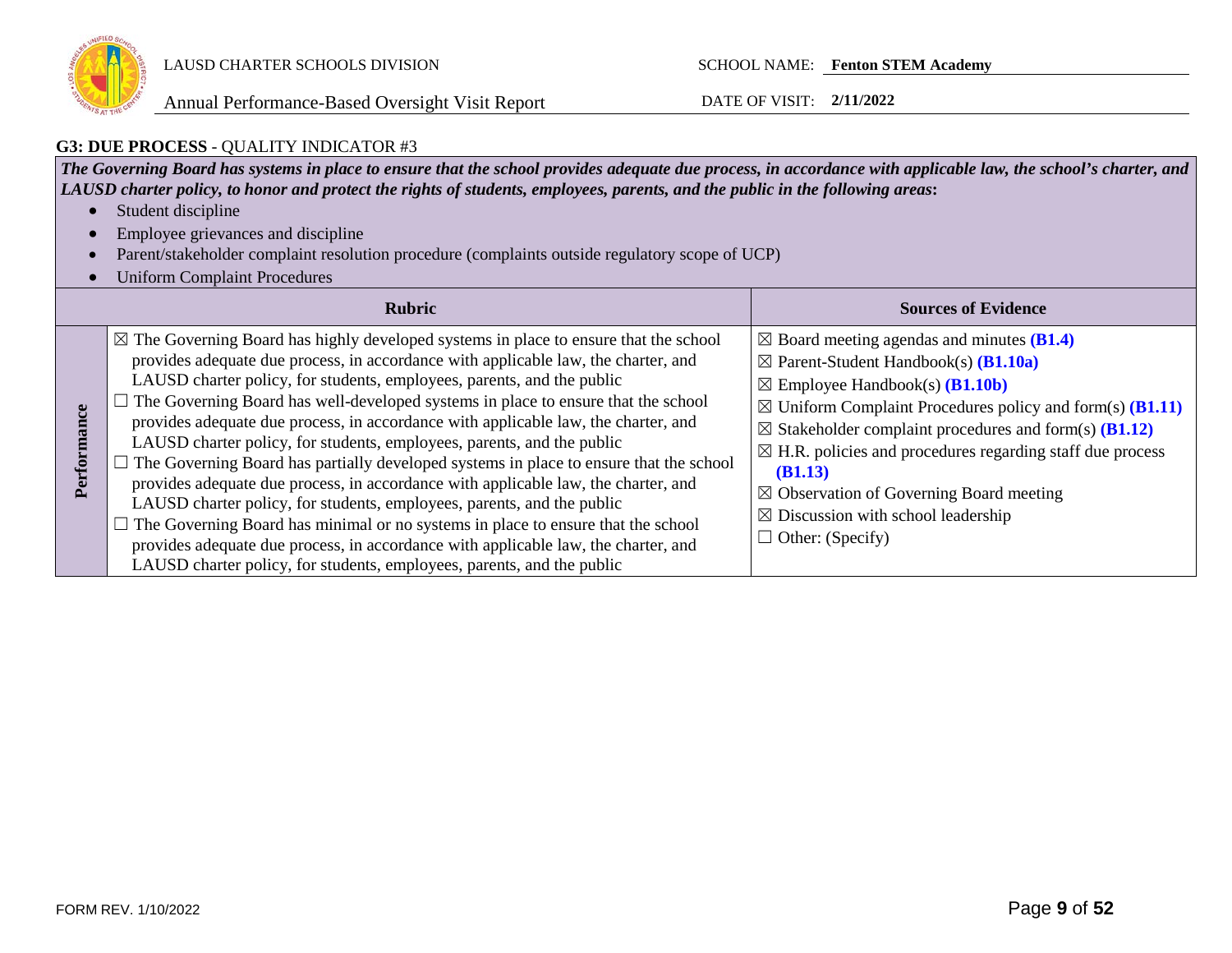

### **G4: RESPONSIVE AND ACCOUNTABLE GOVERNANCE** - QUALITY INDICATOR #4

### *The Governing Board has systems in place to ensure ongoing:*

- Review and use of academic performance (e.g., CA School Dashboard, internal assessments, etc.) and other school data and information to ensure sound Governing Board decision-making in support of continuous improvement of student achievement, fiscal viability, compliance, and overall public school excellence
- Monitoring of the school's implementation of its LCAP and additional school plans, e.g., CSI, SPSA (action plans and progress toward LCAP goals)
- Transparent governance and accountability to stakeholders
- Monitoring of staffing needs and compliance with all applicable credentialing, clearance, and training requirements

|             | <b>Rubric</b>                                                                                                                                                                                                                                                                                                                                                                                                                                                                                                                                                                                                                                                                                                                                                                                                   | <b>Sources of Evidence</b>                                                                                                                                                                                                                                                                                                                                                                                                                                                                                                                                                                                                                                                                                                                                                                                                                                                                                                                                                                                                                                                                           |
|-------------|-----------------------------------------------------------------------------------------------------------------------------------------------------------------------------------------------------------------------------------------------------------------------------------------------------------------------------------------------------------------------------------------------------------------------------------------------------------------------------------------------------------------------------------------------------------------------------------------------------------------------------------------------------------------------------------------------------------------------------------------------------------------------------------------------------------------|------------------------------------------------------------------------------------------------------------------------------------------------------------------------------------------------------------------------------------------------------------------------------------------------------------------------------------------------------------------------------------------------------------------------------------------------------------------------------------------------------------------------------------------------------------------------------------------------------------------------------------------------------------------------------------------------------------------------------------------------------------------------------------------------------------------------------------------------------------------------------------------------------------------------------------------------------------------------------------------------------------------------------------------------------------------------------------------------------|
| Performance | $\boxtimes$ The Governing Board regularly considers school performance, stakeholder input, and<br>other data to inform decision-making (e.g., approving action plans, resources, evaluation<br>criteria)<br>The Governing Board considers school performance, stakeholder input, and other data to<br>inform decision-making (e.g., approving action plans, resources, evaluation criteria, etc.)<br>The Governing Board inconsistently considers school performance, stakeholder input,<br>and other data to inform decision-making (e.g., approving action plans, resources,<br>evaluation criteria, etc.)<br>The Governing Board seldom considers school performance, stakeholder input, and other<br>data to inform decision-making (e.g., approving action plans, resources, evaluation<br>criteria, etc.) | $\boxtimes$ Board meeting agendas and minutes with supporting<br>materials and evidence of school performance and other<br>internal data, including but not limited to: (B1.4)<br>□ CA School Dashboard Academic Performance<br>Indicators (ELA, MATH, ELPI, CCI)<br>$\Box$ CA School Dashboard Academic Engagement<br>Indicators (Chronic Absenteeism, Graduation Rate)<br>$\Box$ CA School Dashboard Conditions and Climate Indicator<br>(Suspension Rate)<br>$\boxtimes$ Attendance rate<br>$\boxtimes$ Internal assessment data<br>$\boxtimes$ Enrollment data<br>$\boxtimes$ Staffing data (retention, turnover, certification, etc.)<br>$\boxtimes$ Board meeting calendar (B1.5)<br>$\boxtimes$ Other evidence of a system for Board review and analysis<br>of internal school data to inform decision-making (B1.14a)<br>$\boxtimes$ Board member training documentation (roles,<br>responsibilities, etc.) ( <b>B1.14b</b> ) $\Box$ Observation of<br>Governing Board meeting<br>$\boxtimes$ Discussion with school leadership<br>$\Box$ Stakeholder focus group<br>$\Box$ Other: (Specify) |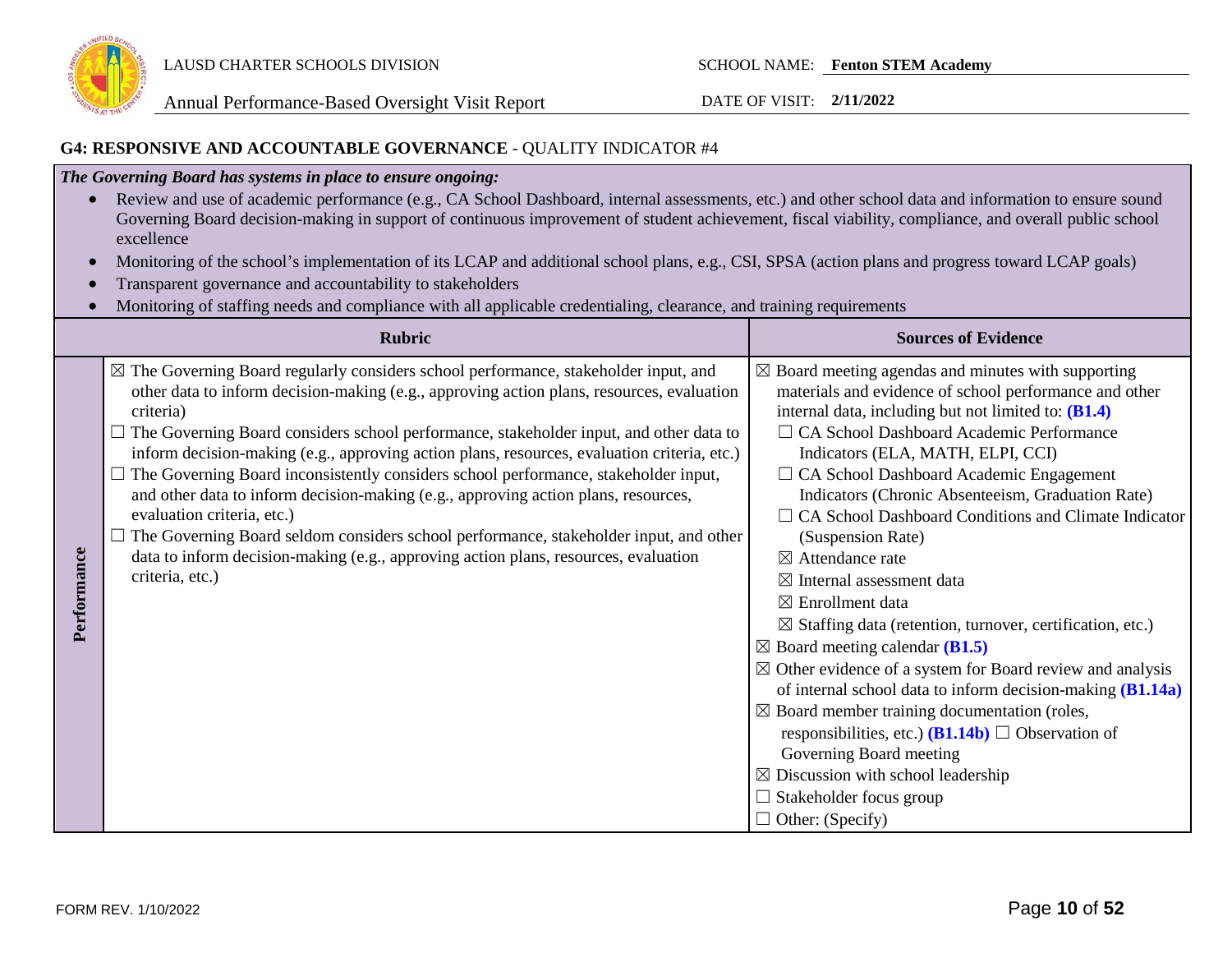

#### **G5: FISCAL CONDITION** - QUALITY INDICATOR #5 *The Governing Board has a system in place to ensure fiscal viability:* • The school is fiscally strong and net assets are positive in the prior two independent audit reports. • If applicable, all LAUSD Board of Education-approved fiscal condition-related benchmark(s) are met by the required deadline(s). **Rubric Sources of Evidence**  $\boxtimes$  The school is fiscally strong with positive net assets in the prior two independent audit ☒ Board meeting agendas and minutes **(B1.4)** reports, and, if applicable, all LAUSD Board of Education-approved fiscal-condition □ Other evidence of a system for Board review and related benchmark(s) are met by the required deadline(s) monitoring of fiscal policies, procedures, budget, and  $\Box$  The school is fiscally stable, with positive net assets in the most current independent finances **(B1.15)** audit report**\***  $\Box$  Observation of Governing Board meeting  $\Box$  The school is fiscally weak or unstable\*\*, net assets are negative in the most current  $\boxtimes$  Discussion with leadership independent audit report, **or** the school does not have an independent audit report on file  $\boxtimes$  Independent audit report(s) with the Charter Schools Division**\***  $\boxtimes$  Other financial information submitted by the school  $\Box$  The school is consistently fiscally weak, net assets are negative in the prior two Performance **Performance**  $\boxtimes$  Other: (see Fiscal Operations section below) independent audit reports, **or** the school does not have an independent audit report on file with the Charter Schools Division**\* \***Additional considerations that could influence the rating may include: inadequate cash flow, financial condition and/or enrollment reflecting a downward trend or beginning to show signs that illustrate or contribute to deteriorating financial health potentially leading to negative net assets in the current fiscal year and/or the foreseeable future fiscal years, multi-year reliance on financing resources for the school's operations (e.g., factoring of receivables, intraorganizational loans, third party loans, continuing deficit spending, etc.). \*\*For example, the school's financial condition fluctuates from year to year, with significant net losses, leading to negative net assets in the current fiscal year and/or the foreseeable future fiscal years.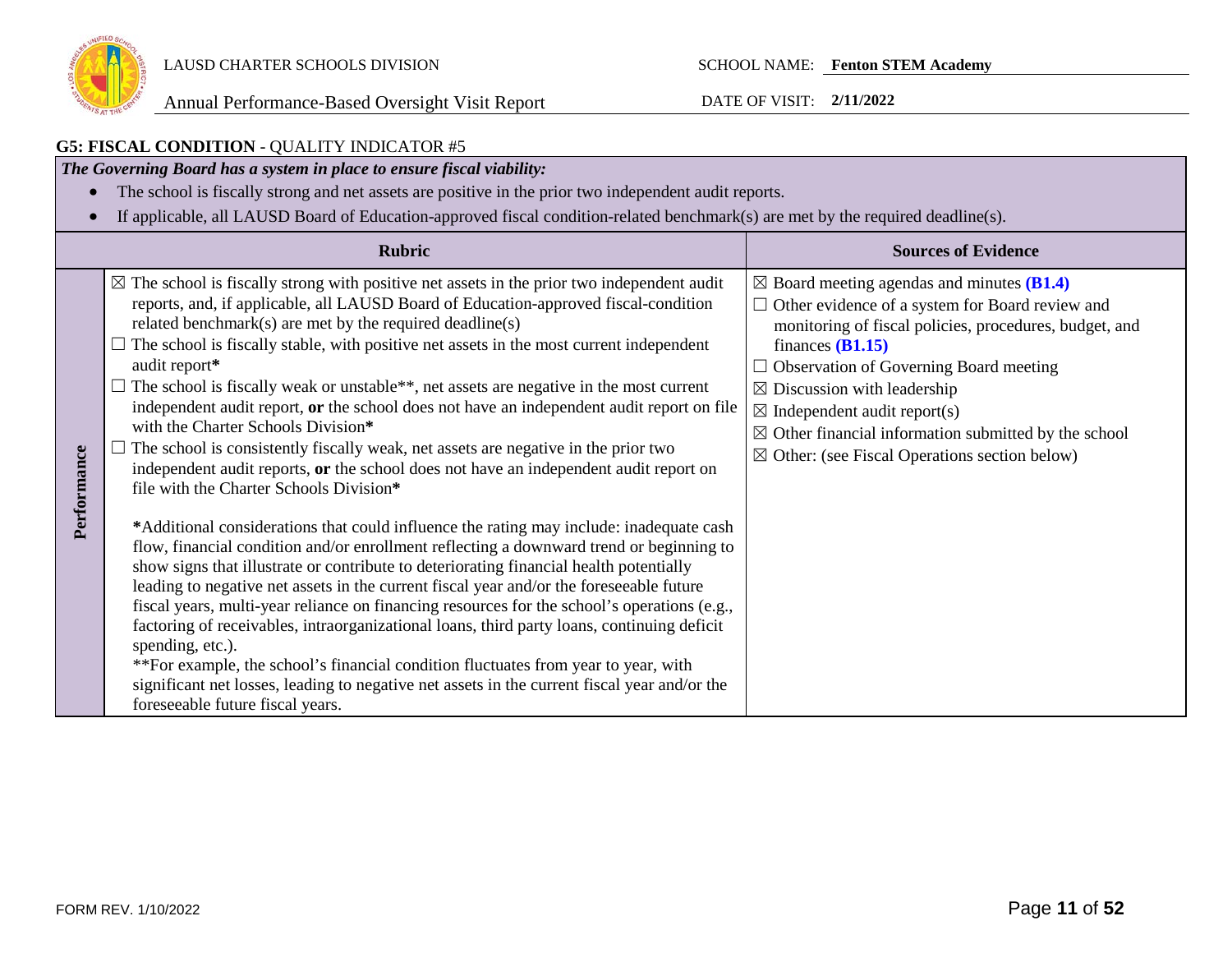

### **G6: FISCAL MANAGEMENT AND ACCOUNTABILITY** - QUALITY INDICATOR #6

*The Governing Board has a system in place to ensure sound fiscal management and accountability:*

- The school adheres to the Governing Board approved fiscal policies and procedures, and does not have any areas noted for improvement.
- The two most current annual independent audits show no material weaknesses, deficiencies, and/or findings.

|             | <b>Rubric</b>                                                                                                                                                                                                                                                                                                                                                                                                                                                                                                                                                                                                                                                                                                                                                                                                                                                                                                                                                                                                                                                                                                                            | <b>Sources of Evidence</b>                                                                                                                                                                                                                                                                                                                                                                       |
|-------------|------------------------------------------------------------------------------------------------------------------------------------------------------------------------------------------------------------------------------------------------------------------------------------------------------------------------------------------------------------------------------------------------------------------------------------------------------------------------------------------------------------------------------------------------------------------------------------------------------------------------------------------------------------------------------------------------------------------------------------------------------------------------------------------------------------------------------------------------------------------------------------------------------------------------------------------------------------------------------------------------------------------------------------------------------------------------------------------------------------------------------------------|--------------------------------------------------------------------------------------------------------------------------------------------------------------------------------------------------------------------------------------------------------------------------------------------------------------------------------------------------------------------------------------------------|
| Performance | $\boxtimes$ The school <b>consistently adheres</b> to the Governing Board approved fiscal policies and<br>procedures, does not have any areas noted for improvement, and the two most current<br>annual independent audits show no material weaknesses, deficiencies, and/or findings<br>The school generally adheres to the Governing Board approved fiscal policies and<br>procedures, but has areas noted for improvement, and the most current annual<br>independent audit shows no material weaknesses, deficiencies, and/or findings<br>$\Box$ The school is <b>not adhering</b> to the Governing Board approved fiscal policies and<br>procedures, and has areas noted for improvement, or has significant fiscal-related issues<br>(e.g., fiscal mismanagement, audit findings, unresolved recurring issues, potential<br>conflicts of interest, etc.)<br>$\Box$ The school is <b>continuously not adhering</b> to the Governing Board approved fiscal<br>policies and procedures, or has significant and recurring fiscal-related issues (e.g., fiscal<br>mismanagement, audit findings, potential conflicts of interest, etc.) | $\boxtimes$ Board meeting agendas and minutes (B1.4)<br>$\Box$ Other evidence of a system for Board review and<br>monitoring of fiscal policies, procedures, budget, and<br>finances $(B1.15)$<br>$\Box$ Observation of Governing Board meeting<br>$\boxtimes$ Discussion with leadership<br>$\boxtimes$ Independent audit report(s)<br>$\boxtimes$ Other: (see Fiscal Operations section below) |
|             | Progress on LAUSD Board of Education Benchmarks and/or MOU related to GOVERNANCE (if applicable):                                                                                                                                                                                                                                                                                                                                                                                                                                                                                                                                                                                                                                                                                                                                                                                                                                                                                                                                                                                                                                        |                                                                                                                                                                                                                                                                                                                                                                                                  |
| N/A         |                                                                                                                                                                                                                                                                                                                                                                                                                                                                                                                                                                                                                                                                                                                                                                                                                                                                                                                                                                                                                                                                                                                                          |                                                                                                                                                                                                                                                                                                                                                                                                  |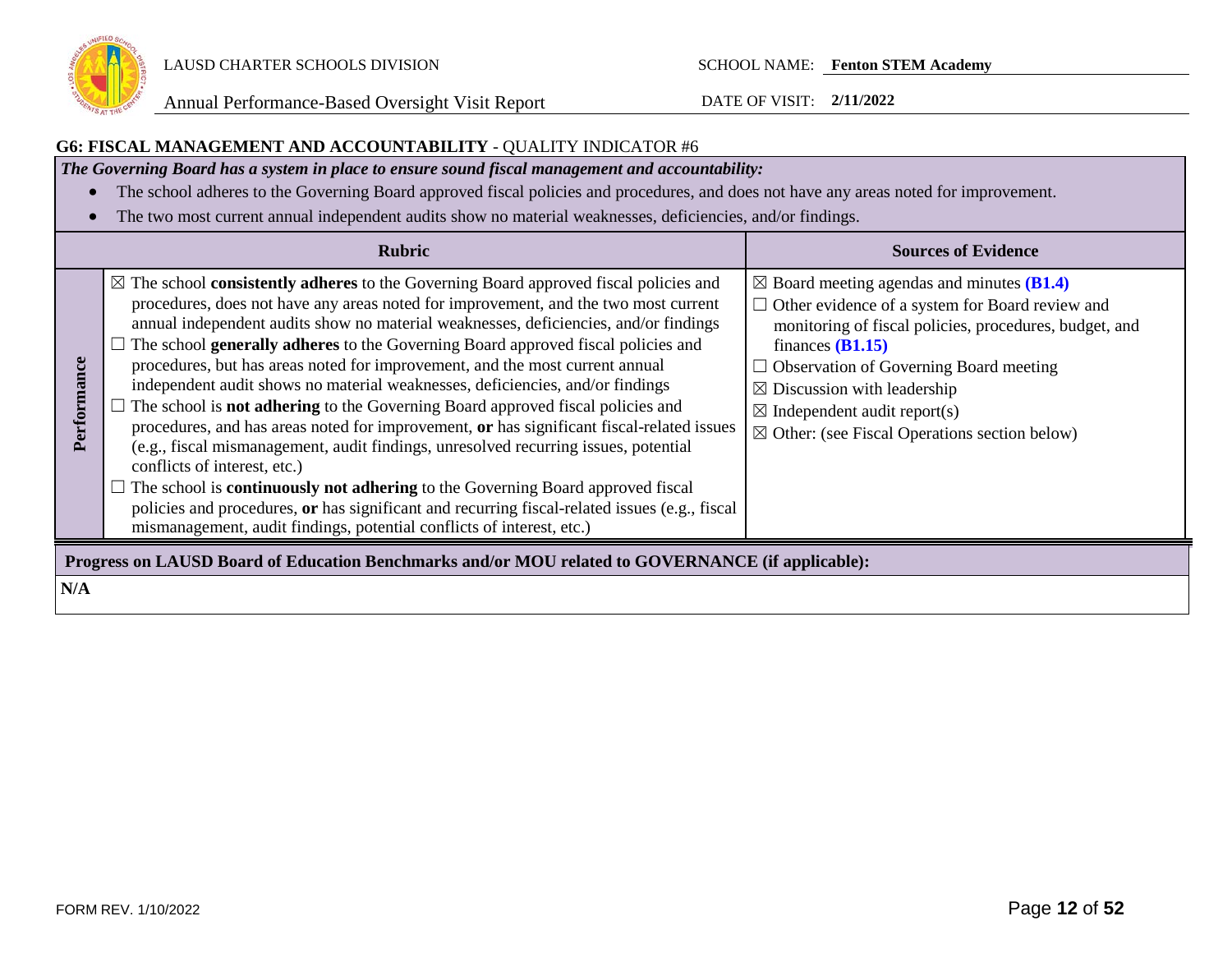

| STUDENT ACHIEVEMENT AND EDUCATIONAL PERFORMANCE                                                                                                                                                                                                                                                                                                                                                                                                                                                                                                                                                                                                                                  | RATING*           |  |  |  |
|----------------------------------------------------------------------------------------------------------------------------------------------------------------------------------------------------------------------------------------------------------------------------------------------------------------------------------------------------------------------------------------------------------------------------------------------------------------------------------------------------------------------------------------------------------------------------------------------------------------------------------------------------------------------------------|-------------------|--|--|--|
| <b>Summary of School Performance</b>                                                                                                                                                                                                                                                                                                                                                                                                                                                                                                                                                                                                                                             | No Rating         |  |  |  |
| <b>California Department of Education's (CDE) Charter School's Performance Category</b>                                                                                                                                                                                                                                                                                                                                                                                                                                                                                                                                                                                          | Middle Performing |  |  |  |
| Does the charter school qualify for technical assistance? $\Box$ YES $\boxtimes$ NO<br>Is the charter school a state-identified school under the Every Student Succeeds Act (ESSA)? $\Box$ YES $\boxtimes$ NO<br>If yes, what is the school's identification? (See additional information within "Notes" section below)<br>$\Box$ Comprehensive Support and Improvement (CSI)<br>$\Box$ Additional Targeted Support and Improvement (ATSI)                                                                                                                                                                                                                                       |                   |  |  |  |
| Areas of Demonstrated Strength and/or Progress<br>** PLEASE SEE NOTES SECTION**                                                                                                                                                                                                                                                                                                                                                                                                                                                                                                                                                                                                  |                   |  |  |  |
| Areas Noted for Further Growth and/or Improvement<br>A11: The school did not reclassify any of its English Learners<br>Per the California Department of Education Dataquest, FPC's reclassification rate was 0% for the 2020-2021 school year, compared to the state at 6.9%<br>Per school leadership, due to the pandemic, it was a challenge to get students on campus to administer the ELPAC. Additionally, teachers did not<br>$\circ$<br>have sufficient data to properly reclassify students. PLEASE SEE INDICATOR O4 FOR MORE INFORMATION.<br><b>Corrective Action Required</b><br>None noted that require immediate action to remedy concerns indicated in this report. |                   |  |  |  |
| Notes:<br>Due to the COVID-19 pandemic, state law suspended the reporting of state indicators on the 2021 Dashboard. Accordingly, no overall score will be issued in the<br>Student Achievement and Educational Performance category for the 2021-2022 Annual Performance-Based Oversight Report. Please note that, although the<br>overall Student Achievement and Educational Performance category is not scored, Indicator A11: English Learner Reclassification below is scored based on 2020-<br>2021 reclassification data.                                                                                                                                                |                   |  |  |  |
| Rate of "At Risk" ELs is 17.2%, compared to the state average of 10.1%<br>Rate of "LTEL" is 3.4%, compared to the state average of 17.1%                                                                                                                                                                                                                                                                                                                                                                                                                                                                                                                                         |                   |  |  |  |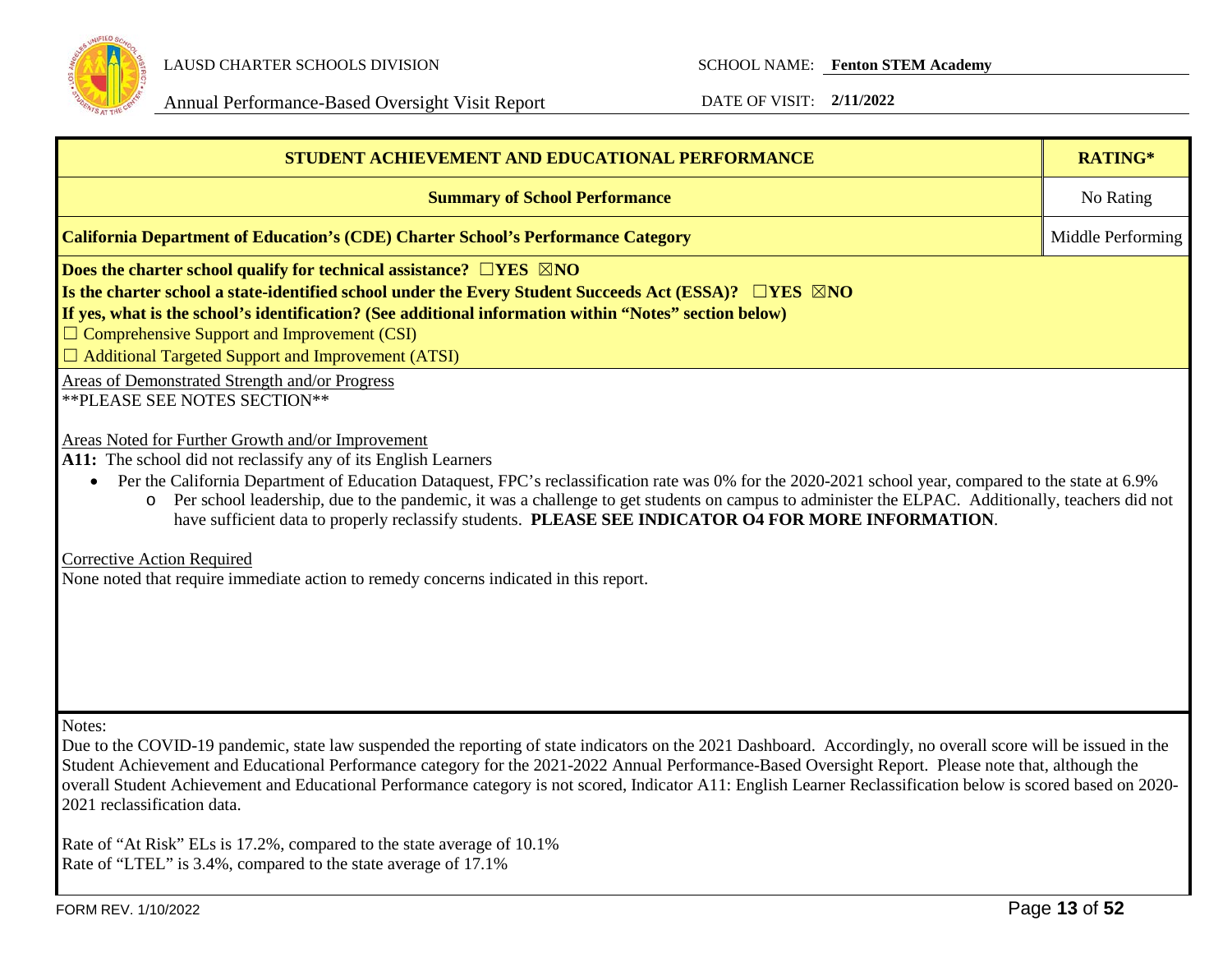

Annual Performance-Based Oversight Visit Report DATE OF VISIT: **2/11/2022**

### Reclassification Criteria:

- 1. Assessment of ELP, using an objective assessment instrument, including, but not limited to, the state test of ELPAC; and (ELPAC overall score of 4)
- 2. Teacher evaluation, including, but not limited to, a review of the student's curriculum mastery; and (Report Card Scores of a 3)
- 3. Parent opinion and consultation; and
- 4. Comparison of student performance in basic skills against an empirically established range of performance in basic skills based on the performance of English proficient students of the same age. Examples may include one of the following:
	- a. Smarter Balanced Summative Assessment Results (Score of a 3 or 4)
	- b. Local Assessments
		- i. MAP Assessments (Reading and/or Language) (41 Percentile or Above)
		- ii. Publisher Assessments (Score comparable to native English speakers)

*\*NOTE: A charter school cannot receive a rating in this category greater than a 1 if the school has been identified as Low performing charter school based on the state's published list.*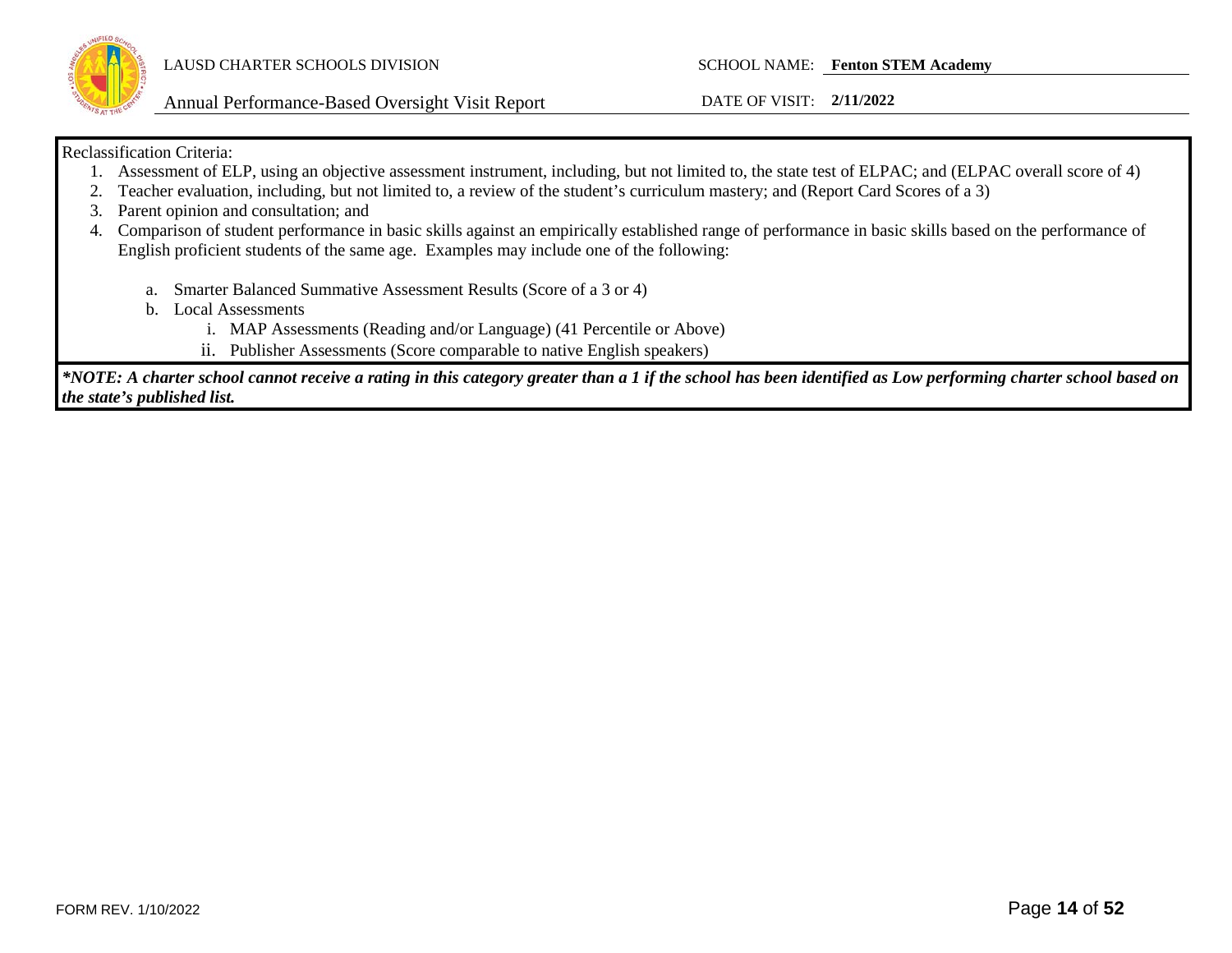

### **A1: DASHBOARD SCHOOLWIDE ELA INDICATOR -** QUALITY INDICATOR #1

*The school demonstrates student academic achievement, including progress towards closing the achievement gap, as measured by:*

|    | • California School Dashboard Schoolwide ELA data (CDE)                                    |                                                 |
|----|--------------------------------------------------------------------------------------------|-------------------------------------------------|
|    | <b>Rubric</b>                                                                              | <b>Sources of Evidence</b>                      |
|    | $\Box$ The schoolwide Dashboard ELA Indicator color is Blue                                | $\Box$ California School Dashboard Report (CDE) |
|    | The schoolwide Dashboard ELA Indicator color is Green; or Yellow and at/above              | $\Box$ LAUSD Office of Data &                   |
|    | statewide average                                                                          | Accountability's Data Set (B2.1)                |
|    | $\Box$ The schoolwide Dashboard ELA Indicator color is Yellow and below statewide average; | $\Box$ Other: (Specify)                         |
|    | or Orange                                                                                  |                                                 |
| Δ, | The schoolwide Dashboard ELA Indicator color is Red                                        |                                                 |
|    | $\Box$ Not Available - No color assigned for the ELA Indicator on the Dashboard            |                                                 |

### **A2: DASHBOARD SCHOOLWIDE MATH INDICATOR** - QUALITY INDICATOR #2

*The school demonstrates student academic achievement, including progress towards closing the achievement gap, as measured by:*

• California School Dashboard Schoolwide Math data (CDE)

| <b>Rubric</b>                                                                                                                                                                                                                                                                                                                    | <b>Sources of Evidence</b>                                                                                                                        |
|----------------------------------------------------------------------------------------------------------------------------------------------------------------------------------------------------------------------------------------------------------------------------------------------------------------------------------|---------------------------------------------------------------------------------------------------------------------------------------------------|
| $\Box$ The schoolwide Dashboard Math Indicator color is Blue<br>The schoolwide Dashboard Math Indicator color is Green; or Yellow and at/above<br>statewide average<br>The schoolwide Dashboard Math Indicator color is Yellow and below statewide<br>average; or Orange<br>The schoolwide Dashboard Math Indicator color is Red | $\Box$ California School Dashboard Report (CDE)<br>$\Box$ LAUSD Office of Data &<br>Accountability's Data Set $(B2.1)$<br>$\Box$ Other: (Specify) |
| $\Box$ Not Available - No color assigned for the Math Indicator on the Dashboard                                                                                                                                                                                                                                                 |                                                                                                                                                   |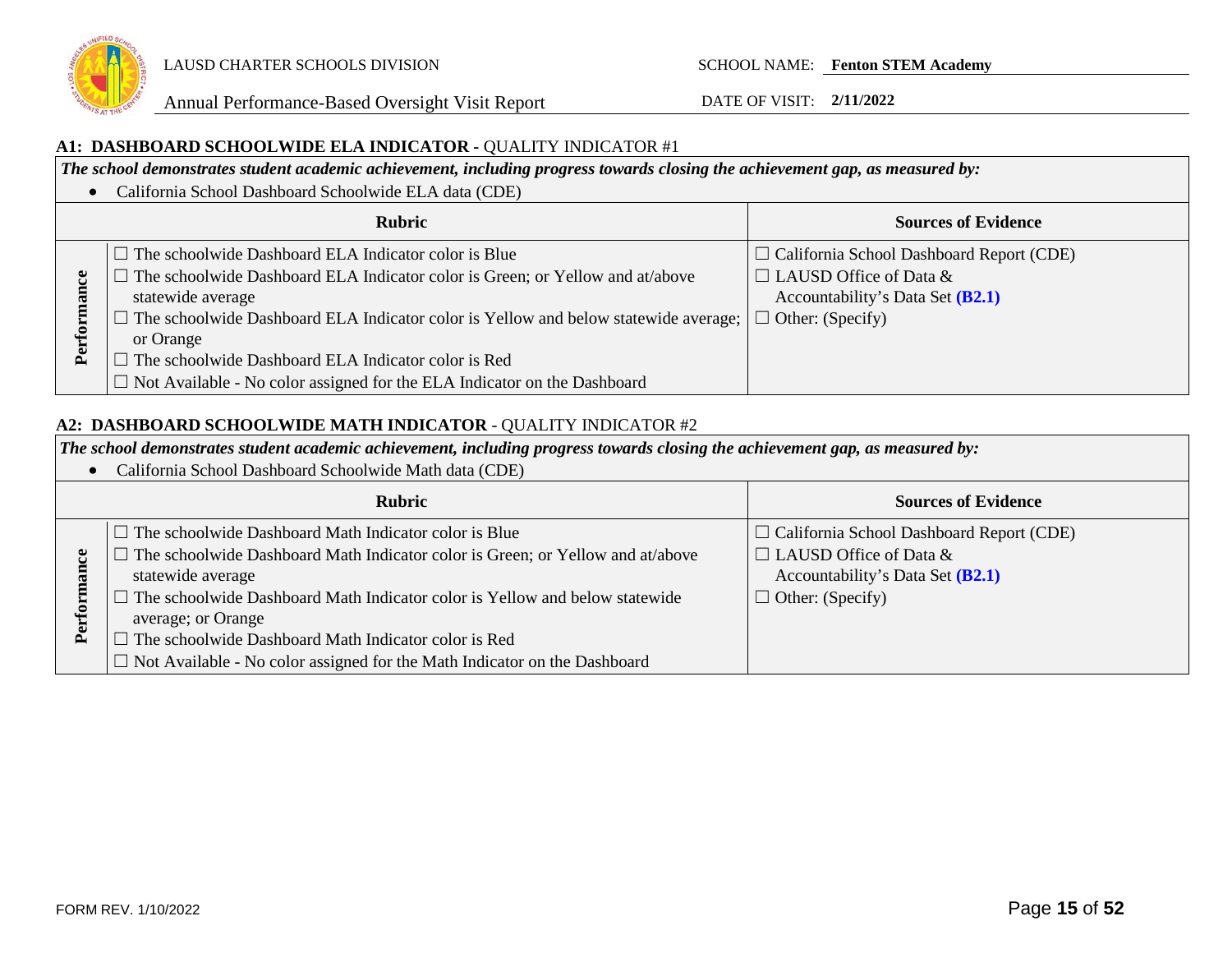

### **A3: DASHBOARD SCHOOLWIDE ENGLISH LEARNER PROGRESS INDICATOR (ELPI) -** QUALITY INDICATOR #3

*The school demonstrates student academic achievement, including progress towards closing the achievement gap, as measured by:*

• California School Dashboard Schoolwide ELPI data (CDE) **Rubric Sources of Evidence**  $\Box$  The schoolwide Dashboard ELPI color is Blue ☐ California School Dashboard Report (CDE)  $\Box$  The schoolwide Dashboard ELPI color is Green; or Yellow and at/above statewide  $\Box$  LAUSD Office of Data & Performance **Performance** Accountability's Data Set **(B2.1)** percentage  $\Box$  The schoolwide Dashboard ELPI color is Yellow and below statewide percentage; or ☐ Summative ELPAC report (CDE) **(B2.3)** Orange  $\Box$  Other: (Specify)  $\Box$  The schoolwide Dashboard ELPI color is Red □ Not Available - No color assigned for the ELPI on the Dashboard

### **A4: DASHBOARD SCHOOLWIDE COLLEGE/CAREER INDICATOR (CCI)** - **(GRADES 9-12)** - QUALITY INDICATOR #4

*The school demonstrates student academic achievement, including progress towards closing the achievement gap, as measured by:*

• California School Dashboard Schoolwide CCI data (CDE)

|              | <b>Rubric</b>                                                                                     | <b>Sources of Evidence</b>                      |
|--------------|---------------------------------------------------------------------------------------------------|-------------------------------------------------|
|              | $\Box$ The schoolwide Dashboard CCI color is Blue                                                 | $\Box$ California School Dashboard Report (CDE) |
|              | $\Box$ The schoolwide Dashboard CCI color is Green; or Yellow and at/above statewide              | $\Box$ LAUSD Office of Data &                   |
|              | percentage                                                                                        | Accountability's Data Set (B2.1)                |
|              | $\Box$ The schoolwide Dashboard CCI color is Yellow and below statewide percentage; or            | $\Box$ Other: (Specify)                         |
|              | Orange                                                                                            |                                                 |
| $P_{\rm el}$ | $\Box$ The schoolwide Dashboard CCI color is Red                                                  |                                                 |
|              | $\Box$ Not Available - No color assigned for the CCI on the Dashboard                             |                                                 |
|              | $\Box$ Not Applicable - CCI is not applicable for the grade levels assigned at the charter school |                                                 |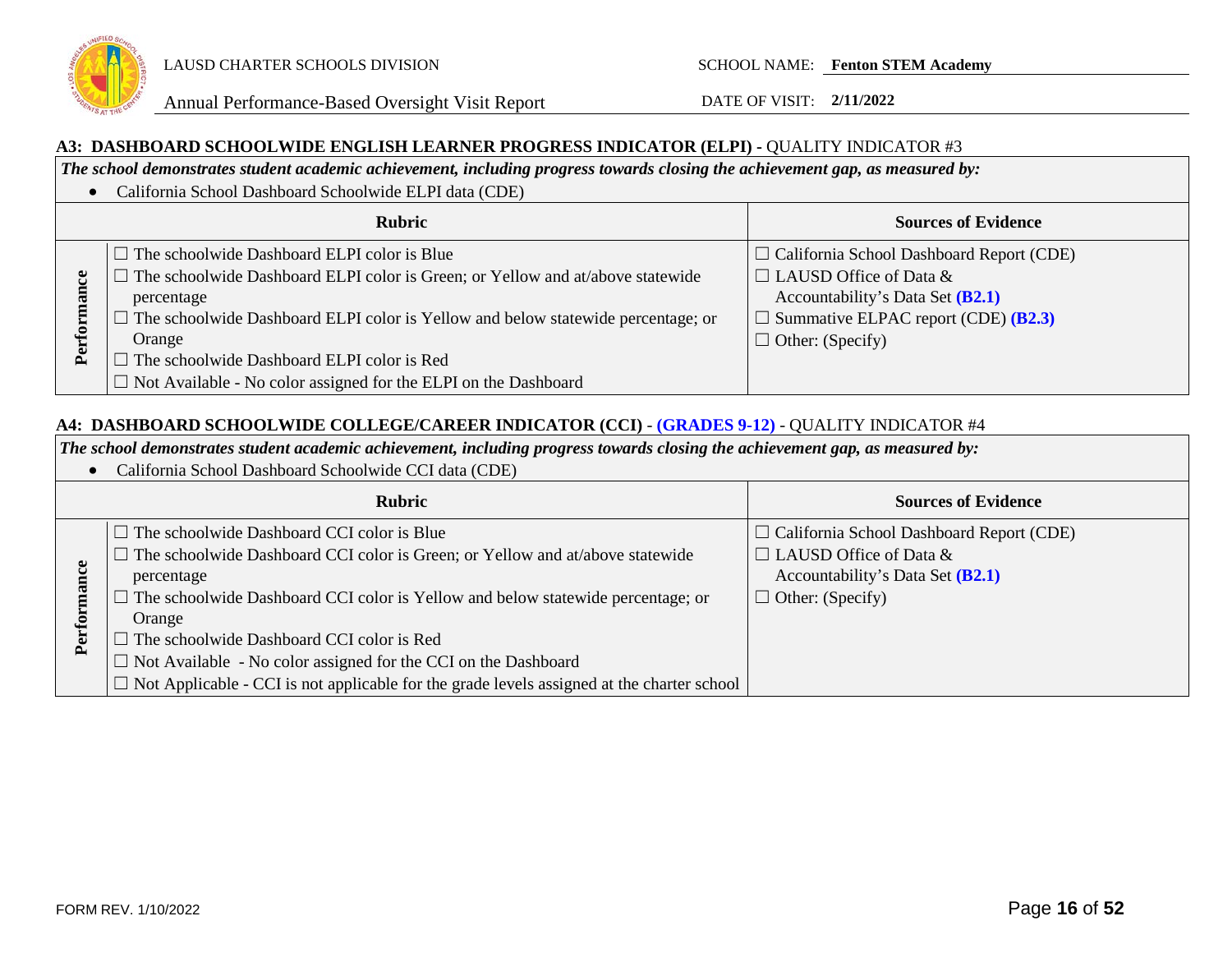

### **A5: DASHBOARD SCHOOLWIDE CHRONIC ABSENTEEISM INDICATOR** - **(GRADES K-8)** - QUALITY INDICATOR #5

*The school demonstrates student academic achievement, including progress towards closing the achievement gap, as measured by:*

• California School Dashboard Schoolwide Chronic Absenteeism Indicator data (CDE)

|             | <b>Rubric</b>                                                                                                                                                                                                                                                                                                                                                                                                                                                                                                                                                                                                                                                                        | <b>Sources of Evidence</b>                                                                                                                        |
|-------------|--------------------------------------------------------------------------------------------------------------------------------------------------------------------------------------------------------------------------------------------------------------------------------------------------------------------------------------------------------------------------------------------------------------------------------------------------------------------------------------------------------------------------------------------------------------------------------------------------------------------------------------------------------------------------------------|---------------------------------------------------------------------------------------------------------------------------------------------------|
| ğ<br>Perfor | $\Box$ The schoolwide Dashboard Chronic Absenteeism Indicator color is Blue<br>$\Box$ The schoolwide Dashboard Chronic Absenteeism Indicator color is green; or Yellow<br>and at/above statewide percentage<br>$\Box$ The schoolwide Dashboard Chronic Absenteeism Indicator color is Yellow and below<br>statewide percentage; or Orange<br>The schoolwide Dashboard Chronic Absenteeism Indicator color is either Red<br>$\Box$<br>$\Box$ Not Available - No color assigned for the Chronic Absenteeism Indicator on the<br><b>Dashboard</b><br>$\Box$ Not Applicable - The Chronic Absenteeism Indicator is not applicable for the grade<br>levels assigned at the charter school | $\Box$ California School Dashboard Report (CDE)<br>$\Box$ LAUSD Office of Data &<br>Accountability's Data Set $(B2.1)$<br>$\Box$ Other: (Specify) |

### **A6: DASHBOARD SCHOOLWIDE SUSPENSION RATE INDICATOR** - QUALITY INDICATOR #6

*The school demonstrates student academic achievement, including progress towards closing the achievement gap, as measured by:*

• California School Dashboard Schoolwide Suspension Rate Indicator data (CDE)

|   | <b>Rubric</b>                                                                               | <b>Sources of Evidence</b>                      |  |  |
|---|---------------------------------------------------------------------------------------------|-------------------------------------------------|--|--|
|   | $\Box$ The schoolwide Dashboard Suspension Rate Indicator color is Blue                     | $\Box$ California School Dashboard Report (CDE) |  |  |
|   | The schoolwide Dashboard Suspension Rate Indicator color is Green; or Yellow and            | $\Box$ LAUSD Office of Data &                   |  |  |
|   | at/below statewide percentage                                                               | Accountability's Data Set $(B2.1)$              |  |  |
|   | The schoolwide Dashboard Suspension Rate Indicator color is Yellow and above                | $\Box$ Other: (Specify)                         |  |  |
| E | statewide percentage; or Orange                                                             |                                                 |  |  |
|   | The schoolwide Dashboard Suspension Rate Indicator color is Red                             |                                                 |  |  |
|   | $\Box$ Not Available - No color assigned for the Suspension Rate Indicator on the Dashboard |                                                 |  |  |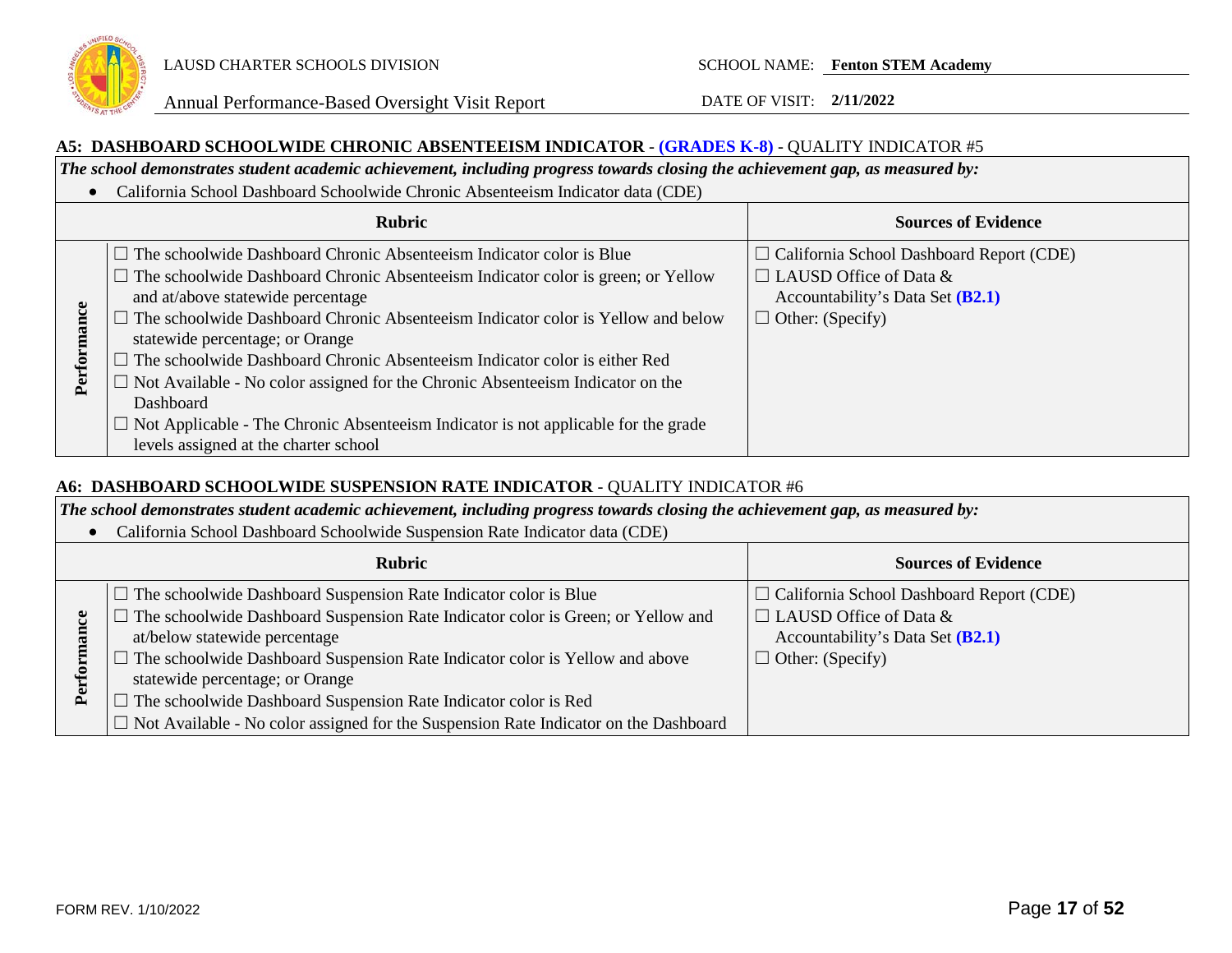

### **A7: DASHBOARD SCHOOLWIDE GRADUATION RATE INDICATOR - (GRADES 9-12)** - QUALITY INDICATOR #7

*The school demonstrates student academic achievement, including progress towards closing the achievement gap, as measured by:*

• California School Dashboard Schoolwide Graduation Rate Indicator data (CDE)

| <b>Rubric</b> |                                                                                                                                                                                                                                                                                                                                                                                                                                                                                                                                                                                                                                      | <b>Sources of Evidence</b>                                                                                                                                                                                                                           |
|---------------|--------------------------------------------------------------------------------------------------------------------------------------------------------------------------------------------------------------------------------------------------------------------------------------------------------------------------------------------------------------------------------------------------------------------------------------------------------------------------------------------------------------------------------------------------------------------------------------------------------------------------------------|------------------------------------------------------------------------------------------------------------------------------------------------------------------------------------------------------------------------------------------------------|
| Per           | $\Box$ The schoolwide Dashboard Graduation Rate Indicator color is Blue<br>$\Box$ The schoolwide Dashboard Graduation Rate Indicator color is Green; or Yellow and<br>at/above statewide percentage<br>$\Box$ The schoolwide Dashboard Graduation Rate Indicator color is Yellow and below<br>statewide percentage; or Orange<br>$\Box$ The schoolwide Dashboard Graduation Rate Indicator color is Red<br>$\Box$ Not Available - No color assigned for the Graduation Rate Indicator on the Dashboard<br>$\Box$ Not Applicable - Graduation Rate Indicator is not applicable for the grade levels<br>assigned at the charter school | $\Box$ California School Dashboard Report (CDE)<br>$\Box$ LAUSD Office of Data &<br>Accountability's Data Set $(B2.1)$<br>$\Box$ Provide Graduation Requirements<br>(Additional info within "Notes" section above) (B2.5)<br>$\Box$ Other: (Specify) |

### **A8: DASHBOARD SUBGROUP ELA** - QUALITY INDICATOR #8

*The school demonstrates student academic achievement, including progress towards closing the achievement gap, as measured by:*

• Performance of all numerically significant subgroups (30 or more students) on the California School Dashboard ELA (Students with Disabilities, English Learners, Socioeconomically Disadvantaged, etc.)(CDE) **Rubric Sources of Evidence**  $\Box$  All numerically significant subgroups have "Status/Distance From Standard (DFS)" ☐ California School Dashboard Report (CDE) scores above the statewide averages  $\Box$  LAUSD Office of Data &  $\Box$  The majority of numerically significant subgroups have "Status/DFS" scores above the Performance Accountability's Data Set **(B2.1) Performance** statewide averages  $\Box$  Other: (Specify)  $\square$  Less than a majority of the numerically significant subgroups have "Status/DFS" scores above the statewide averages  $\Box$  None of the school's numerically significant subgroups have "Status/DFS" scores above the statewide averages  $\Box$  Not Available - No assessment of performance for this indicator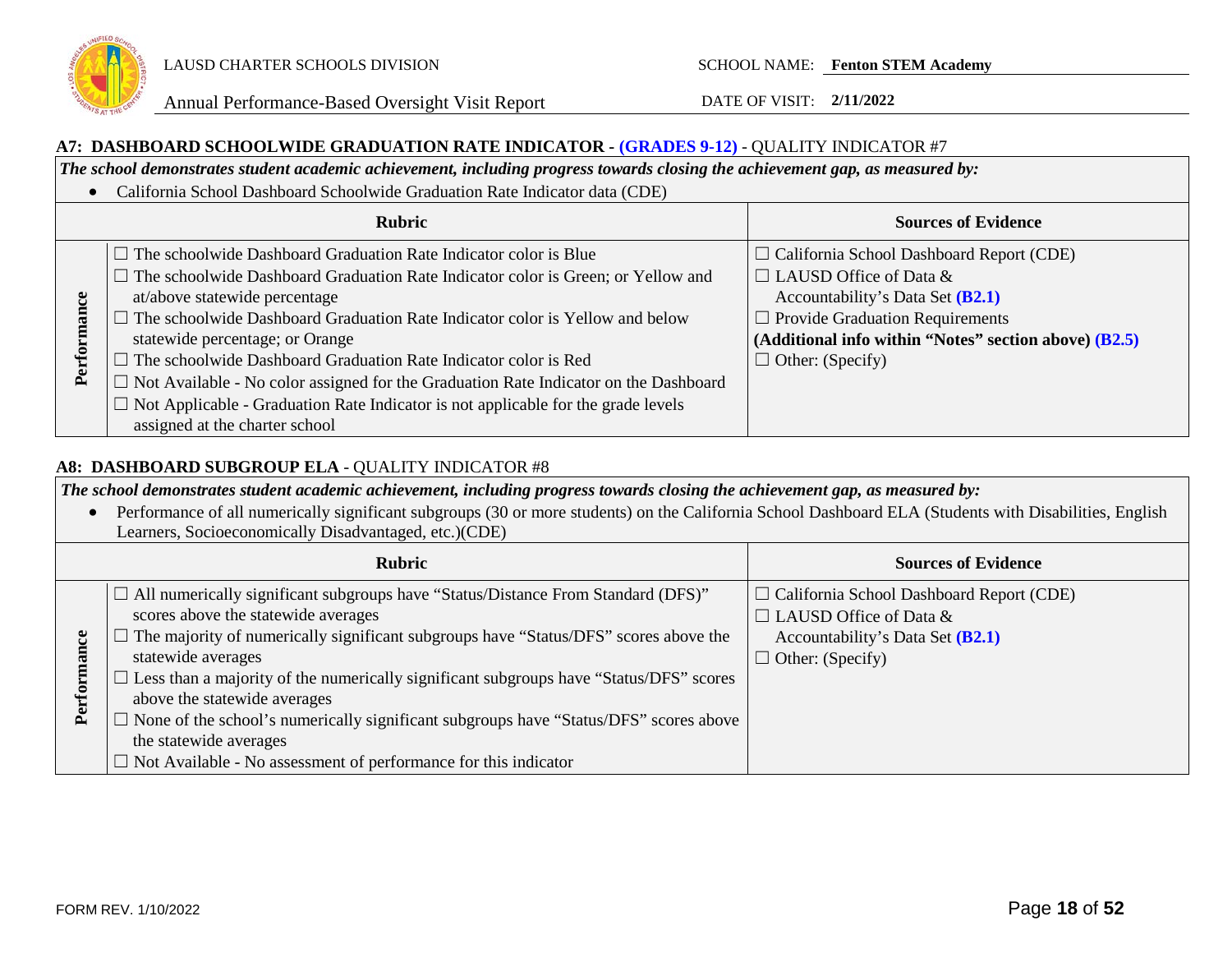

### **A9: DASHBOARD SUBGROUP MATH** - QUALITY INDICATOR #9

*The school demonstrates student academic achievement, including progress towards closing the achievement gap, as measured by:*

• Performance of all numerically significant subgroups (30 or more students) on the California School Dashboard Math (Students with Disabilities, English Learners, Socioeconomically Disadvantaged, etc.)(CDE)

|             | <b>Rubric</b>                                                                                                                                                                                                                                                                                                                                                                                                                                                                                                                                            | <b>Sources of Evidence</b>                                                                                                                      |
|-------------|----------------------------------------------------------------------------------------------------------------------------------------------------------------------------------------------------------------------------------------------------------------------------------------------------------------------------------------------------------------------------------------------------------------------------------------------------------------------------------------------------------------------------------------------------------|-------------------------------------------------------------------------------------------------------------------------------------------------|
| ဗ<br>Perfor | $\Box$ All numerically significant subgroups have "Status/DFS" scores above the statewide<br>averages<br>$\Box$ The majority of numerically significant subgroups have "Status/DFS" scores above the<br>statewide averages<br>$\Box$ Less than a majority of the numerically significant subgroups have "Status/DFS" scores<br>above the statewide averages<br>Mone of the school's numerically significant subgroups have "Status/DFS" scores above<br>the statewide averages<br>$\Box$ Not Available - No assessment of performance for this indicator | $\Box$ California School Dashboard Report (CDE)<br>$\Box$ LAUSD Office of Data &<br>Accountability's Data Set (B2.1)<br>$\Box$ Other: (Specify) |

### **A10: DASHBOARD SUBGROUP COLLEGE/CAREER INDICATOR (CCI)** - **(GRADES 9-12)** - QUALITY INDICATOR #10

*The school demonstrates student academic achievement, including progress towards closing the achievement gap, as measured by:*

• Performance of all numerically significant subgroups (30 or more students) on the California School Dashboard CCI (Students with Disabilities, English Learners, and Socioeconomically Disadvantaged, etc.)(CDE)

|                | <b>Rubric</b>                                                                                                                                                                                                                                                                                                                                                                                                                                                                                                                                                                                                                                                             | <b>Sources of Evidence</b>                                                                                                                  |
|----------------|---------------------------------------------------------------------------------------------------------------------------------------------------------------------------------------------------------------------------------------------------------------------------------------------------------------------------------------------------------------------------------------------------------------------------------------------------------------------------------------------------------------------------------------------------------------------------------------------------------------------------------------------------------------------------|---------------------------------------------------------------------------------------------------------------------------------------------|
| Ξ.<br>еrі<br>₫ | $\Box$ All numerically significant subgroups have "Status/DFS" scores above the statewide<br>percentages<br>The majority of numerically significant subgroups have "Status/DFS" scores above the<br>statewide percentages<br>$\Box$ Less than a majority of the numerically significant subgroups have "Status/DFS" scores<br>above the statewide percentages<br>$\Box$ None of the school's numerically significant subgroups have "Status/DFS" scores above<br>the statewide percentages<br>$\Box$ Not Available - No assessment of performance for this indicator<br>$\Box$ Not Applicable - CCI is not applicable for the grade levels assigned at the charter school | $\Box$ California School Dashboard Report (CDE)<br>$\Box$ Office of Data &<br>Accountability's Data Set $(B2.1)$<br>$\Box$ Other: (Specify) |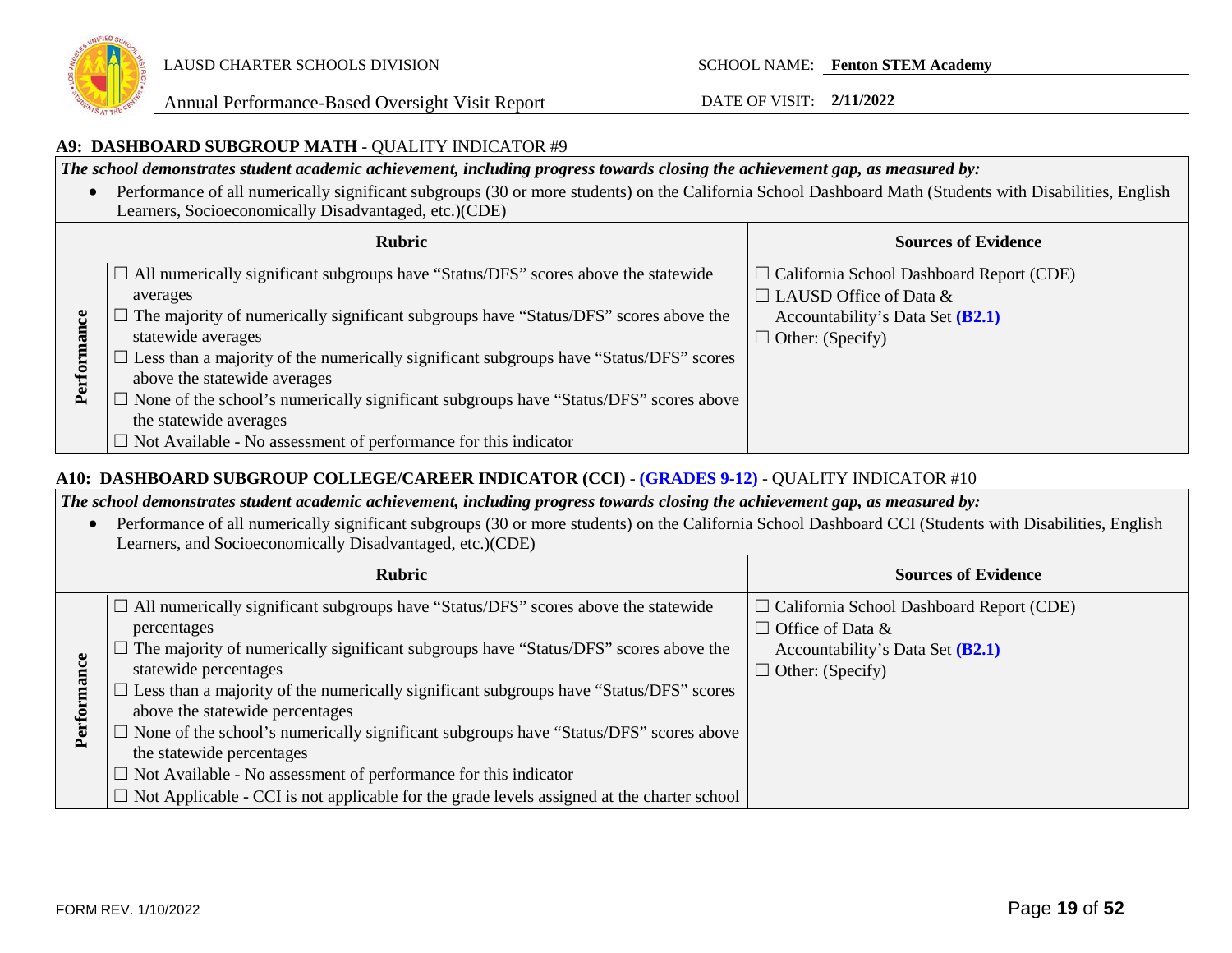

#### **A11: ENGLISH LEARNER RECLASSIFICATION** - QUALITY INDICATOR #11 *The school demonstrates student academic achievement, including progress towards closing the achievement gap, as measured by:* • English Learner reclassification rate for 2020-2021 (CDE) **Rubric Sources of Evidence**  $\Box$  The school reclassifies English Learners at a rate higher than the state average  $\boxtimes$  Reclassification report (CDE)  $\Box$  The school reclassifies English Learners at a rate similar to the state average  $\boxtimes$  Office of Data &  $\Box$  The school reclassifies English Learners at a rate lower than the state average Accountability's Data Set **(B2.1)** ☐ Summative ELPAC report (CDE) **(B2.3)**  $\boxtimes$  The school did not reclassify any of its English Learners  $\boxtimes$  Reclassification Criteria for all applicable grade levels  $\Box$  Not Available - The school did not have any English Learners **(Additional info within "Notes" section above) (B2.4)** ☐ Not Applicable - No assessment of performance for this indicator Performance **Performance**  $\boxtimes$  Rate of "At Risk" ELs in comparison to the state average  $\boxtimes$  Higher  $\Box$  Same  $\Box$  Lower **(Additional info within "Notes" section above)**  ☒ Rate of "**LTELs**" in comparison to the state average  $\Box$  Higher  $\Box$  Same ☒ Lower **(Additional info within "Notes" section above)**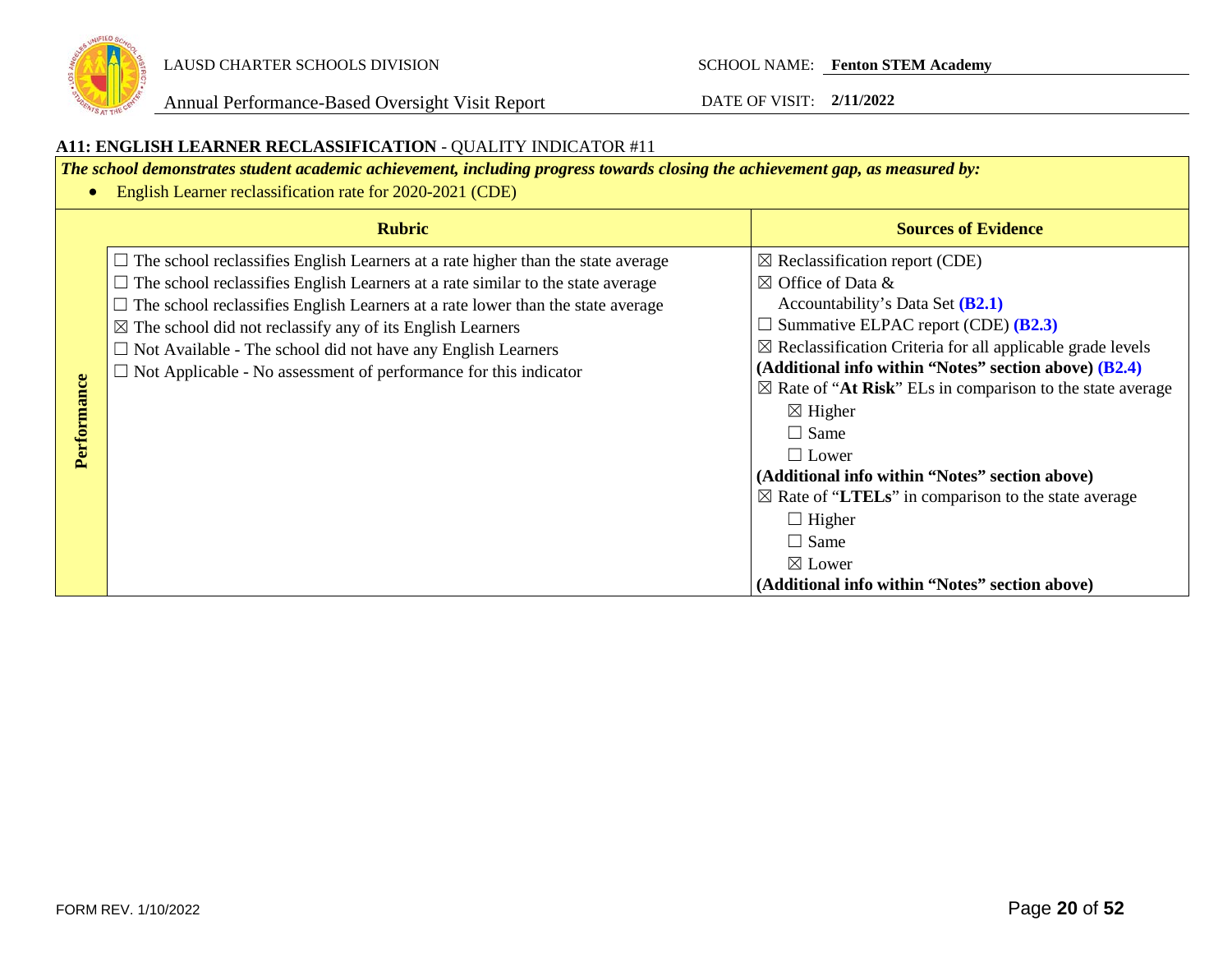

| A12: VERIFIED DATA - PERFORMANCE QUALITY INDICATOR #12                                                                                                                                                       |                                                                                                                                         |                                                                                                                                                                                                                                                                                                                                                                                                                                                                                                              |  |
|--------------------------------------------------------------------------------------------------------------------------------------------------------------------------------------------------------------|-----------------------------------------------------------------------------------------------------------------------------------------|--------------------------------------------------------------------------------------------------------------------------------------------------------------------------------------------------------------------------------------------------------------------------------------------------------------------------------------------------------------------------------------------------------------------------------------------------------------------------------------------------------------|--|
|                                                                                                                                                                                                              | <b>VERIFIED DATA</b>                                                                                                                    |                                                                                                                                                                                                                                                                                                                                                                                                                                                                                                              |  |
|                                                                                                                                                                                                              | For Informational Use (Not Scored at This Time)                                                                                         |                                                                                                                                                                                                                                                                                                                                                                                                                                                                                                              |  |
| postsecondary outcomes, as defined by college enrollment, persistence, and completion rates equal to similar peers (Ed. Code, $\S$ 47607(c)(2)(B).                                                           |                                                                                                                                         | The information provided on verified data is to determine the charter school's verified data implementation. The renewal criteria for charter schools identified by<br>the CDE as Middle and Low performing shall include the consideration of clear and convincing data, demonstrated by verified data, showing either of the following:<br>(a) The charter school achieved measurable increases in academic achievement, as defined by at least one year's progress for each year in school, or (b) Strong |  |
|                                                                                                                                                                                                              | The information below is based on charter school's self-reported data and responses to questions provided prior to the oversight visit. |                                                                                                                                                                                                                                                                                                                                                                                                                                                                                                              |  |
| used by the charter school during the 2021-2022 academic school year.                                                                                                                                        |                                                                                                                                         | The State Board of Education (SBE), at its November 2020 meeting, approved the criteria to define verified data and the list of valid and reliable assessments and<br>measure of postsecondary outcomes (https://www.cde.ca.gov/sp/ch/verifdata.asp). The charter school identified the academic progress indicator(s) (verified data)                                                                                                                                                                       |  |
| $\Box$ Adaptive, Diagnostic Assessment of Mathematics<br>(ADAM)/Diagnostic Online Math Assessment<br>(DOMA) by Let's Go Learn                                                                                | $\Box$ FastBridge by Illuminate                                                                                                         | $\Box$ RAPID by Lexia Learning                                                                                                                                                                                                                                                                                                                                                                                                                                                                               |  |
| $\Box$ California Assessment of Student Performance and<br>Progress (English Language Arts/Literacy and<br>Mathematics) (methodology mutually agreed upon<br>by the chartering authority and charter school) | $\boxtimes$ iReady by Curriculum Associates                                                                                             | $\Box$ Reading Inventory by Houghton Mifflin Harcourt                                                                                                                                                                                                                                                                                                                                                                                                                                                        |  |
| $\Box$ Diagnostic Online Reading Assessment (DORA) by<br>Let's Go Learn                                                                                                                                      | $\Box$ Math Inventory by Houghton Mifflin Harcourt                                                                                      | $\Box$ SAT Suite by College Board                                                                                                                                                                                                                                                                                                                                                                                                                                                                            |  |
| $\Box$ easyCBM by Riverside Insights                                                                                                                                                                         | $\Box$ mCLASS by Amplify                                                                                                                | $\Box$ Star Assessments by Renaissance                                                                                                                                                                                                                                                                                                                                                                                                                                                                       |  |
| $\Box$ ELPAC by Educational Testing Service                                                                                                                                                                  | $\Box$ Measures of Academic Progress by NWEA                                                                                            | $\Box$ The school is not using a state approved verified data<br>(see Verified Data Notes below):                                                                                                                                                                                                                                                                                                                                                                                                            |  |
|                                                                                                                                                                                                              |                                                                                                                                         |                                                                                                                                                                                                                                                                                                                                                                                                                                                                                                              |  |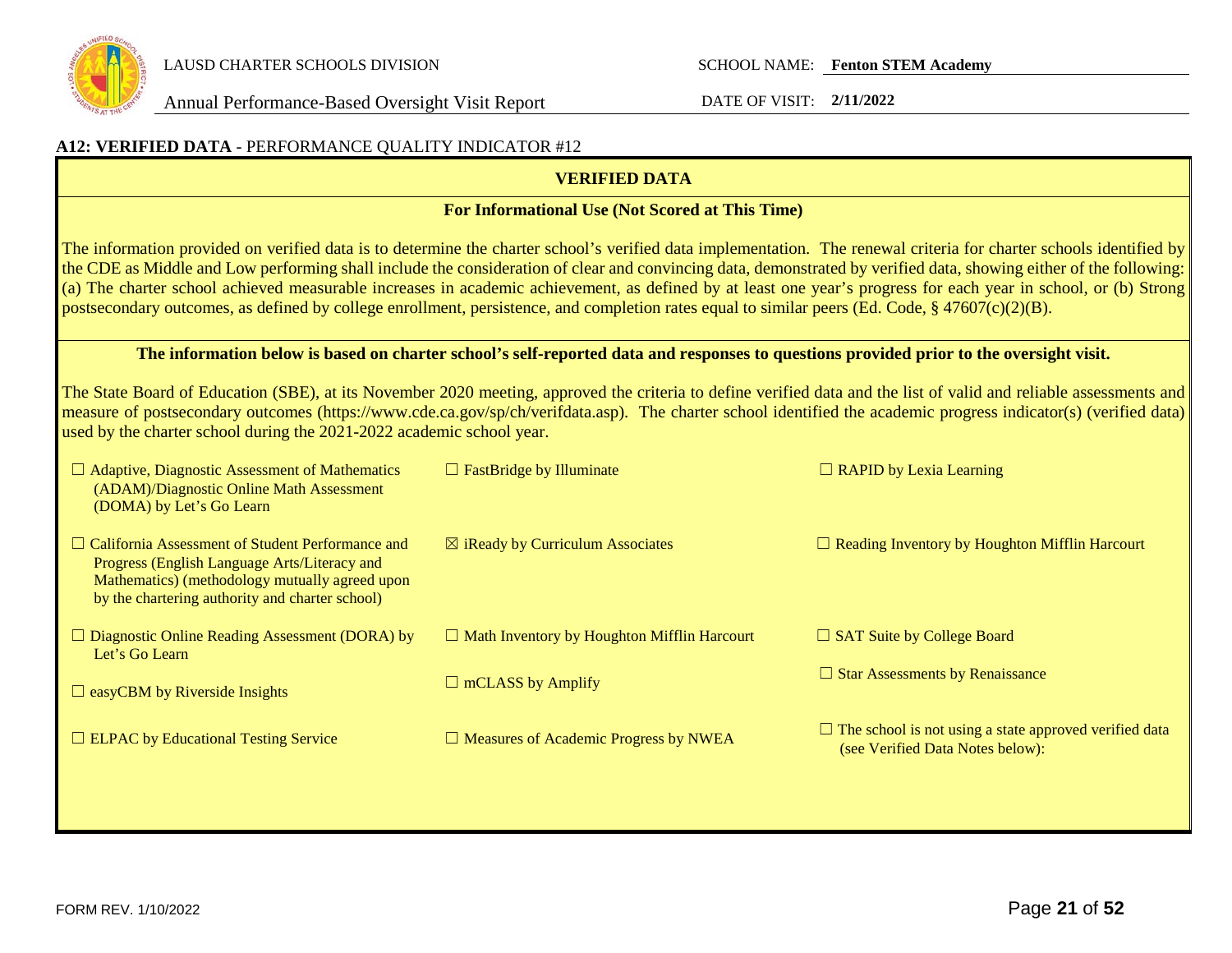

# **L**OS **A**NGELES **U**NIFIED **S**CHOOL **D**ISTRICT CHARTER SCHOOLS DIVISION

|                                                                                                                                                                                                                                                                                                                                                      | <b>Grade Levels</b>                         | 95% Participation Rate            | Frequency of Administration of              |  |
|------------------------------------------------------------------------------------------------------------------------------------------------------------------------------------------------------------------------------------------------------------------------------------------------------------------------------------------------------|---------------------------------------------|-----------------------------------|---------------------------------------------|--|
| <b>Verified Data Assessment</b>                                                                                                                                                                                                                                                                                                                      | Assessed                                    | (Met/Not Met)                     | <b>Verified Data Assessment</b>             |  |
| 1. i-Ready ELA                                                                                                                                                                                                                                                                                                                                       | $K-6$                                       | $\boxtimes$ Met<br>$\Box$ Not Met | 3 times per year (Fall, Winter, and Spring) |  |
| 2. i-Ready Math                                                                                                                                                                                                                                                                                                                                      | $K-6$                                       | $\Box$ Not Met<br>$\boxtimes$ Met | Same as above                               |  |
| If the charter school did not meet the 95% participation rate, the charter school provided the following plan to address participation rate as follows: N/A                                                                                                                                                                                          |                                             |                                   |                                             |  |
| The charter school disaggregated student performance data for the subgroups: $\boxtimes$ Yes $\Box$ No                                                                                                                                                                                                                                               |                                             |                                   |                                             |  |
| If applicable, the charter school provided disaggregated student performance data for the following subgroups:                                                                                                                                                                                                                                       |                                             |                                   |                                             |  |
| $\Box$ American Indian or Alaska Native                                                                                                                                                                                                                                                                                                              | $\Box$ Foster Youth                         |                                   | $\boxtimes$ Students with Disabilities      |  |
| $\Box$ Asian                                                                                                                                                                                                                                                                                                                                         | $\Box$ Homeless                             |                                   | $\Box$ Two or More Races                    |  |
| $\Box$ Black or African American                                                                                                                                                                                                                                                                                                                     | $\boxtimes$ Latino                          |                                   | $\Box$ White                                |  |
| $\boxtimes$ English Learner                                                                                                                                                                                                                                                                                                                          | $\Box$ Native Hawaiian or Pacific Islander  |                                   |                                             |  |
| $\Box$ Filipino                                                                                                                                                                                                                                                                                                                                      | $\boxtimes$ Socioeconomically Disadvantaged |                                   |                                             |  |
| The charter school provided the following description of how the school implemented protocols to ensure the assessment(s) are administered as intended:                                                                                                                                                                                              |                                             |                                   |                                             |  |
| "All iReady assessments were administered as intended, consistent with the program and publisher. Test security involved an adult proctor, student<br>dividers, scheduled time for administration, and removal of instructional materials. Students were closely monitored to ensure the testing environment<br>was quiet and free of distractions." |                                             |                                   |                                             |  |
| The charter school affirmed that the assessments were administered as intended, consistent with the test's publishers' administration and test security procedures:<br>$\boxtimes$ Yes $\Box$ No                                                                                                                                                     |                                             |                                   |                                             |  |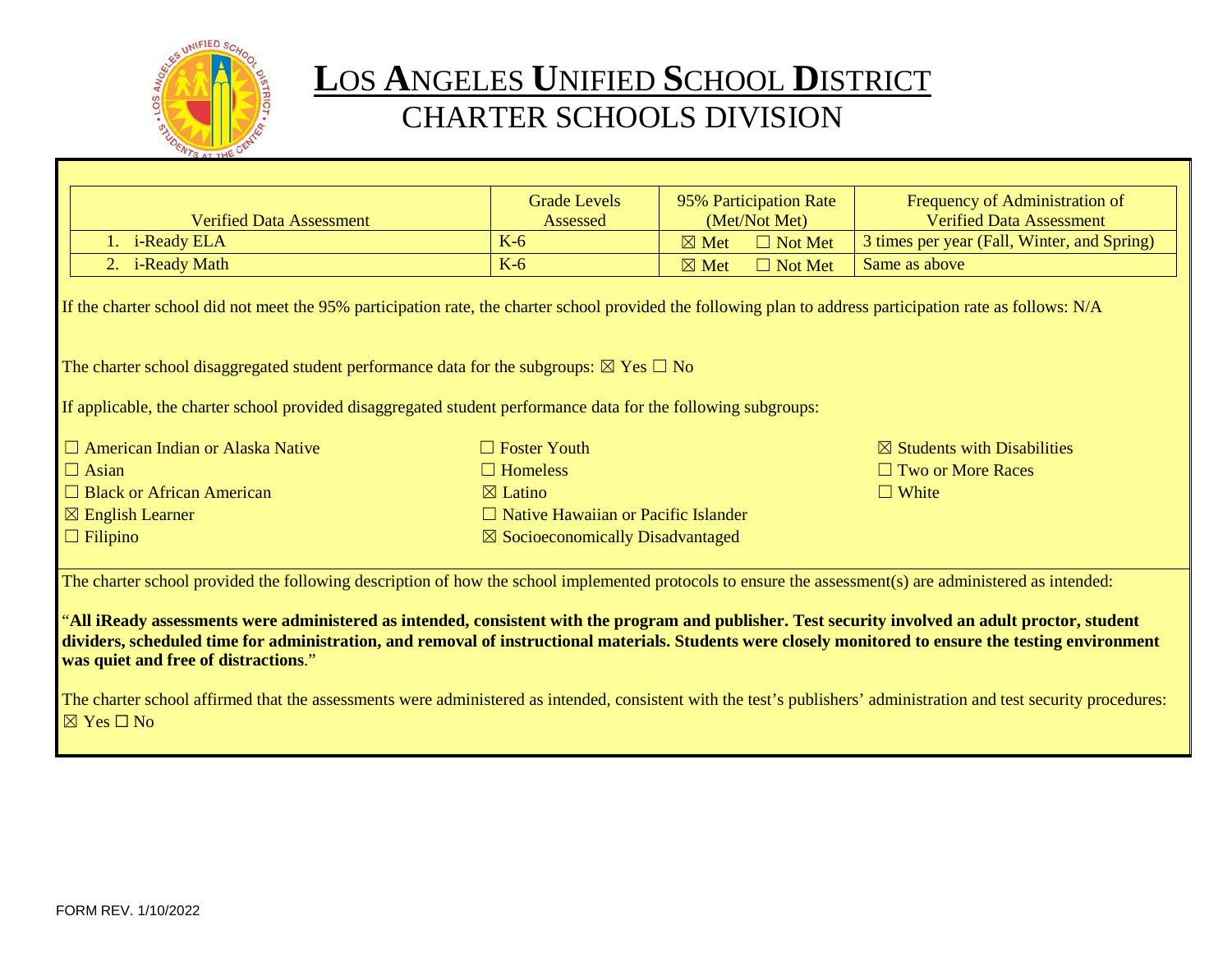

| <b>HIGH SCHOOLS ONLY:</b>                                                                                                                                                                                                                                                                                                                                                                                                                                                                                                                                                                                       |                                                                |                                                                                                                           |  |  |
|-----------------------------------------------------------------------------------------------------------------------------------------------------------------------------------------------------------------------------------------------------------------------------------------------------------------------------------------------------------------------------------------------------------------------------------------------------------------------------------------------------------------------------------------------------------------------------------------------------------------|----------------------------------------------------------------|---------------------------------------------------------------------------------------------------------------------------|--|--|
| The California Department of Education (CDE) adopted postsecondary indicator(s) data to be used by the school to verify postsecondary outcomes "as defined by<br>college enrollment, persistence, and completion equal to similar peers." The school is using the following data source(s):                                                                                                                                                                                                                                                                                                                     |                                                                |                                                                                                                           |  |  |
| $\Box$ California Department of Education DataQuest<br>College-Going Rate                                                                                                                                                                                                                                                                                                                                                                                                                                                                                                                                       | $\Box$ National Student Clearinghouse Student Tracker          | $\Box$ University of California Undergraduate Graduation<br>Rates                                                         |  |  |
| $\Box$ California State University Enrollment<br>Dashboard Student Origin                                                                                                                                                                                                                                                                                                                                                                                                                                                                                                                                       | $\Box$ University of California Admissions by School<br>Source | $\Box$ The school is not using a state identified data sources<br>(see Verified Data Notes below):                        |  |  |
| $\Box$ Cal-PASS Plus High School to Community<br><b>College Transition Report</b>                                                                                                                                                                                                                                                                                                                                                                                                                                                                                                                               |                                                                |                                                                                                                           |  |  |
| The postsecondary data includes the results of at least 95% percent of eligible students:<br>The postsecondary data includes the number of missing or non-participating students:                                                                                                                                                                                                                                                                                                                                                                                                                               | $\Box$ No<br>$\Box$ Yes<br>$\Box$ Yes<br>$\Box$ No             |                                                                                                                           |  |  |
| The charter school provided evidence of comparing the data to similar peers (which may include, but not limited to, similar demographics, pupil subgroups, first-<br>time college attendance, or other similar circumstances and if not available, comparison to statewide data):                                                                                                                                                                                                                                                                                                                               |                                                                | $\Box$ Yes $\Box$ No                                                                                                      |  |  |
| <b>Verified Data Notes:</b><br>Per iReady, Typical Growth in ELA and Math is 50% from Fall to Winter administration of assessments. Schoolwide, Fenton STEM's median progress<br>toward Typical Growth is 70% in ELA from the Fall 2021 to Winter 2022 assessment administration. 34% of all students in ELA met their Typical<br>Growth. In Math, the median percent progress towards Typical Growth is 66% and 30% of all students met their Typical Growth.<br>In ELA, schoolwide, Beginning of Year (BOY) assessments indicated that 21%% of students were at or above grade level based on iReady results. |                                                                |                                                                                                                           |  |  |
| Middle of Year (MOY) results indicated that 36% of students are at or above grade level, representing a 15% increase. Numerically significant<br>subgroups also showed growth: English Learners increased by 15%; Latino students increased by 13%; Socioeconomically Disadvantaged students<br>increased by 15%; and Students with Disabilities (SWD) increased by 3%.                                                                                                                                                                                                                                         |                                                                |                                                                                                                           |  |  |
| In Math, schoolwide, BOY assessments indicated that 9% of students were at or above grade level based on iReady results. MOY results indicated that<br>29% of students are at or above grade level, representing a 20% increase. Numerically significant subgroups too showed growth: English Learners<br>increased by 8%; Latino students increased by 15%; Socioeconomically Disadvantaged students increased by 15%; and SWD increased by 9%.                                                                                                                                                                |                                                                |                                                                                                                           |  |  |
| applicable):                                                                                                                                                                                                                                                                                                                                                                                                                                                                                                                                                                                                    |                                                                | Progress on LAUSD Board of Education Benchmarks and/or MOU related to STUDENT ACHIEVEMENT AND EDUCATIONAL PERFORMANCE (if |  |  |
| N/A                                                                                                                                                                                                                                                                                                                                                                                                                                                                                                                                                                                                             |                                                                |                                                                                                                           |  |  |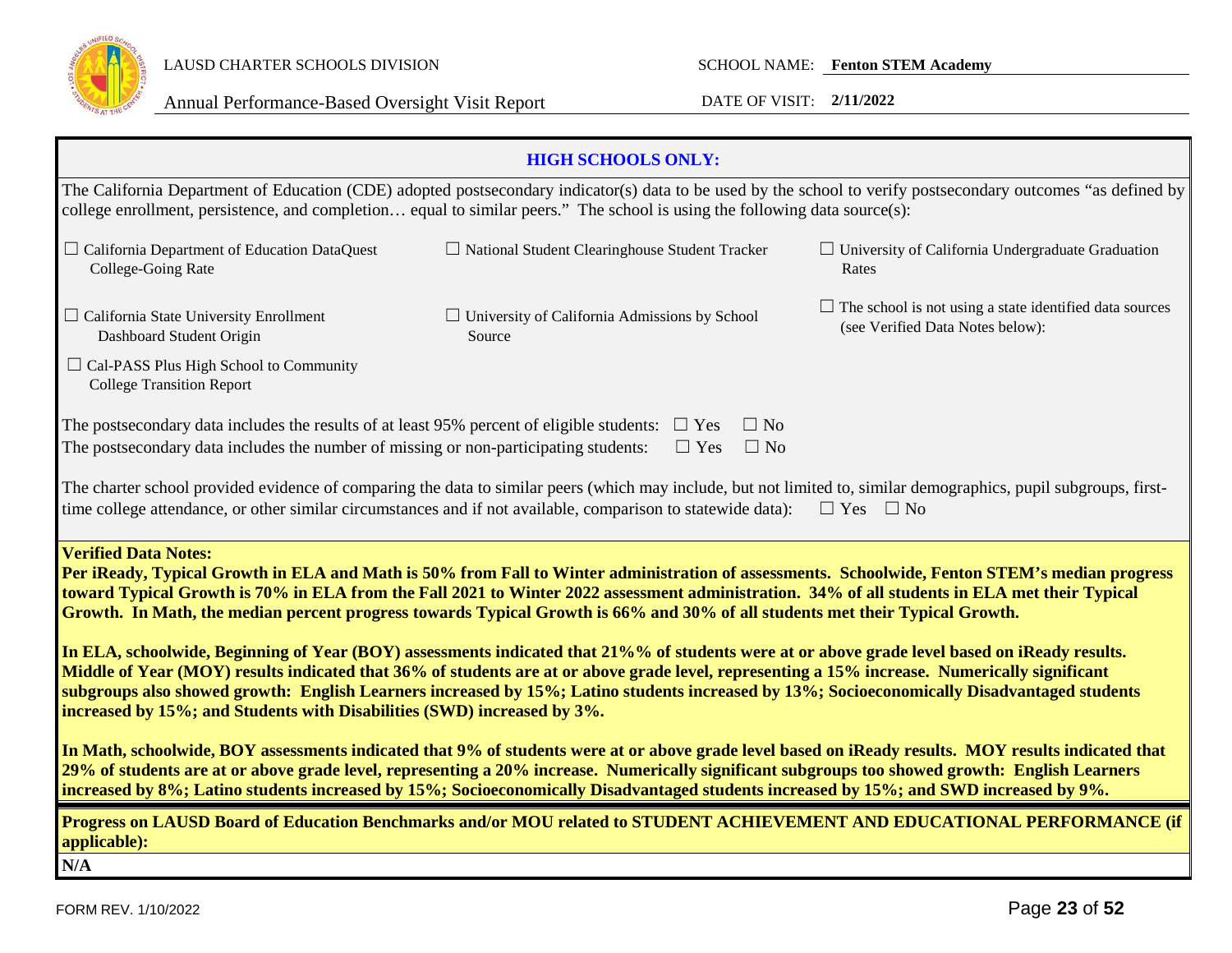

Annual Performance-Based Oversight Visit Report DATE OF VISIT: **2/11/2022**

### **LOCAL CONTROL ACCOUNTABILITY PLAN 2021-2022 (For Informational Purposes Only)**

| The CSD reviewed the Local Control Accountability Plan. |                                                                                               |                                                      |  |
|---------------------------------------------------------|-----------------------------------------------------------------------------------------------|------------------------------------------------------|--|
|                                                         | All requested template information and descriptions were provided:                            | <b>Sources of Evidence</b>                           |  |
|                                                         | $\boxtimes$ LCFF Budget Overview for Parents                                                  | $\boxtimes$ Local Control Accountability Plan (B2.7) |  |
|                                                         | ⊠ Annual Update for the 2019-202 LCAP Year                                                    | Board Agenda and Minutes (B2.7)<br>$\boxtimes$       |  |
|                                                         | $\boxtimes$ Annual Update for the 2020-2021 Learning Continuity and Attendance Plan           |                                                      |  |
|                                                         | $\boxtimes$ 2021-2024 Plan Summary                                                            |                                                      |  |
|                                                         | $\boxtimes$ Stakeholder Engagement                                                            |                                                      |  |
|                                                         | $\boxtimes$ Goals and Actions                                                                 |                                                      |  |
|                                                         | $\boxtimes$ Increased or Improved Services for Foster Youth, English Learners, and Low-Income |                                                      |  |
|                                                         | <b>Students</b>                                                                               |                                                      |  |
|                                                         | $\boxtimes$ Expenditures Tables                                                               |                                                      |  |
| Notes:                                                  |                                                                                               |                                                      |  |
| None                                                    |                                                                                               |                                                      |  |
|                                                         |                                                                                               |                                                      |  |
|                                                         |                                                                                               |                                                      |  |
|                                                         |                                                                                               |                                                      |  |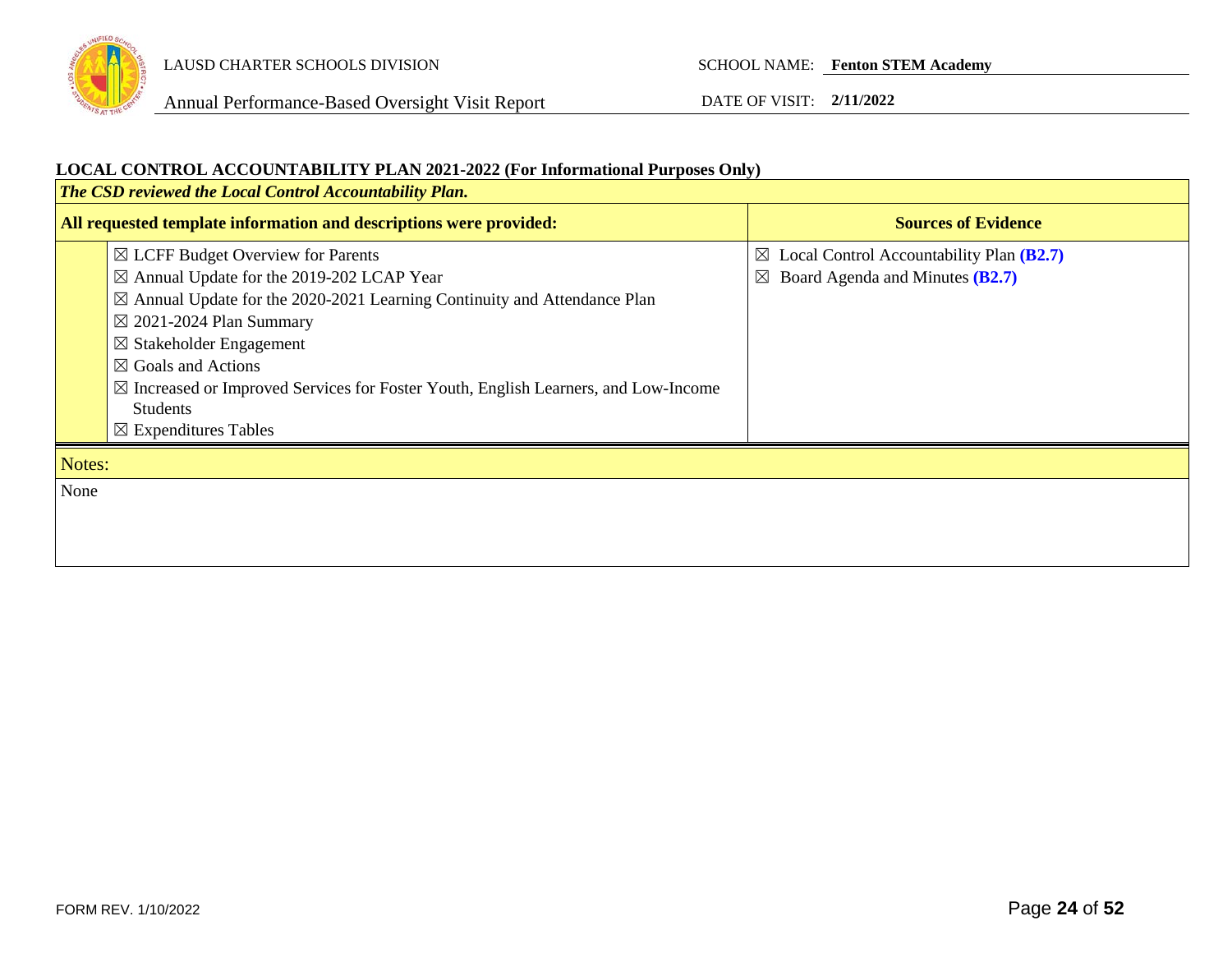

| ORGANIZATIONAL MANAGEMENT, PROGRAMS, AND OPERATIONS                                                                                                                                                                                                                                                                                                                                                                                                                                                                                                                                                                                                                                                                                                                                                                                                                                                                                                                                                                                                                                                                                                                                                                                                                                                                                                                                                        |   |  |
|------------------------------------------------------------------------------------------------------------------------------------------------------------------------------------------------------------------------------------------------------------------------------------------------------------------------------------------------------------------------------------------------------------------------------------------------------------------------------------------------------------------------------------------------------------------------------------------------------------------------------------------------------------------------------------------------------------------------------------------------------------------------------------------------------------------------------------------------------------------------------------------------------------------------------------------------------------------------------------------------------------------------------------------------------------------------------------------------------------------------------------------------------------------------------------------------------------------------------------------------------------------------------------------------------------------------------------------------------------------------------------------------------------|---|--|
| <b>Summary of School Performance</b>                                                                                                                                                                                                                                                                                                                                                                                                                                                                                                                                                                                                                                                                                                                                                                                                                                                                                                                                                                                                                                                                                                                                                                                                                                                                                                                                                                       | 4 |  |
| Areas of Demonstrated Strength and/or Progress<br>O3: As evidenced by information in Binder 3, classroom observations, responses to guiding questions, and discussion with school leadership, the school continues<br>to fully implement the educational program, including key features, outlined in the school's charter and aligned to California State Content Standards specific to<br>the grade levels served. Some of the evidence includes the following:<br>Teachers integrate STEM instruction by showing students how units of study are interrelated and connected<br>Use of Thinking Maps<br>Continued use of cooperative learning structures (i.e., Think-Pair-Share)<br>Social Emotional Learning (SEL) imbedded throughout the classroom environment, as well as within the academic lessons<br>$\bullet$<br>Continued use of digital platforms such as Nearpod, Seesaw, and Google Classroom<br>$\bullet$<br>STEM Focus for the 2021-2022 school year include schoolwide challenges, guest speakers in the field of STEM/STEAM to engage students; After-School<br>$\bullet$<br>Enrichment Clubs (e.g., robotics club, recycling club, etc.), and monthly STEM Challenges. Additionally, there is a journalism club that publishes the<br>Daily Howl Newsletter (first newsletter was published November 2021) and an environmental club.<br>Service Learning continues with<br>$\bullet$ |   |  |
| O4: The school has substantially implemented and monitors the components of the charter's instructional program designed to meet the learning needs of all<br>students, including its subgroups, and generally modifies instruction based on data analysis.<br>Per school leadership, as a response to the academic needs of students, the school had developed the Acceleration Program. The goal of the program is to<br>$\bullet$<br>provide prevention, early intervention, and instructional programming to ensure academic and behavioral progress and success for each student with an<br>enhanced focus on preparing English Learners for the Summative ELPAC and upper grade students for the SBAC, while providing a strong foundation for<br>primary students. Additionally, an Acceleration Specialist was hired to implement the program.<br>i-Ready diagnostic assessments in ELA and math continue to be utilized to measure students' academic growth<br>$\bullet$<br>O7: As evidenced by discussion with school leadership, Binder 3, and responses to guiding questions, the school has fully implemented a professional<br>development plan for teachers and other staff that supports instructional practices, targets identified needs, and aligns with the education program set forth in the                                                                                        |   |  |
| charter. Additionally, in an effort to support SEL for staff, during professional development activities, school leadership use this as regular check points<br>throughout the year to discuss best practices for mental health, school norms, and new SEL opportunities and resources. Some of the professional development                                                                                                                                                                                                                                                                                                                                                                                                                                                                                                                                                                                                                                                                                                                                                                                                                                                                                                                                                                                                                                                                               |   |  |

- activities include, but not limited to the following: • Special Education
	- Restorative Justice
	- Trauma Informed Practices
	- Understanding Behavior
	- Social Emotional Learning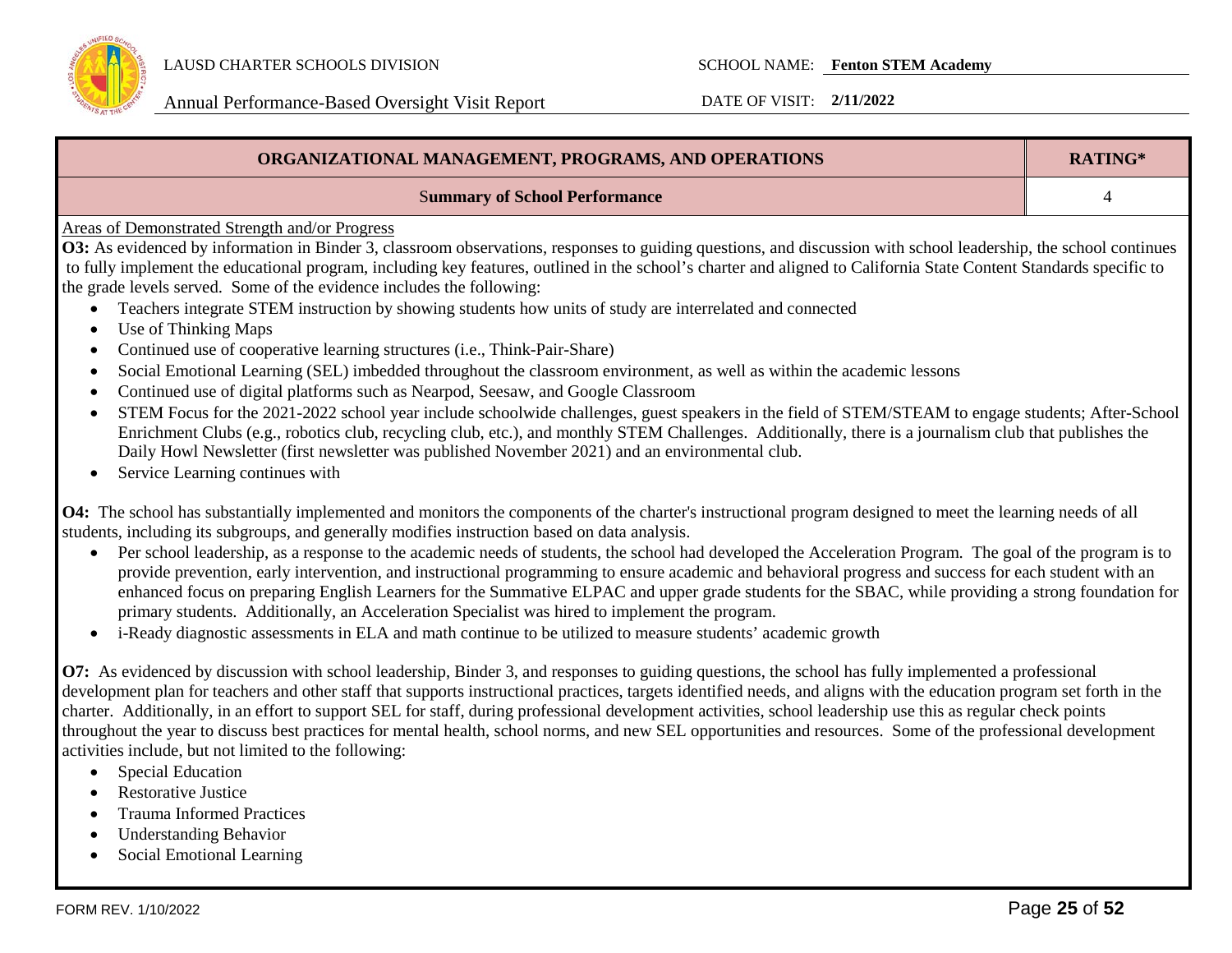

|  | Areas Noted for Further Growth and/or Improvement |  |
|--|---------------------------------------------------|--|
|  |                                                   |  |

None

Corrective Action Required

None noted that require immediate action to remedy concerns indicated in this report.

Notes: None

### *\*NOTE:*

- *A charter school cannot receive a rating in this category greater than 1 for any of the following reasons: (1) Failed to complete criminal background clearances for any new staff and/or sole proprietor (as defined on the Certification of Clearances, Credentialing, and Mandated Reporter Training 2021-2022***)** *prior to employment; and/or failed to obtain DOJ clearance certification, as appropriate, from a vendor; or (2) Failed to have Health, Safety, and Emergency Plan in place.*
- *A charter school cannot receive a rating in this category greater than 2 for any of the following reasons: (1) Failed to conduct child abuse mandated reporter training in accordance with Education Code 44691; or (2) Any teacher of the core instructional program is not appropriately credentialed and assigned per legal requirements and the school's current approved charter.*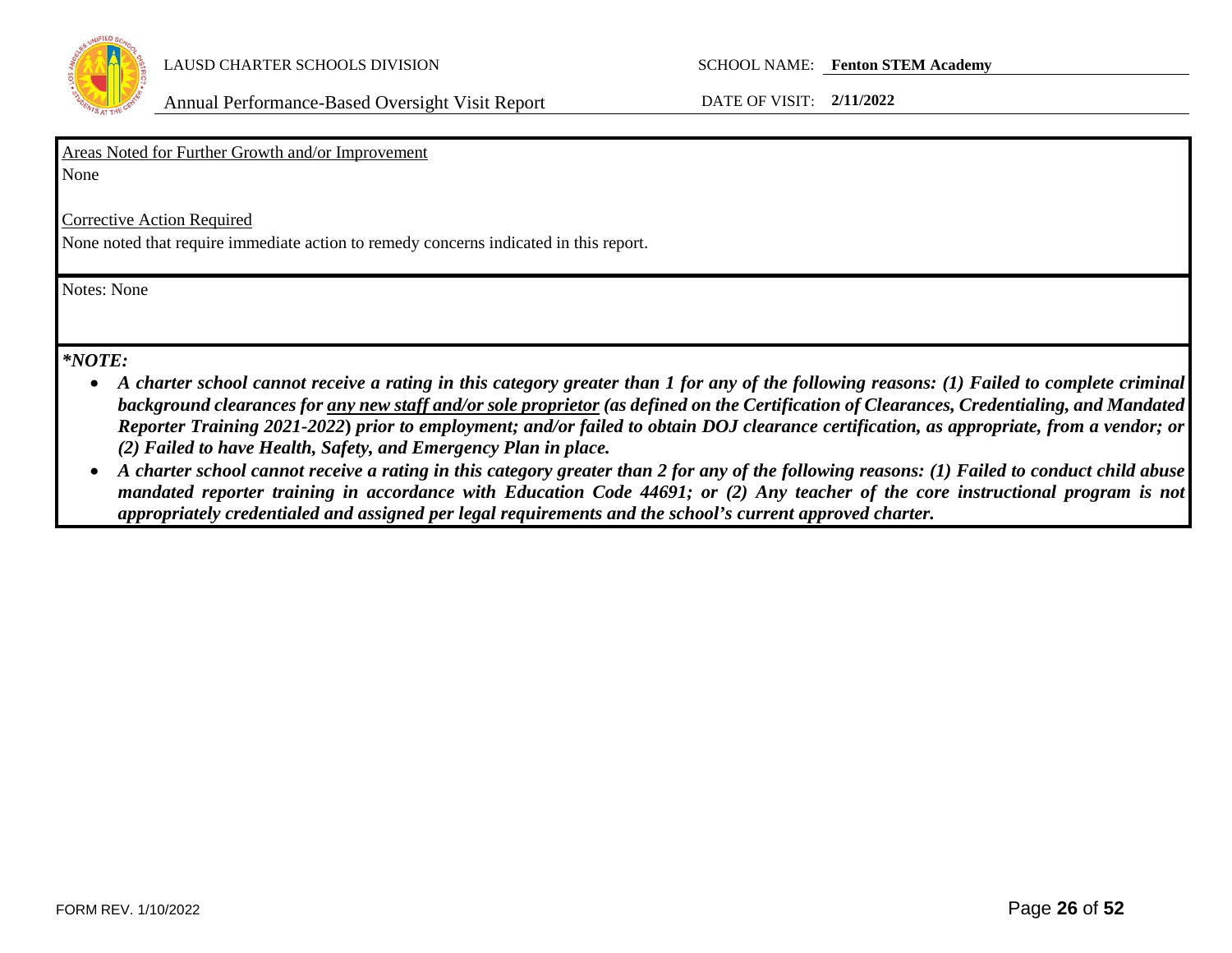

#### **O1: SCHOOL SAFETY PLAN AND PROCEDURES** - QUALITY INDICATOR #1

#### *The school has a system in place to ensure:*

- A current site-specific Certificate of Occupancy or equivalent that authorizes the current use of the site
- A current site-specific comprehensive Health, Safety, and Emergency Plan is completed (**Note**: for co-locations, the charter school adheres and complies with the District school's Integrated Safe School Plan)
- A visitor's policy is visible in the school's main office and Parent-Student Handbook
- Documentation of student immunizations
- Documentation of health screenings per applicable law and terms of the charter (vision screenings upon school entry and every third year thereafter through grade 8 and hearing screenings are mandated in kindergarten/first grade and in second, fifth, eighth, tenth/eleventh grade and upon first school entry)
- A Board adopted Pupil Suicide Prevention Policy (grades 1-6 and/or grades 7-12, as applicable), as outlined in Ed. Code, § 215
- Needy students receive one nutritionally adequate free or reduced priced meal each school day, as outlined in Ed. Code, § 47613.5
- For schools offering an interscholastic athletic program, at least one automated external defibrillator (AED) is onsite and available for use, as outlined in Ed. Code, § 35179.4 and 35179.6
- For schools serving grades 7-12, Student ID cards have the phone number of the National Suicide Prevention Lifeline printed on at least one side, as outlined in Ed. Code, § 215.5

**Rubric Sources of Evidence Sources of Evidence**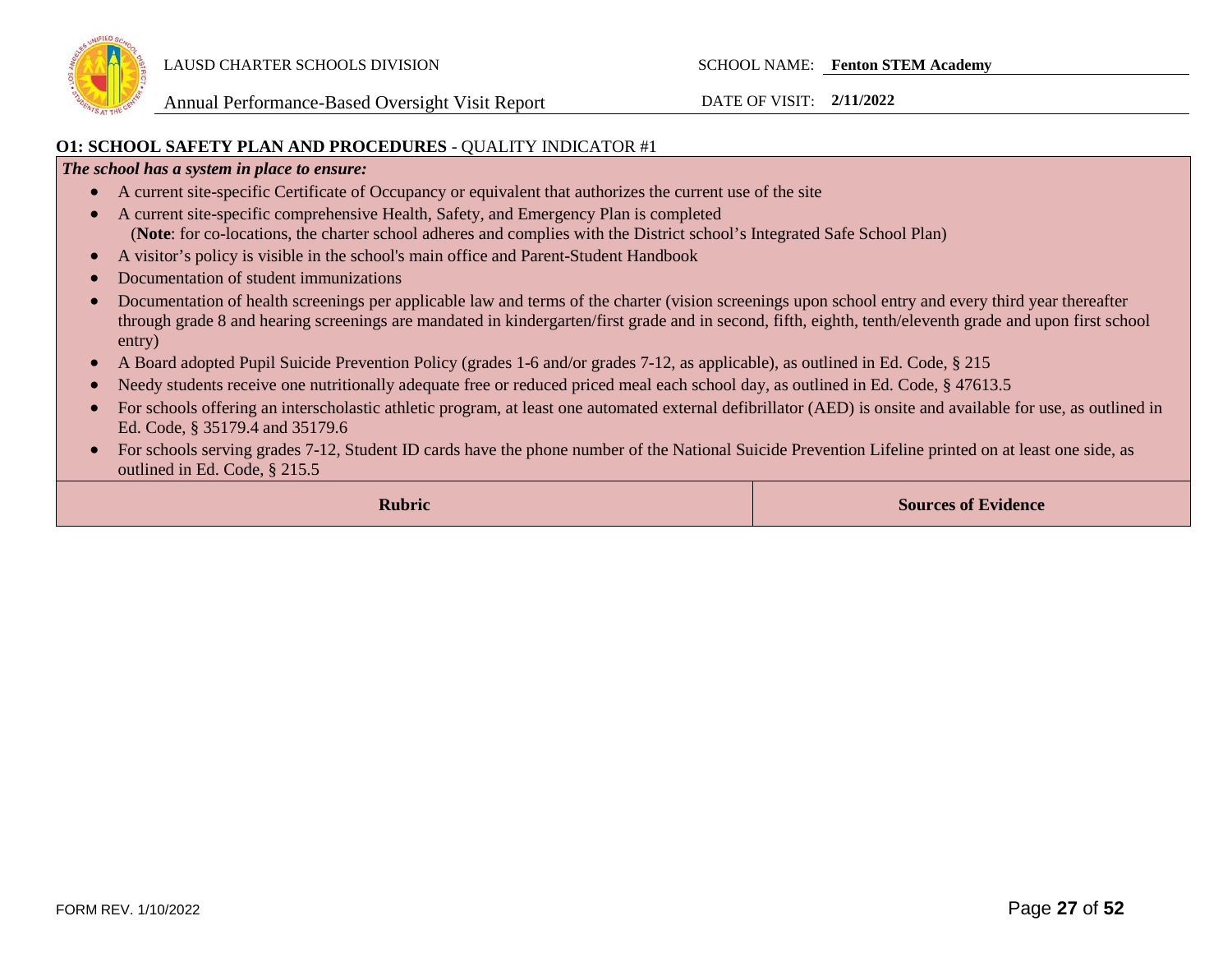

### LAUSD CHARTER SCHOOLS DIVISION SCHOOL NAME: **Fenton STEM Academy**

| Performance | $\boxtimes$ The school has a highly developed system in place to ensure the protection of student<br>and staff health and safety in compliance with applicable legal and charter requirements<br>related to health and safety<br>$\Box$ The school has a well-developed system in place to ensure protection of student and staff<br>health and safety in compliance with applicable legal and charter requirements related to<br>health and safety<br>$\Box$ The school has a partially developed system in place to ensure protection of student and<br>staff health and safety in compliance with applicable legal and charter requirements<br>related to health and safety<br>$\Box$ The school has a minimal or no system in place to ensure protection of student and staff<br>health and safety in compliance with applicable legal and charter requirements related to<br>health and safety | $\boxtimes$ Parent-Student Handbook(s) ( <b>B1.10a</b> )<br>$\boxtimes$ Certificate of Occupancy or equivalent ( <b>B3.2a</b> )<br>$\boxtimes$ Student immunization (B3.2b)<br>$\boxtimes$ Health screening ( <b>B3.2b</b> )<br>$\boxtimes$ Comprehensive Health, Safety, and Emergency Plan<br>(B3.1b)<br>$\boxtimes$ Evacuation route maps ( <b>B3.1b</b> )<br>$\boxtimes$ AED (schools with an interscholastic athletic program)<br>(B3.2e)<br>$\Box$ Student ID card printed with the National Suicide<br>Prevention Lifeline phone number $(B3.2f)$<br>$\boxtimes$ Board adopted policy on pupil suicide prevention (grades)<br>$K-6$ (B3.1g)<br>$\Box$ Board adopted policy on pupil suicide prevention (grades) |
|-------------|-----------------------------------------------------------------------------------------------------------------------------------------------------------------------------------------------------------------------------------------------------------------------------------------------------------------------------------------------------------------------------------------------------------------------------------------------------------------------------------------------------------------------------------------------------------------------------------------------------------------------------------------------------------------------------------------------------------------------------------------------------------------------------------------------------------------------------------------------------------------------------------------------------|------------------------------------------------------------------------------------------------------------------------------------------------------------------------------------------------------------------------------------------------------------------------------------------------------------------------------------------------------------------------------------------------------------------------------------------------------------------------------------------------------------------------------------------------------------------------------------------------------------------------------------------------------------------------------------------------------------------------|
|             |                                                                                                                                                                                                                                                                                                                                                                                                                                                                                                                                                                                                                                                                                                                                                                                                                                                                                                     | $7-12)$ ( <b>B3.1f</b> )<br>$\boxtimes$ Site/classroom observation<br>$\boxtimes$ Visitor's Policy ( <b>B3.1a</b> )<br>$\boxtimes$ Discussion with school leadership<br>$\Box$ Other: (Specify)                                                                                                                                                                                                                                                                                                                                                                                                                                                                                                                        |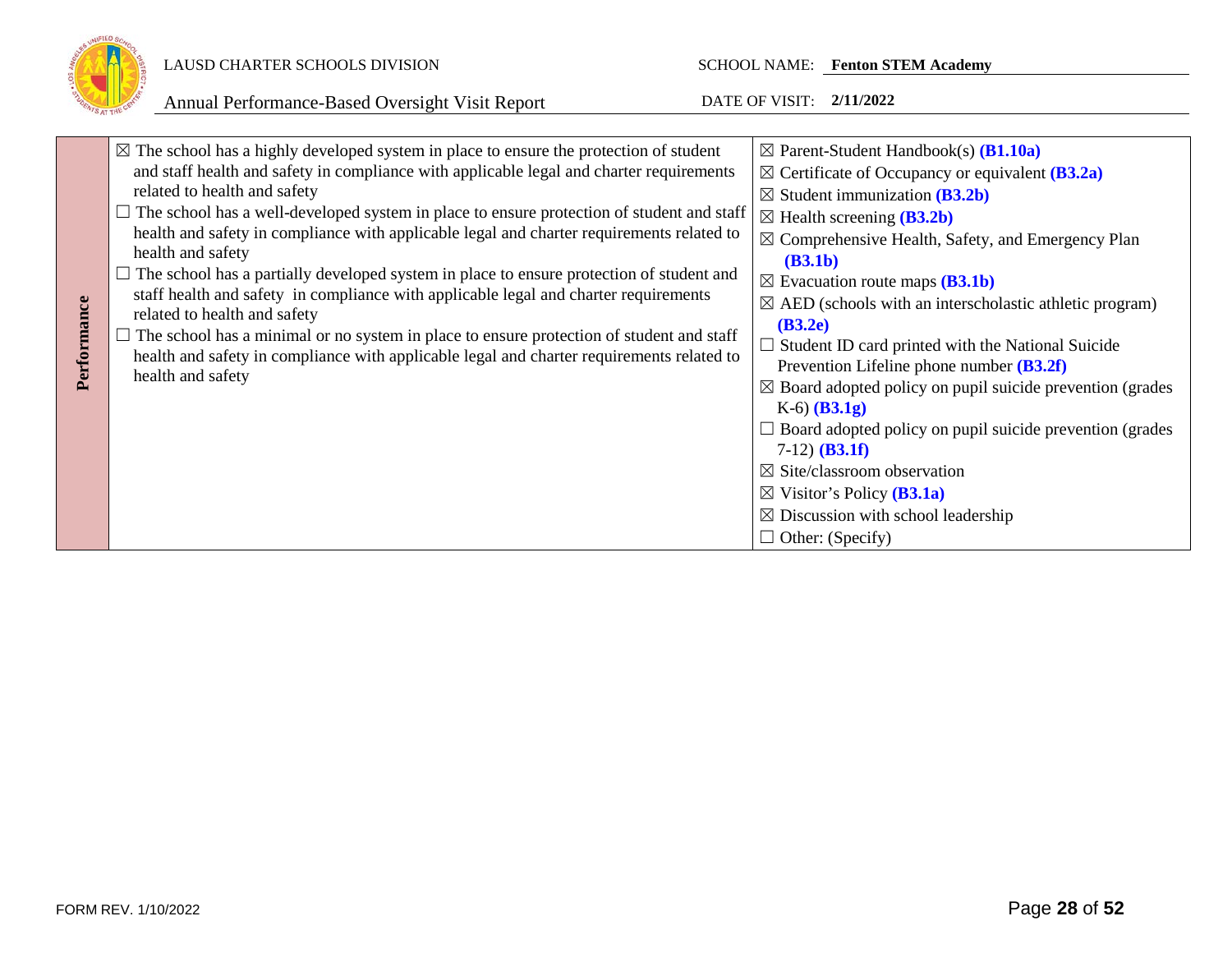

### **O2: HEALTH AND SAFETY TRAINING AND PREPARATION –** QUALITY INDICATOR #2

#### *The school has a system in place to ensure:*

- The school is able and prepared to implement its emergency procedures in the event of a natural disaster or other emergency (includes threat assessment protocol)
- School staff and other mandated reporters working on behalf of the school receive timely training on child abuse awareness and reporting, as outlined in Ed. Code, § 44691
- Maintenance of an emergency epinephrine auto-injector ("epi-pen") onsite and training has been provided to volunteer staff member(s) in the storage and emergency use of the epi-pen, per applicable laws
- Pupil Suicide Prevention and Awareness Training (as applicable)

|             | <b>Rubric</b>                                                                                                                                                                                                                                                                                                                                                                                                                                                                                                                                                                                                                                                                                                                                                                                                                                                                                                                                                                                                                                                                                 | <b>Sources of Evidence</b>                                                                                                                                                                                                                                                                                                                                                                                                                                                                                                                                                                                                                                                                     |
|-------------|-----------------------------------------------------------------------------------------------------------------------------------------------------------------------------------------------------------------------------------------------------------------------------------------------------------------------------------------------------------------------------------------------------------------------------------------------------------------------------------------------------------------------------------------------------------------------------------------------------------------------------------------------------------------------------------------------------------------------------------------------------------------------------------------------------------------------------------------------------------------------------------------------------------------------------------------------------------------------------------------------------------------------------------------------------------------------------------------------|------------------------------------------------------------------------------------------------------------------------------------------------------------------------------------------------------------------------------------------------------------------------------------------------------------------------------------------------------------------------------------------------------------------------------------------------------------------------------------------------------------------------------------------------------------------------------------------------------------------------------------------------------------------------------------------------|
| Performance | $\boxtimes$ The school has a highly developed system in place to ensure required health and safety<br>training for the protection of students and staff is completed and in compliance with<br>applicable legal and charter school requirements related to health and safety<br>The school has a well-developed system in place to ensure required health and safety<br>training for the protection of students and staff is completed and in compliance with<br>applicable legal and charter school requirements related to health and safety<br>$\Box$ The school has a partially developed system in place to ensure required health and safety<br>training for the protection of students and staff is completed and in compliance with<br>applicable legal and charter school requirements related to health and safety<br>The school has a minimal or no system in place to ensure required health and safety<br>training for the protection of students and staff is completed and in compliance with<br>applicable legal and charter school requirements related to health and safety | $\boxtimes$ Documentation of emergency drills and training (B3.1c)<br>$\boxtimes$ Provision and location of onsite emergency supplies<br>(B3.1b)<br>$\boxtimes$ Child abuse mandated reporter training documentation<br><b>(B3.1d and B3A.5)</b><br>$\boxtimes$ Bloodborne pathogens training documentation ( <b>B3.1e and</b><br>B3A.5<br>$\boxtimes$ Pupil Suicide Prevention and Awareness Training (B3.1f,<br>$g$ and B3A.5)<br>$\boxtimes$ Epi-pen and training ( <b>B3.2c</b> )<br>$\boxtimes$ Certification of Clearances, Credentialing, and Mandated<br>Reporter Training 2021-2022 ("ESSA Grid") (B3A.1)<br>$\boxtimes$ Discussion with school leadership<br>$\Box$ Other: (Specify) |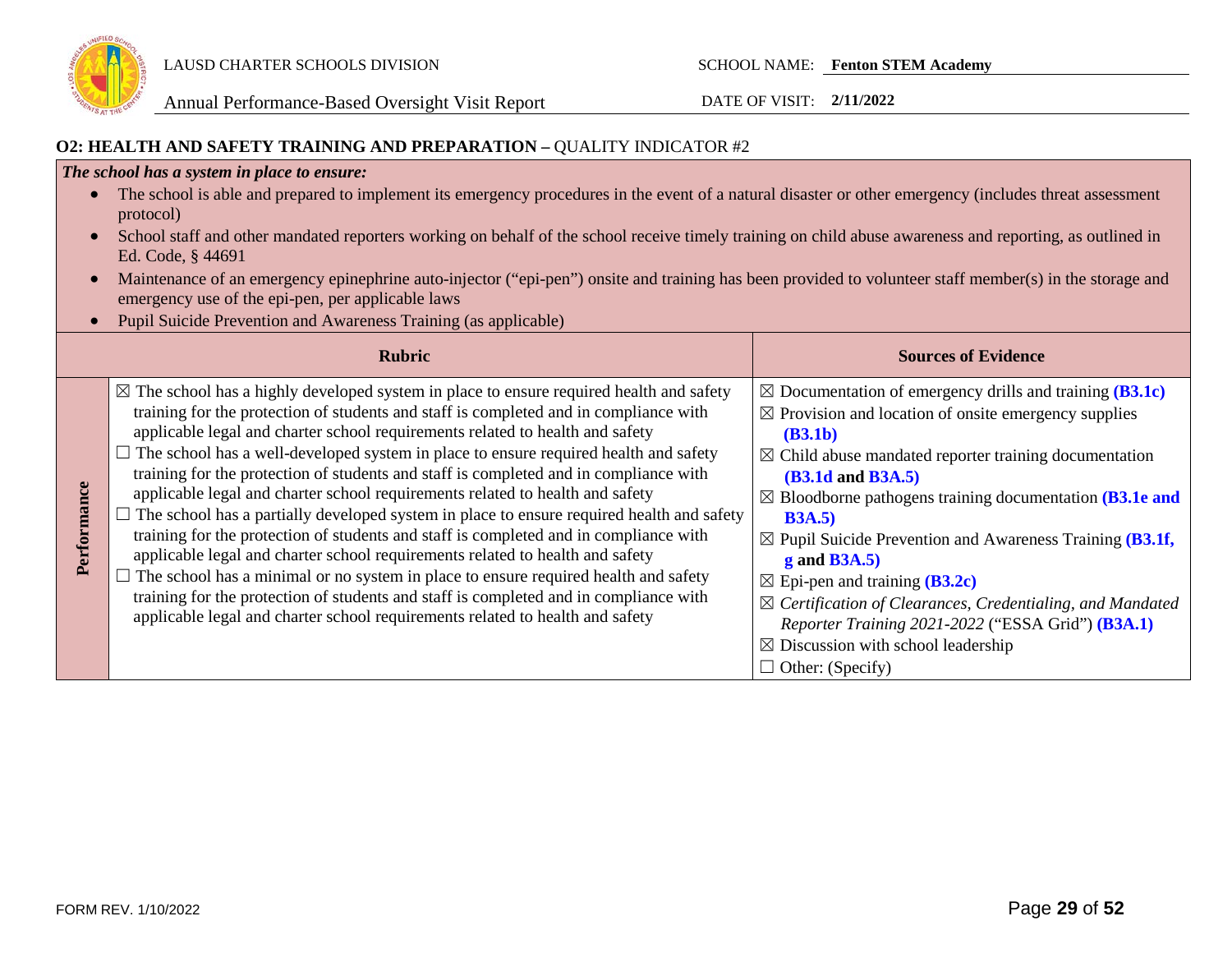

#### **O3: IMPLEMENTATION OF THE EDUCATIONAL PROGRAM**- QUALITY INDICATOR #3

*The school has systems in place to ensure alignment to the curricular and educational program outlined in the approved charter petition by:*

- Implementing key features of the educational program described in the charter
- Implementing standards-based instruction schoolwide in accordance with the California State Content Standards specific to the grade levels served and aligned with the needs of students
- Implementing assessments to measure the development of grade-level appropriate academic and non-academic skills
- Reviewing progress towards annual goals for all students and subgroups the school serves consistent with educational outcomes detailed in the California School Dashboard
- Providing teacher, staff, and administrator professional development specific to supporting desired student outcomes and key features outlined in the school's charter
- Implementing a system to monitor student progress toward and completion of graduation and A-G requirements (**high schools only**)

| <b>Rubric</b> |                                                                                                                                                                                                                                                                                                                                                                                                                                                                                                                                                                                                                                                                                                                                                                                                                                                                                                                     | <b>Sources of Evidence</b>                                                                                                                                                                                                                                                                                                                                                                                                                                                                                                                                                                                                                             |
|---------------|---------------------------------------------------------------------------------------------------------------------------------------------------------------------------------------------------------------------------------------------------------------------------------------------------------------------------------------------------------------------------------------------------------------------------------------------------------------------------------------------------------------------------------------------------------------------------------------------------------------------------------------------------------------------------------------------------------------------------------------------------------------------------------------------------------------------------------------------------------------------------------------------------------------------|--------------------------------------------------------------------------------------------------------------------------------------------------------------------------------------------------------------------------------------------------------------------------------------------------------------------------------------------------------------------------------------------------------------------------------------------------------------------------------------------------------------------------------------------------------------------------------------------------------------------------------------------------------|
| Performance   | $\boxtimes$<br>The school has fully implemented the educational program, including key features,<br>outlined in the school's charter and aligned to California State Content Standards specific<br>to the grade levels served<br>The school has substantially implemented the educational program, including key<br>features, outlined in the school's charter and aligned to California State Content<br>Standards specific to the grade levels served<br>The school has partially implemented the educational program, including key features,<br>outlined in the school's charter and aligned to California State Content Standards specific<br>to the grade levels served<br>The school has minimally implemented, or not at all, the educational program, including<br>key features, outlined in the school's charter and aligned to California State Content<br>Standards specific to the grade levels served | $\boxtimes$ Implementation of an educational program serving all<br>grade levels approved to be served per charter $(B3.3i, j,$<br>K<br>$\boxtimes$ California State Content Standards-based instructional<br>program $(B3.3a)$<br>$\boxtimes$ LCAP ( <b>B3.3b</b> )<br>Technology readiness to administer CAASPP assessments<br>$(B3.3c)$ *new schools only<br>$\boxtimes$ WASC accreditation ( <b>B3.3d</b> )<br>UC Doorways course approval documentation (B3.3e)<br>$\sim$<br>$\boxtimes$ Professional development documentation (B3.4c)<br>$\boxtimes$ Classroom observation<br>$\boxtimes$ Discussion with school leadership<br>Other: (Specify) |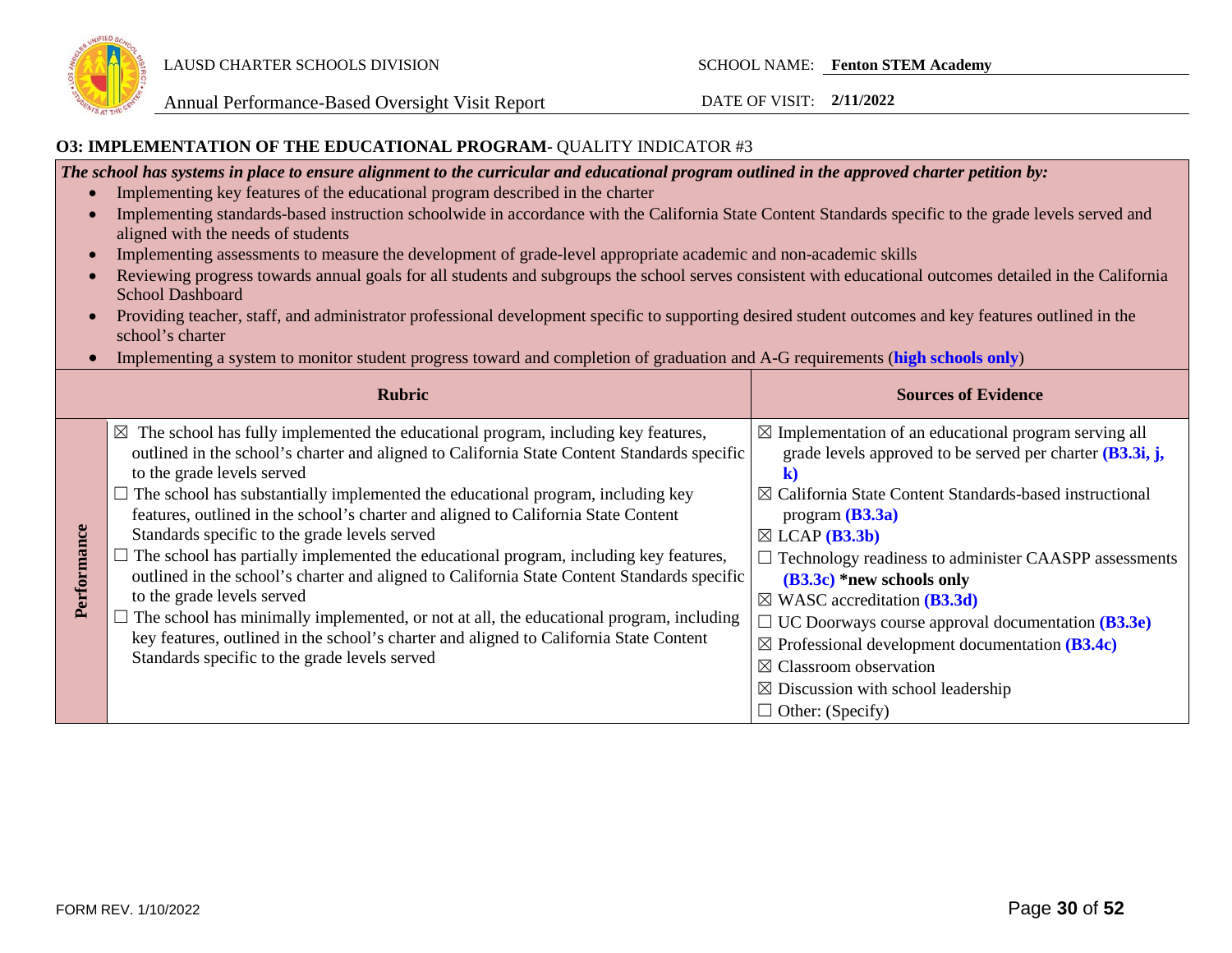

### **O4: MEETING THE NEEDS OF ALL STUDENTS; SUBGROUP DATA ANALYSIS -** QUALITY INDICATOR #4

#### *The school has a system in place to ensure:*

| Implementation of differentiated instructional strategies and approaches described in the charter designed to meet the learning needs of all students, |
|--------------------------------------------------------------------------------------------------------------------------------------------------------|
| including all numerically significant subgroups identified in the school's LCAP and by the CDE                                                         |

- Implementation of internal student assessments aligned with instructional outcomes to determine student mastery of California State Content Standards
- Disaggregation and analysis of data on a regular basis to address individual student needs and guide instructional planning and use of interventions
- Implementation, review, and modification, as appropriate, of its Master Plan for English Learners (EL identification, designated and integrated ELD standards-based instruction, progress monitoring, assessment, and reclassification)
- A staff person is designated to assist and support foster youth/students experiencing homelessness

|             | <b>Rubric</b>                                                                                                                                                                                                                                                                                                                                                                                                                                                                                                                                                                                                                                                                                                                                                                                                                                                                                                                                                                                                                             | <b>Sources of Evidence</b>                                                                                                                                                                                                                                                                                                                                                                                                                                                                                                                                                                                                                                                                                                                                                                                                                                                           |
|-------------|-------------------------------------------------------------------------------------------------------------------------------------------------------------------------------------------------------------------------------------------------------------------------------------------------------------------------------------------------------------------------------------------------------------------------------------------------------------------------------------------------------------------------------------------------------------------------------------------------------------------------------------------------------------------------------------------------------------------------------------------------------------------------------------------------------------------------------------------------------------------------------------------------------------------------------------------------------------------------------------------------------------------------------------------|--------------------------------------------------------------------------------------------------------------------------------------------------------------------------------------------------------------------------------------------------------------------------------------------------------------------------------------------------------------------------------------------------------------------------------------------------------------------------------------------------------------------------------------------------------------------------------------------------------------------------------------------------------------------------------------------------------------------------------------------------------------------------------------------------------------------------------------------------------------------------------------|
| Performance | $\Box$ The school has fully implemented and monitors the components of the charter's<br>instructional program designed to meet the learning needs of all students, including its<br>subgroups, and modifies instruction based on data analysis<br>$\boxtimes$ The school has substantially implemented and monitors the components of the charter's<br>instructional program designed to meet the learning needs of all students, including its<br>subgroups, and generally modifies instruction based on data analysis<br>The school has partially implemented the components of the charter's instructional<br>program designed to meet the learning needs of all students, including its subgroups, and<br>partially modifies instruction based on data analysis<br>The school has minimally implemented, or not at all, the components of the charter's<br>instructional program designed to meet the learning needs of all students, including its<br>subgroups, and does not consistently modify instruction based on data analysis | $\boxtimes$ Standards-based instructional program<br>(B3.3a)<br>$\boxtimes$ LCAP ( <b>B3.3b</b> )<br>$\boxtimes$ Professional development documentation (B3.4c)<br>$\boxtimes$ Intervention and support for all students, including but not<br>limited to foster youth, low-income, English Learners,<br>students with disabilities, at-risk students, and high<br>performing students $(B3.3i)$<br>$\boxtimes$ Implementation of the school's English Learner Master<br>Plan $(B3.3i)$<br>$\boxtimes$ Implementation of a data analysis system (B2.1 and B2.6)<br>$\boxtimes$ Internal assessment and analysis documentation (e.g.,<br>School Internal Assessment Data Report or equivalent)<br>(B2.6)<br>Foster youth/students experiencing homelessness designee<br>$\boxtimes$ Classroom observation<br>$\boxtimes$ Discussion with school leadership<br>$\Box$ Other: (Specify) |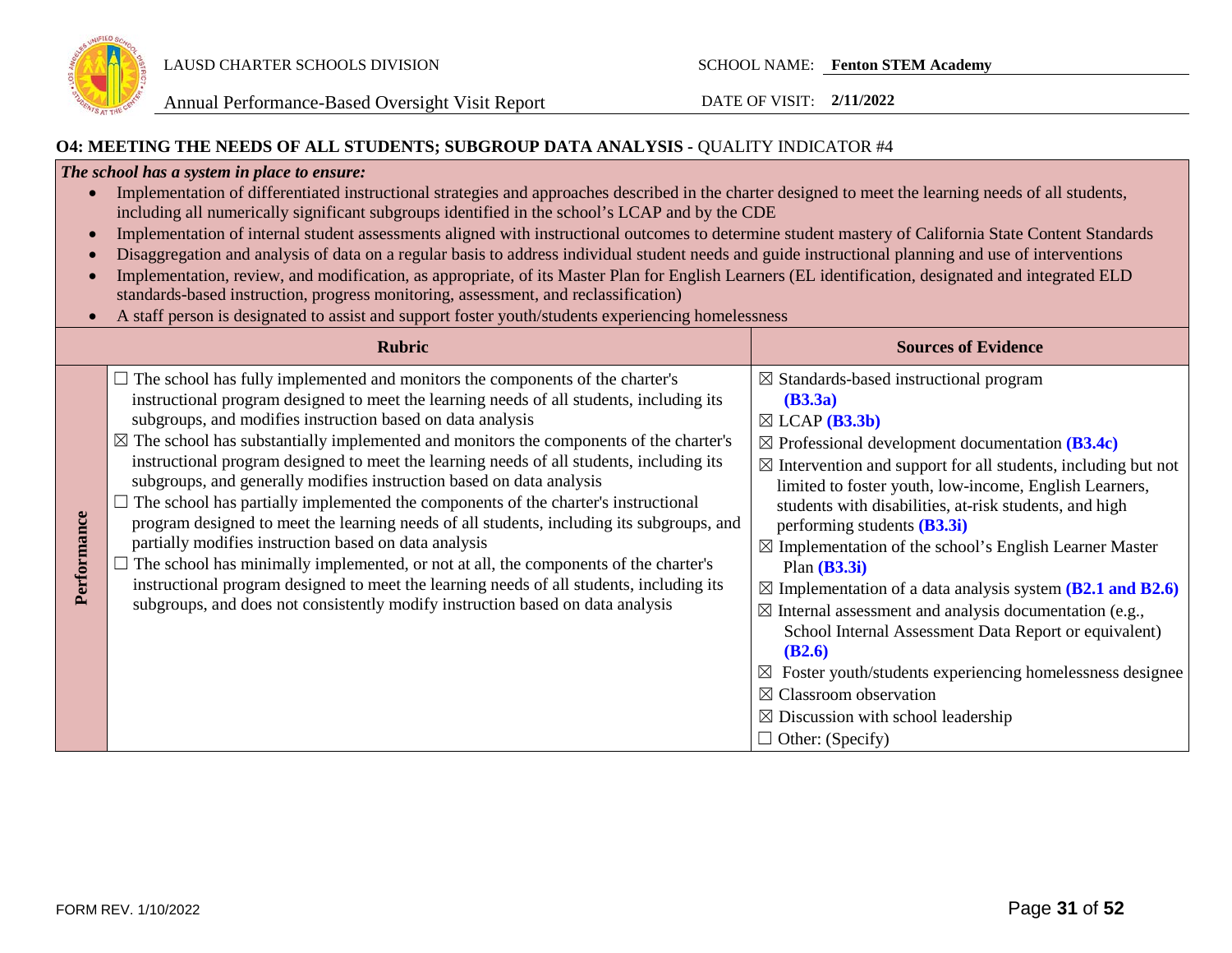

### **O5: SPECIAL EDUCATION** - QUALITY INDICATOR #5

| The school has a system in place to ensure that the school:<br>Provides special education programs and services in accordance with students' IEPs<br>$\bullet$<br>Provides special education training for staff<br>$\epsilon$<br>Conducts a special education self-review annually, using the Special Education Self-Review Checklist<br>Maintains timely IEP timeline records and accurate service provision records in Welligent |                                                                                                                                                                                                                                                                                                                                                                                                                                                                                                                                                                                                                                                                                                                                                                                                                                                            |                                                                                                                                                                                                                                                                                                                                                                                                                                                                                                                                                                                                                                                                                                                |  |
|------------------------------------------------------------------------------------------------------------------------------------------------------------------------------------------------------------------------------------------------------------------------------------------------------------------------------------------------------------------------------------------------------------------------------------|------------------------------------------------------------------------------------------------------------------------------------------------------------------------------------------------------------------------------------------------------------------------------------------------------------------------------------------------------------------------------------------------------------------------------------------------------------------------------------------------------------------------------------------------------------------------------------------------------------------------------------------------------------------------------------------------------------------------------------------------------------------------------------------------------------------------------------------------------------|----------------------------------------------------------------------------------------------------------------------------------------------------------------------------------------------------------------------------------------------------------------------------------------------------------------------------------------------------------------------------------------------------------------------------------------------------------------------------------------------------------------------------------------------------------------------------------------------------------------------------------------------------------------------------------------------------------------|--|
|                                                                                                                                                                                                                                                                                                                                                                                                                                    | <b>Rubric</b><br><b>Sources of Evidence</b>                                                                                                                                                                                                                                                                                                                                                                                                                                                                                                                                                                                                                                                                                                                                                                                                                |                                                                                                                                                                                                                                                                                                                                                                                                                                                                                                                                                                                                                                                                                                                |  |
| Performance                                                                                                                                                                                                                                                                                                                                                                                                                        | $\boxtimes$ The school has a highly developed system in place for full implementation and<br>monitoring of its special education processes and program in compliance with all<br>requirements<br>$\Box$ The school has a well-developed system in place for full implementation and monitoring<br>of its special education processes and program in compliance with all requirements<br>$\Box$ The school has a partially developed system in place for full implementation and<br>monitoring of its special education processes and program in compliance with all<br>requirements<br>$\Box$ The school has a minimal or no system in place for full implementation and monitoring<br>of its special education processes and program in compliance with all requirements<br>$\Box$ Not Applicable - Charter school participates in LAUSD's Option 1 SELPA | $\boxtimes$ Parent-Student Handbook(s) ( <b>B1.10a</b> )<br>District Validation Review (DVR) (B3.4a)<br>$\boxtimes$ Self-Review Checklist ( <b>B3.4a</b> )<br>$\boxtimes$ Welligent reports and/or other documentation, including<br>from the Division of Special Education $(B3.4a)$<br>$\boxtimes$ Professional development documentation (B3.4c)<br>$\boxtimes$ Intervention and support for students with<br>disabilities $(B3.3i)$<br>$\boxtimes$ Consultation with Charter Operated Programs office<br>$\boxtimes$ Other special education documentation (B3.4a)<br>$\boxtimes$ Classroom observation<br>$\boxtimes$ Discussion with school leadership<br><b>MOU Non-LAUSD SELPA</b><br>Other: (Specify) |  |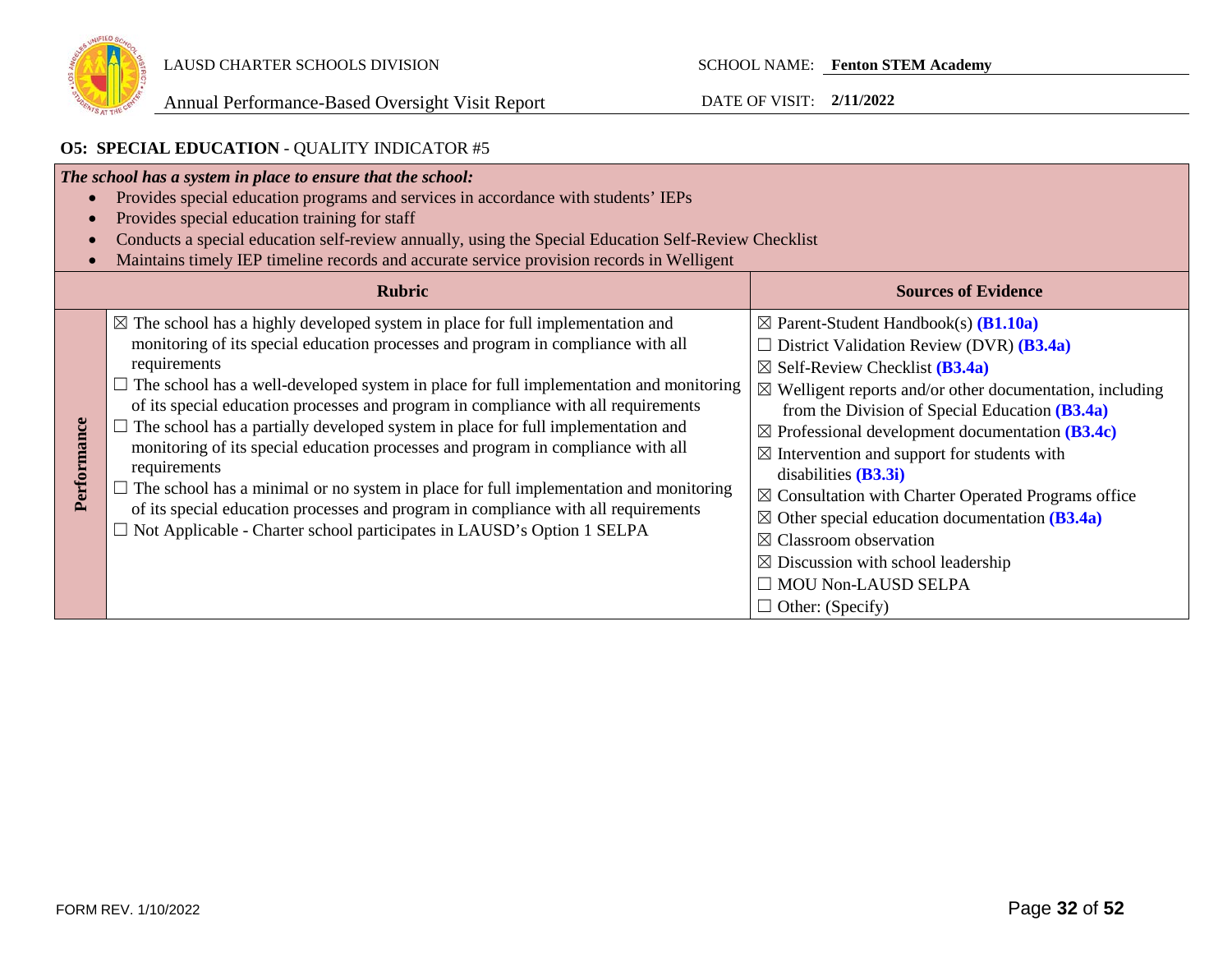

#### **O6: SCHOOL CLIMATE AND STUDENT DISCIPLINE** - QUALITY INDICATOR #6

*The school has a school climate and schoolwide student discipline system in place to ensure that the school's practices:* 

- Align with the principles of the District's Discipline Foundation Policy and School Climate Bill of Rights Resolution, including but not limited to, tiered behavior intervention, alternatives to suspension, and schoolwide positive behavior support, data monitoring and, includes a discipline system complaint process
- Provide positive opportunities for student wellness, growth and success, aimed at making the school safe, welcoming, supportive and inclusive
- Minimize discretionary suspensions and expulsions
- Reduce or eliminate suspension disproportionality for student subgroups
- Minimize chronic absenteeism for all students and student subgroups
- Procedures for preventing acts of bullying, including cyberbullying, in accordance with the requirements of Ed. Code, § 32283.5 and 234.4

|             | <b>Rubric</b>                                                                                                                                                                                                                                                                                                                                                                                                                                                                                                                                                                                                                                                                                                                                                                                                                                                  | <b>Sources of Evidence</b>                                                                                                                                                                                                                                                                                                                                                                                                                                                                                                                                                                                                                                                                                                                                                                                                                                                                                                                                                                                                                                                   |
|-------------|----------------------------------------------------------------------------------------------------------------------------------------------------------------------------------------------------------------------------------------------------------------------------------------------------------------------------------------------------------------------------------------------------------------------------------------------------------------------------------------------------------------------------------------------------------------------------------------------------------------------------------------------------------------------------------------------------------------------------------------------------------------------------------------------------------------------------------------------------------------|------------------------------------------------------------------------------------------------------------------------------------------------------------------------------------------------------------------------------------------------------------------------------------------------------------------------------------------------------------------------------------------------------------------------------------------------------------------------------------------------------------------------------------------------------------------------------------------------------------------------------------------------------------------------------------------------------------------------------------------------------------------------------------------------------------------------------------------------------------------------------------------------------------------------------------------------------------------------------------------------------------------------------------------------------------------------------|
| Performance | $\boxtimes$ The school has a highly developed school climate and student discipline system in place<br>that is aligned with the principles of the Discipline Foundation Policy and School<br>Climate Bill of Rights<br>The school has a well-developed school climate and student discipline system in place<br>that is aligned with the principles of the Discipline Foundation Policy and School<br>Climate Bill of Rights<br>The school has a partially developed school climate and student discipline system in<br>place that is aligned with the principles of the Discipline Foundation Policy and School<br>Climate Bill of Rights<br>The school has a minimally developed or no school climate and student discipline<br>system in place that is aligned with the principles of the Discipline Foundation Policy<br>and School Climate Bill of Rights | $\boxtimes$ Parent-Student Handbook(s) ( <b>B1.10a</b> )<br>$\boxtimes$ LCAP (B3.3b)<br>$\boxtimes$ Professional development documentation (B3.4c)<br>$\boxtimes$ Implementation of school climate and student discipline<br>system that aligns with Discipline Foundation Policy and<br>School Climate Bill of Rights principles (B3.4b)<br>$\boxtimes$ Implementation of tiered behavior intervention, such as<br>$SST/COST$ ( <b>B3.4b</b> )<br>$\boxtimes$ Implementation of alternatives to suspension (B3.4b)<br>$\boxtimes$ Implementation of schoolwide positive behavior support<br>system $(B3.4b)$<br>$\boxtimes$ Data monitoring (B3.4b)<br>$\boxtimes$ LAUSD Office of Data & Accountability's Data Set for<br>suspension, expulsion, disproportionality, and chronic<br>absenteeism $(B2.1)$<br>$\Box$ Chronic absenteeism rates<br>$\boxtimes$ Implementation of procedures for preventing acts of<br>bullying, including cyberbullying (B3.4b)<br>$\Box$ Stakeholder focus group<br>$\boxtimes$ Discussion with school leadership<br>$\Box$ Other: (Specify) |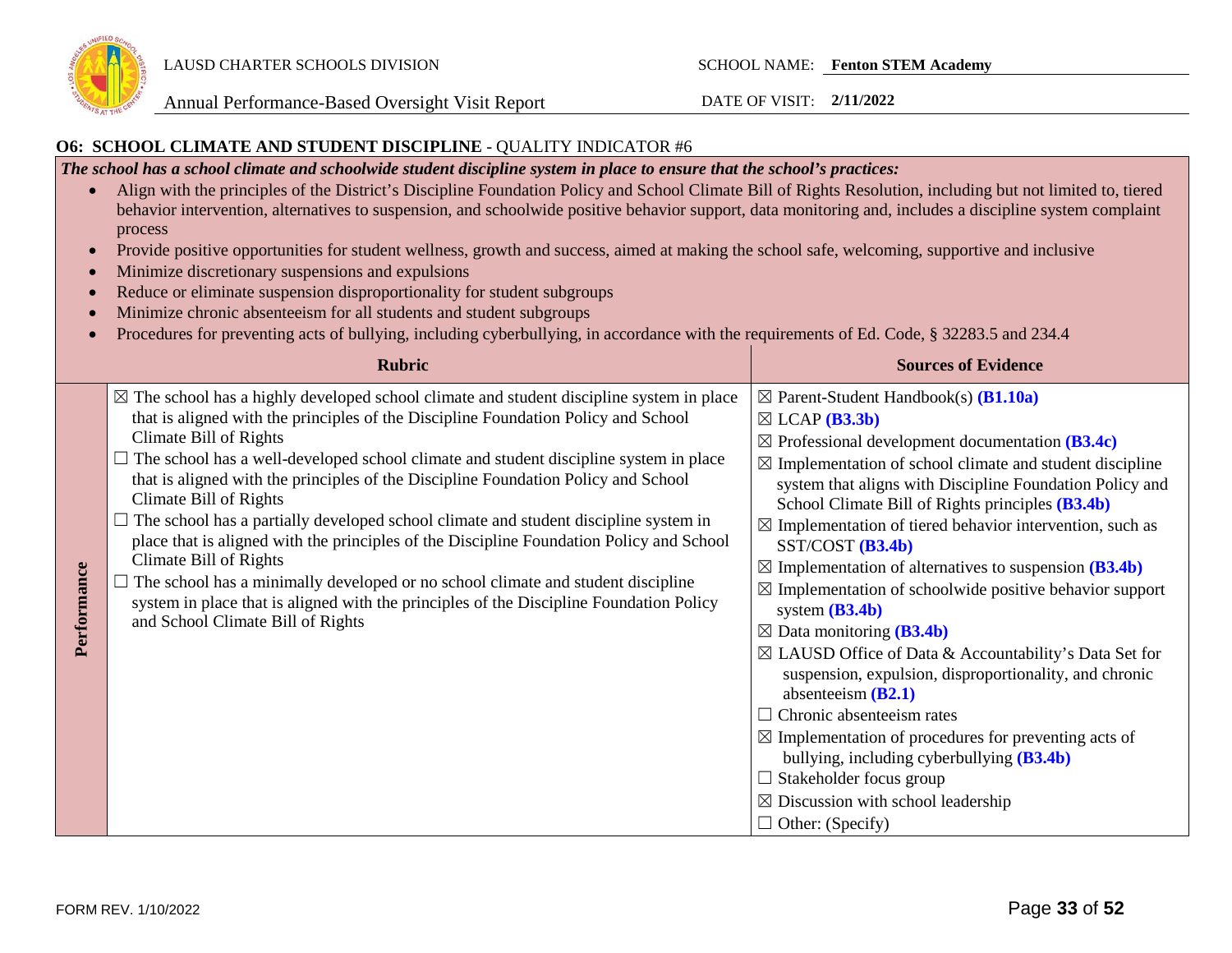

Annual Performance-Based Oversight Visit Report DATE OF VISIT: **2/11/2022**

### **O7: PROFESSIONAL DEVELOPMENT** - QUALITY INDICATOR #**7**

### *The school:*

- Has a schoolwide professional development plan for teachers and other staff that supports the educational program set forth in the charter and targets identified needs
- Provides faculty and other instructional staff with professional development opportunities to improve instructional practice
- Provides opportunities for teachers to collaborate regularly for the purpose of planning and improving curriculum and instruction

| <b>Rubric</b>                                                                                                                                                                                                                                                                                                                                                                                                                                                                                                                                                                                                                                                                                                                                                                                                                                                                                                                                                           | <b>Sources of Evidence</b>                                                                                                                                                                                                                                                                                                                                                                                                              |
|-------------------------------------------------------------------------------------------------------------------------------------------------------------------------------------------------------------------------------------------------------------------------------------------------------------------------------------------------------------------------------------------------------------------------------------------------------------------------------------------------------------------------------------------------------------------------------------------------------------------------------------------------------------------------------------------------------------------------------------------------------------------------------------------------------------------------------------------------------------------------------------------------------------------------------------------------------------------------|-----------------------------------------------------------------------------------------------------------------------------------------------------------------------------------------------------------------------------------------------------------------------------------------------------------------------------------------------------------------------------------------------------------------------------------------|
| $\boxtimes$ The school has fully implemented a professional development plan for teachers and<br>other staff that supports instructional practices, targets identified needs, and aligns with<br>the education program set forth in the charter<br>The school has implemented a professional development plan for teachers and other staff<br>that supports instructional practices, targets identified needs, and aligns with the<br>education program set forth in the charter<br>The school has partially implemented a professional development plan for teachers and<br>other staff that supports instructional practices, targets identified needs, and aligns with<br>the education program set forth in the charter<br>$\Box$ The school has not implemented a professional development plan for teachers and other<br>staff that supports instructional practices, targets identified needs, and aligns with the<br>education program set forth in the charter | $\boxtimes$ LCAP ( <b>B3.3b</b> )<br>$\boxtimes$ Professional development documentation (e.g.<br>professional development year-long plan agendas, and<br>sign-ins) $(B3.4c)$<br>$\boxtimes$ Professional development training materials (B3.4c)<br>$\boxtimes$ System to assess professional development needs (B3.4c)<br>Interview of teachers and/or other staff<br>$\boxtimes$ Discussion with school leadership<br>Other: (Specify) |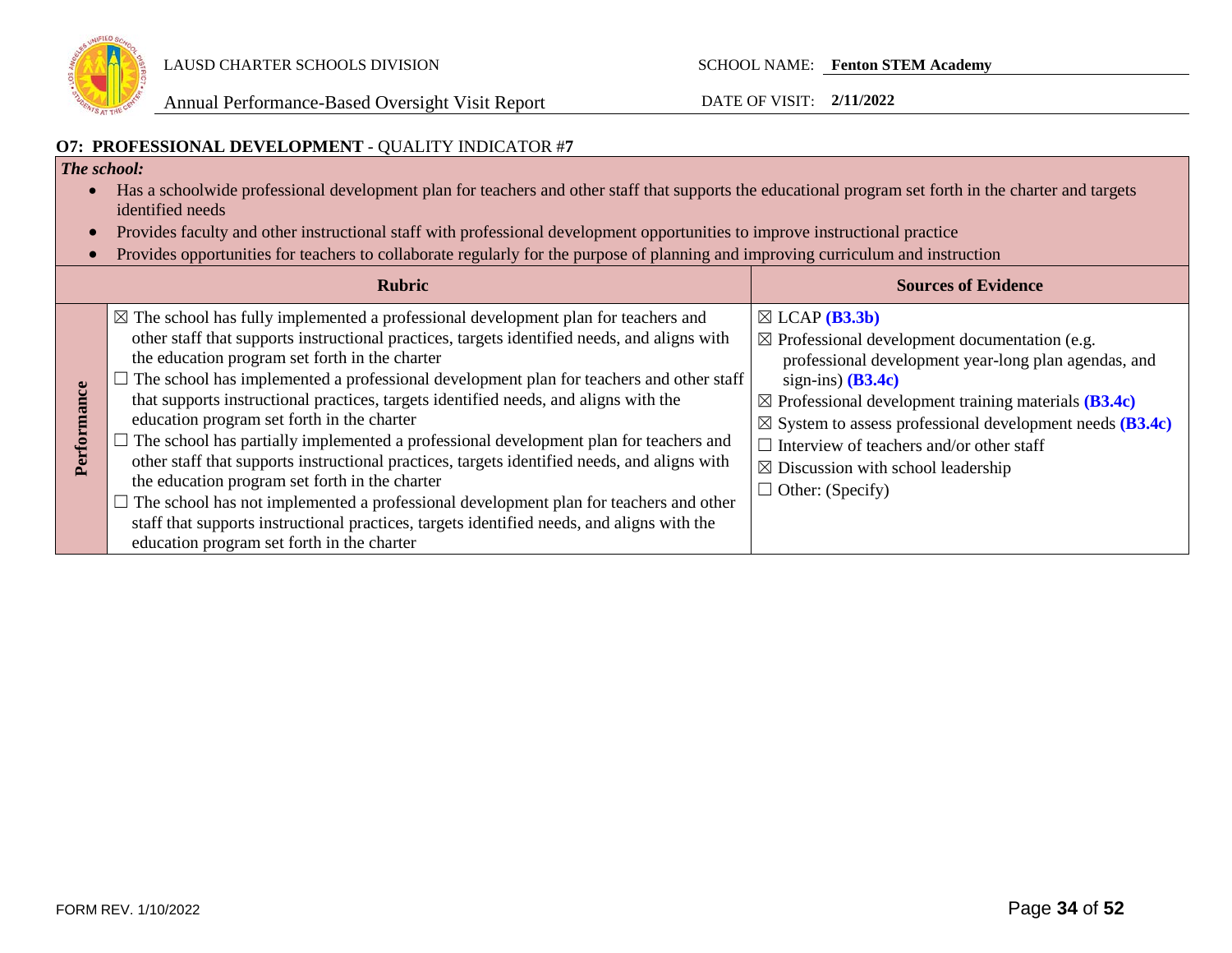

Annual Performance-Based Oversight Visit Report DATE OF VISIT: **2/11/2022**

#### **O8: STAKEHOLDER ENGAGEMENT AND INVOLVEMENT** - QUALITY INDICATOR #8

*The school has a system for stakeholder engagement, including gathering input, facilitating and encouraging involvement, sharing information, and resolving concerns, which:*

- Provides parents, teachers, and students with meaningful opportunities for involvement and engagement that meet the requirements and goals of applicable federal and state law, the school's charter, and the school LCAP
- Implements a School Site Council (SSC) and/or English Learner Advisory Committee (ELAC), in accordance with legal requirements (e.g., member composition of committee/council, legally required topics, etc.), if applicable
- Engages in communication that notifies parents, teachers, pupils and other stakeholders of the process for resolving concerns, including how they may contact board members, and supports students, families, and other stakeholders in effectively resolving concerns

| <b>Rubric</b>   |                                                                                                                                                                                                                                                                                                                                                                                                                                                                                                                                                                                                                                                                                                                           | <b>Sources of Evidence</b>                                                                                                                                                                                                                                                                                                                                                                                                                                                                                                                                                                                                  |
|-----------------|---------------------------------------------------------------------------------------------------------------------------------------------------------------------------------------------------------------------------------------------------------------------------------------------------------------------------------------------------------------------------------------------------------------------------------------------------------------------------------------------------------------------------------------------------------------------------------------------------------------------------------------------------------------------------------------------------------------------------|-----------------------------------------------------------------------------------------------------------------------------------------------------------------------------------------------------------------------------------------------------------------------------------------------------------------------------------------------------------------------------------------------------------------------------------------------------------------------------------------------------------------------------------------------------------------------------------------------------------------------------|
| mance<br>Perfor | $\boxtimes$ The school has a highly developed system for stakeholder engagement, including<br>gathering input, encouraging involvement, sharing information, and resolving concerns<br>$\Box$ The school has a well-developed system for stakeholder engagement, including<br>gathering input, encouraging involvement, sharing information, and resolving concerns<br>The school has a partially developed system for stakeholder engagement, including<br>gathering input, encouraging involvement, sharing information, and resolving concerns<br>The school has a minimal or no system for stakeholder engagement, including gathering<br>input, encouraging involvement, sharing information, and resolving concerns | $\boxtimes$ Parent-Student Handbook ( <b>B1.10a</b> )<br>$\boxtimes$ LCAP ( <b>B3.3b</b> )<br>$\boxtimes$ Documentation of SSC and ELAC meetings (e.g.,<br>calendars, agendas, minutes, roster, and sign-in) (B3.4d)<br>$\boxtimes$ Stakeholder consultation (B3.4d)<br>$\boxtimes$ Parent/stakeholder involvement and<br>engagement $(B3.4d)$<br>$\boxtimes$ Communication to parents and other stakeholders of<br>complaint resolution process(es) $(B3.4d)$<br>$\boxtimes$ School website ( <b>B3.4e</b> )<br>$\Box$ Stakeholder focus group<br>$\boxtimes$ Discussion with school leadership<br>$\Box$ Other: (Specify) |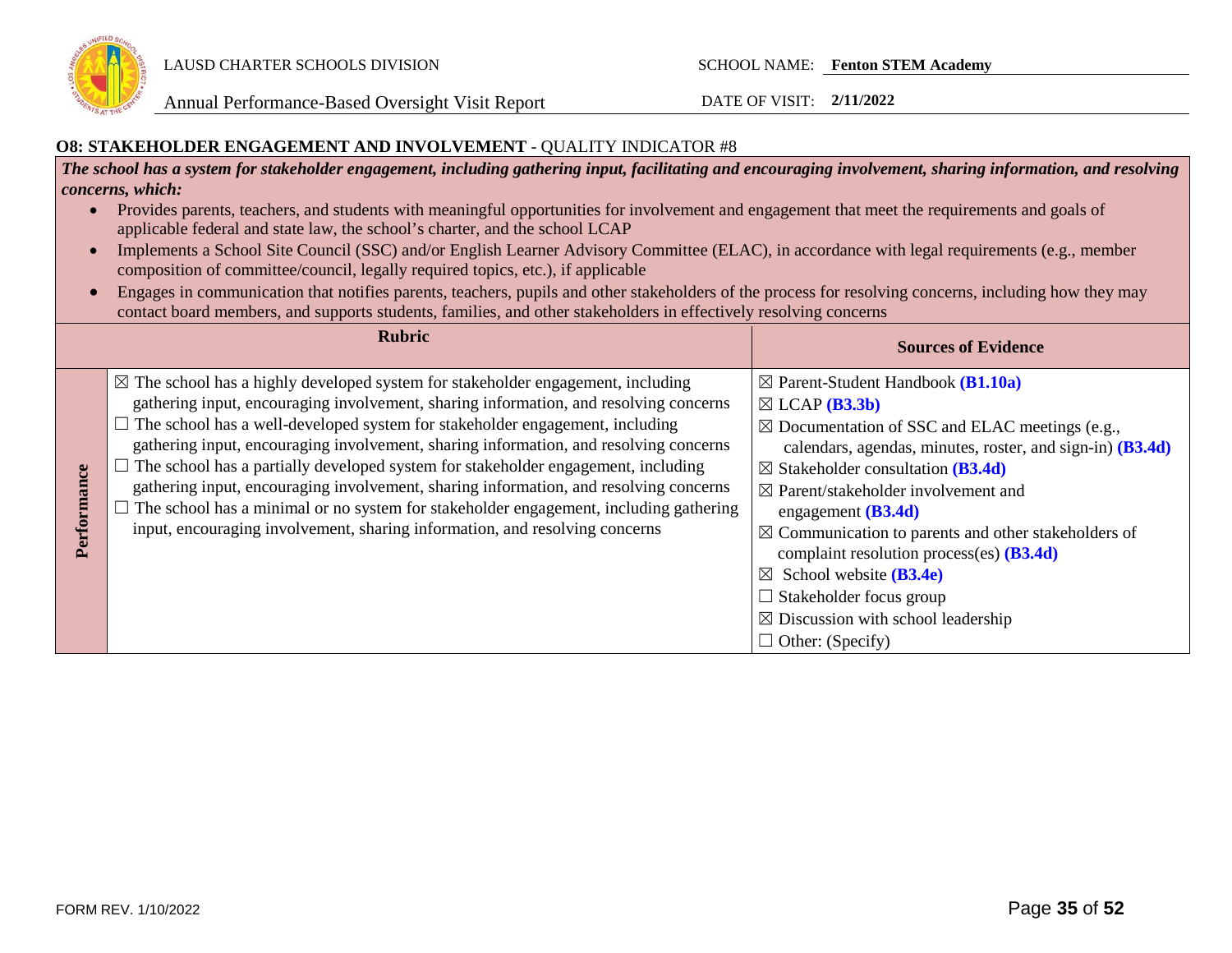

### **O9 TRANSPARENCY FOR STAKEHOLDERS-** QUALITY INDICATOR #9

*The school's documents that are available both manually and electronically serve as a vehicle for transparency through its displays and provision of information.* 

- Information is easily accessible to the public and school stakeholders, and is presented in English and applicable languages as required by law
- Applicable categories described in Charter School Transparency Resolution
- UCP and all complaint procedures
- Title IX information in accordance with Ed. Code, § 221.61<sup>\*\*</sup>
- Suicide Prevention policy in accordance with Ed. Code, § 215<sup>\*\*</sup>
- Notification requirements to pupils and parents or guardians of pupils on how to initiate access to available pupil mental health services on campus, in the community, or both no less than twice during the school year, in accordance with Ed. Code, § 49428
- Ensure that specified information on bullying and harassment prevention is readily accessible in a prominent location on the LEA's existing website in a manner that is easily accessible to parents or guardians of pupils, in accordance with Ed. Code, § 234.1 et seq.\*\*
- Provides all stakeholders with appropriate, accessible, and relevant information about individual student and schoolwide academic progress and performance
- Identifies and implements the most appropriate methods of informing parents and guardians of pupils in grades 6-12, of human trafficking prevention resources, in accordance with Ed. Code, § 49381
- Informs parents of high school students about transferability of courses to other public high schools and the eligibility of courses to meet college entrance requirements (**high schools only**)

"\*\*" Indicates that the policy must be posted on website.

**Rubric Sources of Evidence**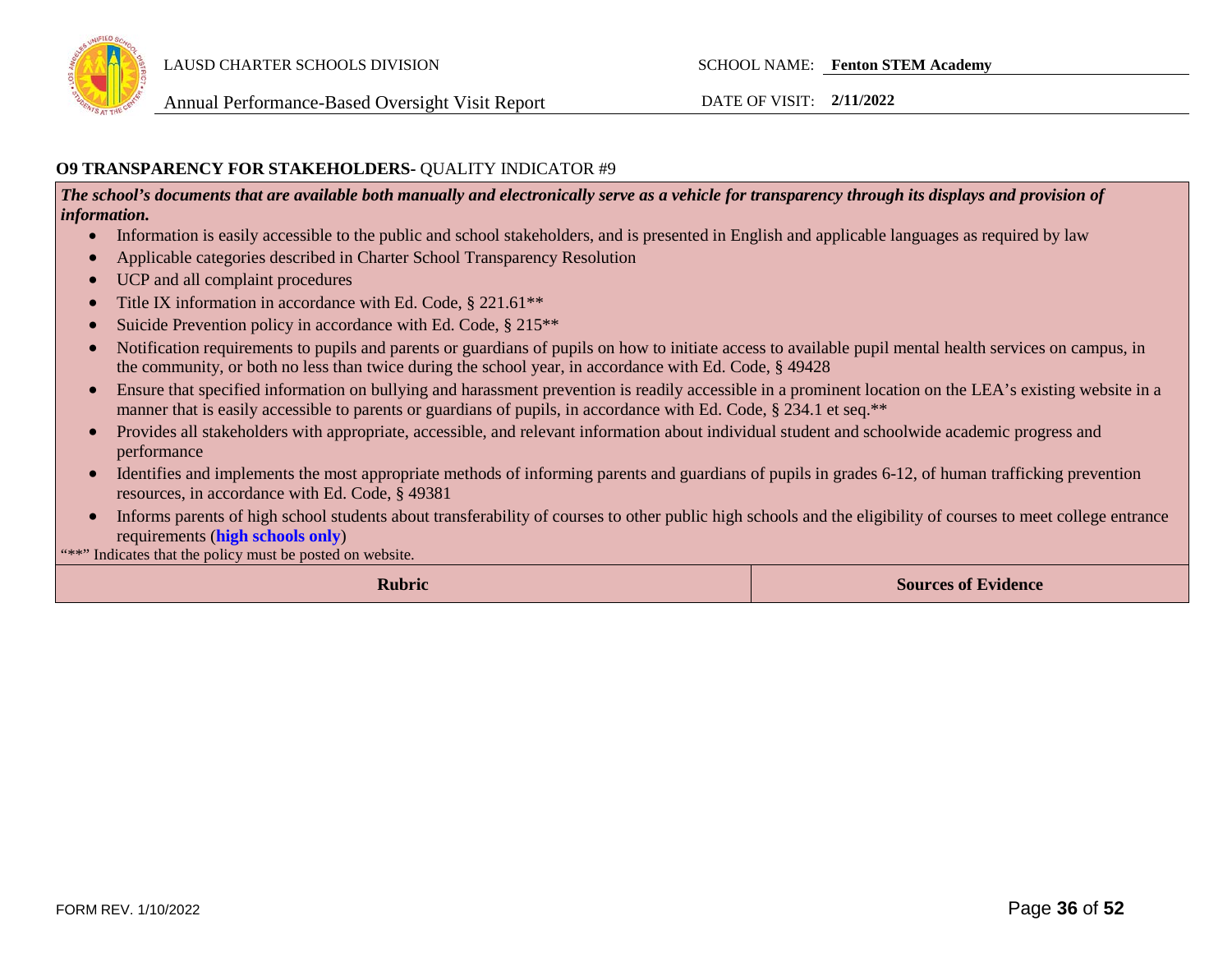

### LAUSD CHARTER SCHOOLS DIVISION SCHOOL NAME: **Fenton STEM Academy**

|             | $\boxtimes$ The school has a highly developed system to share information with stakeholders, that is<br>easily accessible via its documents available both manually, electronically and on its<br>website                                                                                                                                                                                                                                                                                                                         | $\boxtimes$ Review of the availability of information to the<br>public/stakeholders $(B3.4e)$ for:<br>$\boxtimes$ LCAP                                                                                                                                                                                                                                                                                                                                                                                                                                                                                                                                                                                                                                                                                                                                                                                                                                                                                                                                                                        |
|-------------|-----------------------------------------------------------------------------------------------------------------------------------------------------------------------------------------------------------------------------------------------------------------------------------------------------------------------------------------------------------------------------------------------------------------------------------------------------------------------------------------------------------------------------------|-----------------------------------------------------------------------------------------------------------------------------------------------------------------------------------------------------------------------------------------------------------------------------------------------------------------------------------------------------------------------------------------------------------------------------------------------------------------------------------------------------------------------------------------------------------------------------------------------------------------------------------------------------------------------------------------------------------------------------------------------------------------------------------------------------------------------------------------------------------------------------------------------------------------------------------------------------------------------------------------------------------------------------------------------------------------------------------------------|
| Performance | $\Box$ The school has a well-developed system to share information with stakeholders via its<br>documents available both manually, electronically and on its website<br>$\Box$ The school has a partially developed system to share information with stakeholders via<br>its documents available manually/electronically or on its website<br>$\Box$ The school has a minimally developed system to share information with stakeholders<br>with limited to no availability of documents manually/electronically or on its website | $\boxtimes$ UCP Procedure and Forms<br>$\boxtimes$ Complaint Procedure and Forms<br>$\boxtimes$ Title IX Information<br>$\boxtimes$ Suicide Prevention and Awareness<br>$\boxtimes$ Financial Audit<br>$\boxtimes$ Student Demographics<br>$\boxtimes$ Student Achievement Information<br>$\boxtimes$ Sharing accessible and relevant information about<br>individual student and schoolwide academic progress and<br>performance with all stakeholders as appropriate $(B3.4e)$<br>$\boxtimes$ Parents are informed about transferability of<br>courses/course credit and eligibility to meet A-G<br>requirements $(B3.4e)$<br>$\boxtimes$ Provision of stakeholder access to school's approved<br>charter $(B3.4e)$<br>$\boxtimes$ Informing parents/guardians of human trafficking<br>prevention resources (grades $6-12$ ) ( <b>B3.4e</b> )<br>$\boxtimes$ Notification of access to available mental health services<br>(B3.4e)<br>$\boxtimes$ Specified information on bullying and harassment<br>prevention $(B3.4e)$<br>$\boxtimes$ School website (B3.4e)<br>$\Box$ Other: (Specify) |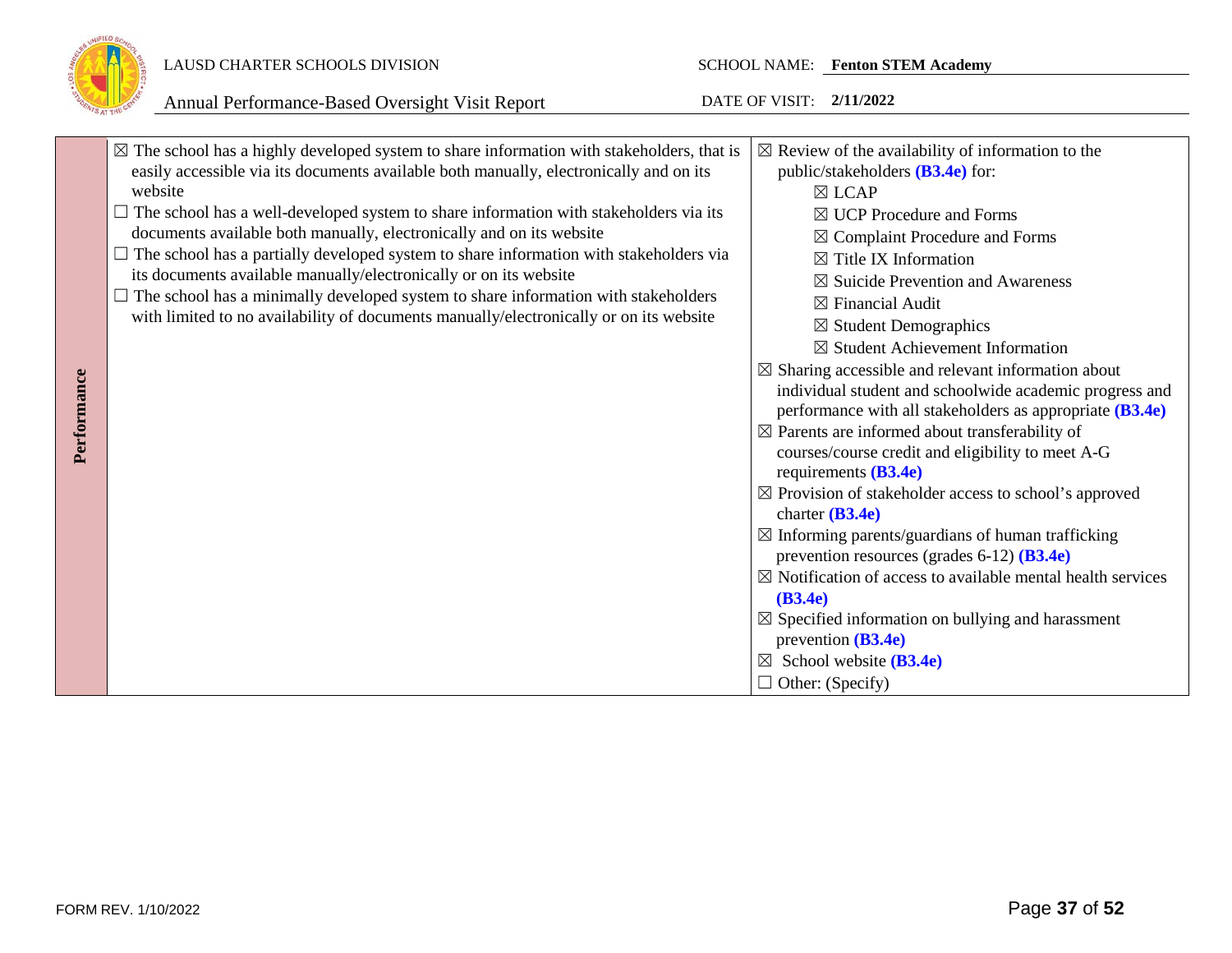

### **O10: EVALUATION OF SCHOOL STAFF** - QUALITY INDICATOR #10

*The school has a system in place for the evaluation of school staff designed to ensure that the school's educational program yields high student achievement and complies with all applicable legal requirements, including:* 

- Evaluation procedures with clear performance standards for all school-based staff, including but not limited to administrators, certificated staff, and classified staff
- Evaluation tool for all school-based staff, including but not limited to administrators, certificated staff, and classified staff

|                    | <b>Rubric</b>                                                                                                                                                                                                                                                                                                                                                                                                                                                                                                                                                                                                                                                                                                                                                                                                                                                                                                                                                                      | <b>Sources of Evidence</b>                                                                                                                                                                                                                                                                                                                                                                                                                         |
|--------------------|------------------------------------------------------------------------------------------------------------------------------------------------------------------------------------------------------------------------------------------------------------------------------------------------------------------------------------------------------------------------------------------------------------------------------------------------------------------------------------------------------------------------------------------------------------------------------------------------------------------------------------------------------------------------------------------------------------------------------------------------------------------------------------------------------------------------------------------------------------------------------------------------------------------------------------------------------------------------------------|----------------------------------------------------------------------------------------------------------------------------------------------------------------------------------------------------------------------------------------------------------------------------------------------------------------------------------------------------------------------------------------------------------------------------------------------------|
| mce<br>ឨ<br>erforn | $\boxtimes$ The school has a highly developed system in place for the evaluation of school staff<br>designed to ensure that the school's educational program yields high student achievement<br>and complies with all applicable legal requirements<br>The school has a well-developed system in place for the evaluation of school staff<br>designed to ensure that the school's educational program yields high student achievement<br>and complies with all applicable legal requirements<br>The school has a partially developed system in place for the evaluation of school staff<br>designed to ensure that the school's educational program yields high student achievement<br>and complies with all applicable legal requirements<br>The school has a minimal or no system in place for the evaluation of school staff<br>designed to ensure that the school's educational program yields high student achievement<br>and complies with all applicable legal requirements | $\boxtimes$ Evaluation procedures with clear performance standards<br>for all school-based staff, including but not limited to<br>administrators, certificated staff, and classified staff<br>(B3.4f)<br>$\boxtimes$ Evaluation tool for all school-based staff, including but not<br>limited to administrators, certificated staff, and classified<br>staff $(B3.4f)$<br>$\boxtimes$ Discussion with school leadership<br>$\Box$ Other: (Specify) |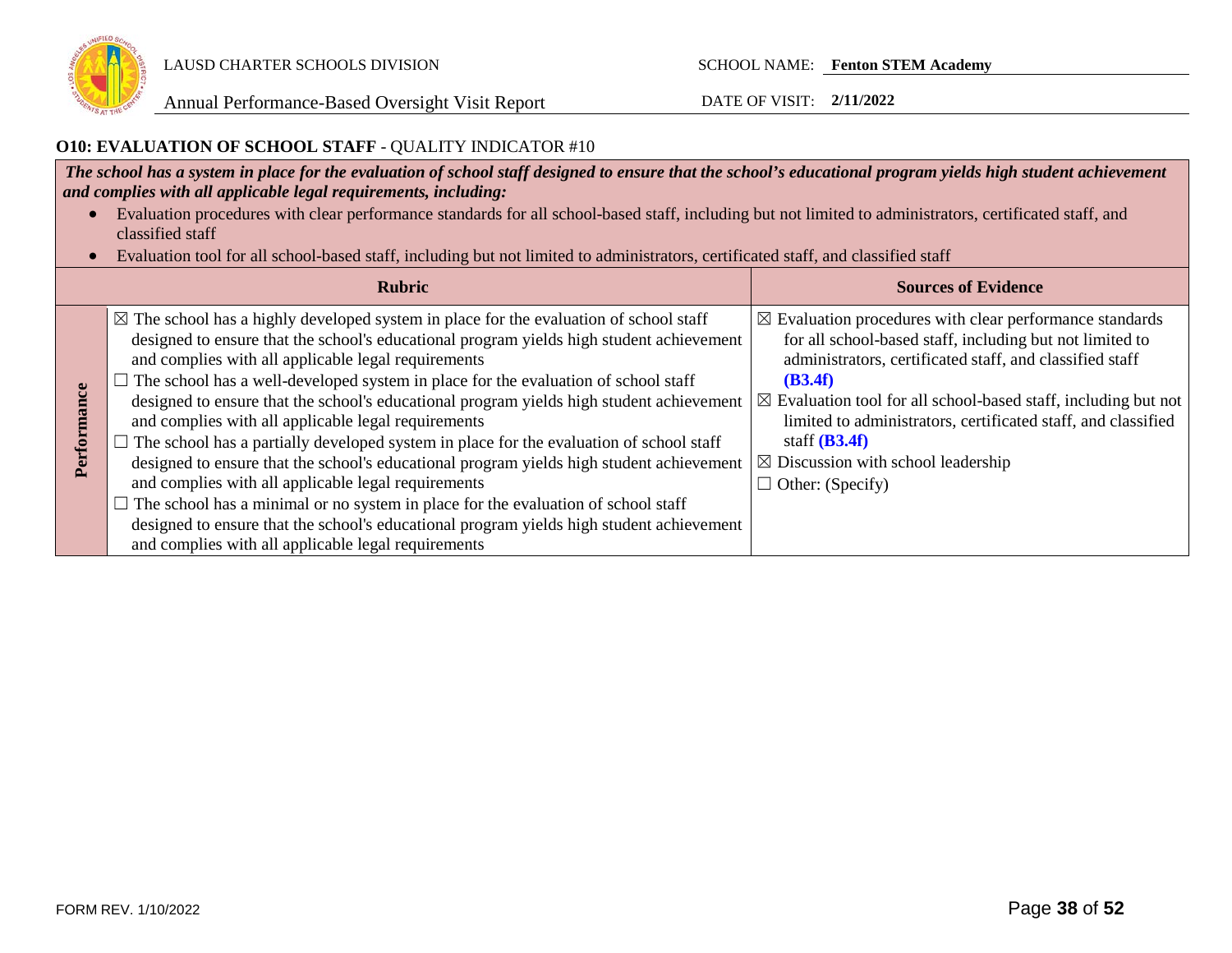

#### **O11: CLEARANCES AND CREDENTIALING COMPLIANCE** - QUALITY INDICATOR #11

*The school is in compliance with applicable law and the terms of its approved charter regarding clearances and credentialing:*

- All certificated staff are fully credentialed, including EL authorizations, and appropriately assigned as authorized by their credentials at all times
- Individuals employed in a teaching position during the 2019–20 school year obtain the appropriate certificate, permit, or other document for their certificated assignment no later than July 1, 2025 (Ed. Code, § 47605.4(a).)
- The charter school maintains appropriate assignments and monitoring throughout the year and addresses Exceptions (and makes Determinations, as appropriate) in CalSAAS during the CTC-identified annual window.
- Charter school identifies its charter user(s) who participate in CTC trainings as well as those through LACOE and/or LAUSD, and they establish internal processes that address not only the CalSAAS monitoring, but also the accurate submission of CALPADS Codes as they relate to the CalSAAS Determinations.
- The school has obtained all necessary employee clearances, including criminal background and tuberculosis (TB) risk assessments/clearances, prior to employment, and keeps all clearances current
- The school has obtained all necessary vendor clearances, including criminal background and tuberculosis (TB) risk assessments/clearances, prior to the provision of service, and keeps all clearances current
- The school has conducted volunteer clearances in accordance with applicable law and policy, including criminal background clearances for all volunteers who perform school site services while not under the direct supervision of a school employee, and tuberculosis (TB) risk assessments/clearances for all volunteers with frequent or prolonged contact with students

| Rubric | <b>Sources of Evidence</b> |
|--------|----------------------------|
|--------|----------------------------|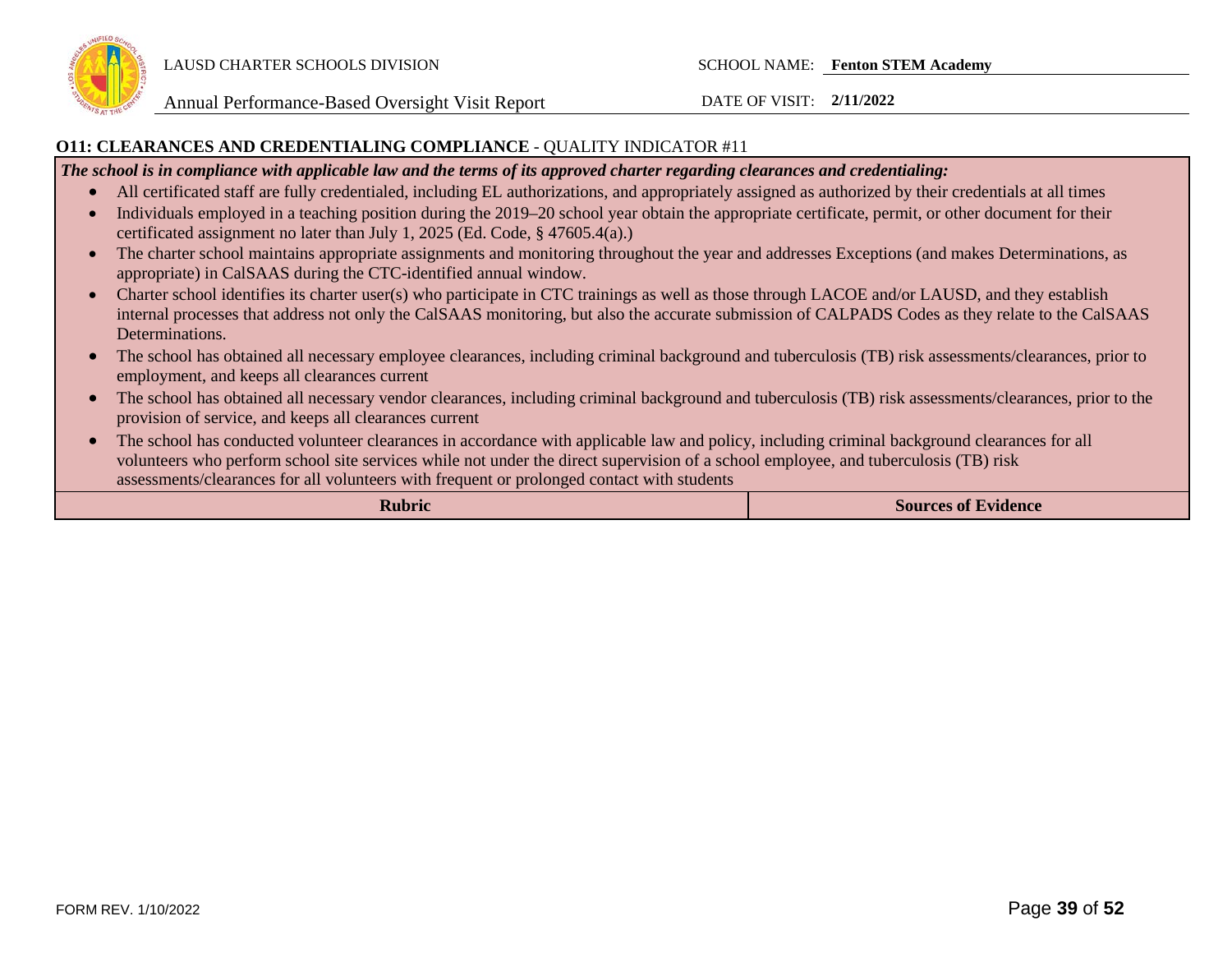

| Performance                                                                                                      | $\boxtimes$ The school has fully implemented and continually monitors systems and procedures that<br>maintain 100% compliance with applicable law, including but not limited to clearance,<br>credentialing, and assignment requirements at all times<br>$\Box$ The school has implemented and monitors systems and procedures that maintain<br>substantial compliance with applicable law, including but not limited to clearance,<br>credentialing, and assignment requirements<br>The school has partially implemented and intermittently monitors systems and<br>procedures to maintain compliance with applicable law, including but not limited to<br>clearance, credentialing, and assignment requirements<br>The school has not implemented and/or does not monitor systems and procedures to<br>maintain compliance with applicable law, including but not limited to clearance,<br>credentialing, and assignment requirements | $\boxtimes$ Certification of Clearances, Credentialing, and Mandated<br>Reporter Training 2021-2022 form ("ESSA Grid")<br>(B3A.1a)<br>$\boxtimes$ Human Resources policies and procedures regarding ESSA<br>qualifications and credentialing requirements<br>$\boxtimes$ CalSAAS detail and summary reports; HR procedures for<br>the CalSAAS; List of CalSAAS users who actively engage<br>in the assignment monitoring process<br>$\boxtimes$ Staff rosters and school master schedule (B3A.1b and<br><b>B3A.1c</b> )<br>$\boxtimes$ Custodian(s) of Records documentation<br>(B3A.1d)<br>$\boxtimes$ Criminal Background Clearance Certifications<br>(B3A.2a, B3A.3, and B3A.4)<br>$\boxtimes$ Teaching credential/authorization documentation<br>(B3A.2b)<br>$\boxtimes$ Vendor certifications (B3A.6)<br>$\Box$ Volunteer (TB) risk assessment/clearance certification |
|------------------------------------------------------------------------------------------------------------------|-----------------------------------------------------------------------------------------------------------------------------------------------------------------------------------------------------------------------------------------------------------------------------------------------------------------------------------------------------------------------------------------------------------------------------------------------------------------------------------------------------------------------------------------------------------------------------------------------------------------------------------------------------------------------------------------------------------------------------------------------------------------------------------------------------------------------------------------------------------------------------------------------------------------------------------------|-----------------------------------------------------------------------------------------------------------------------------------------------------------------------------------------------------------------------------------------------------------------------------------------------------------------------------------------------------------------------------------------------------------------------------------------------------------------------------------------------------------------------------------------------------------------------------------------------------------------------------------------------------------------------------------------------------------------------------------------------------------------------------------------------------------------------------------------------------------------------------|
|                                                                                                                  |                                                                                                                                                                                                                                                                                                                                                                                                                                                                                                                                                                                                                                                                                                                                                                                                                                                                                                                                         | (B3A.7)<br>$\boxtimes$ Discussion with school leadership<br>$\Box$ Other: (Specify)                                                                                                                                                                                                                                                                                                                                                                                                                                                                                                                                                                                                                                                                                                                                                                                         |
| Progress on LAUSD Board of Education Benchmarks and/or MOU related to ORGANIZATIONAL MANAGEMENT (if applicable): |                                                                                                                                                                                                                                                                                                                                                                                                                                                                                                                                                                                                                                                                                                                                                                                                                                                                                                                                         |                                                                                                                                                                                                                                                                                                                                                                                                                                                                                                                                                                                                                                                                                                                                                                                                                                                                             |
| N/A                                                                                                              |                                                                                                                                                                                                                                                                                                                                                                                                                                                                                                                                                                                                                                                                                                                                                                                                                                                                                                                                         |                                                                                                                                                                                                                                                                                                                                                                                                                                                                                                                                                                                                                                                                                                                                                                                                                                                                             |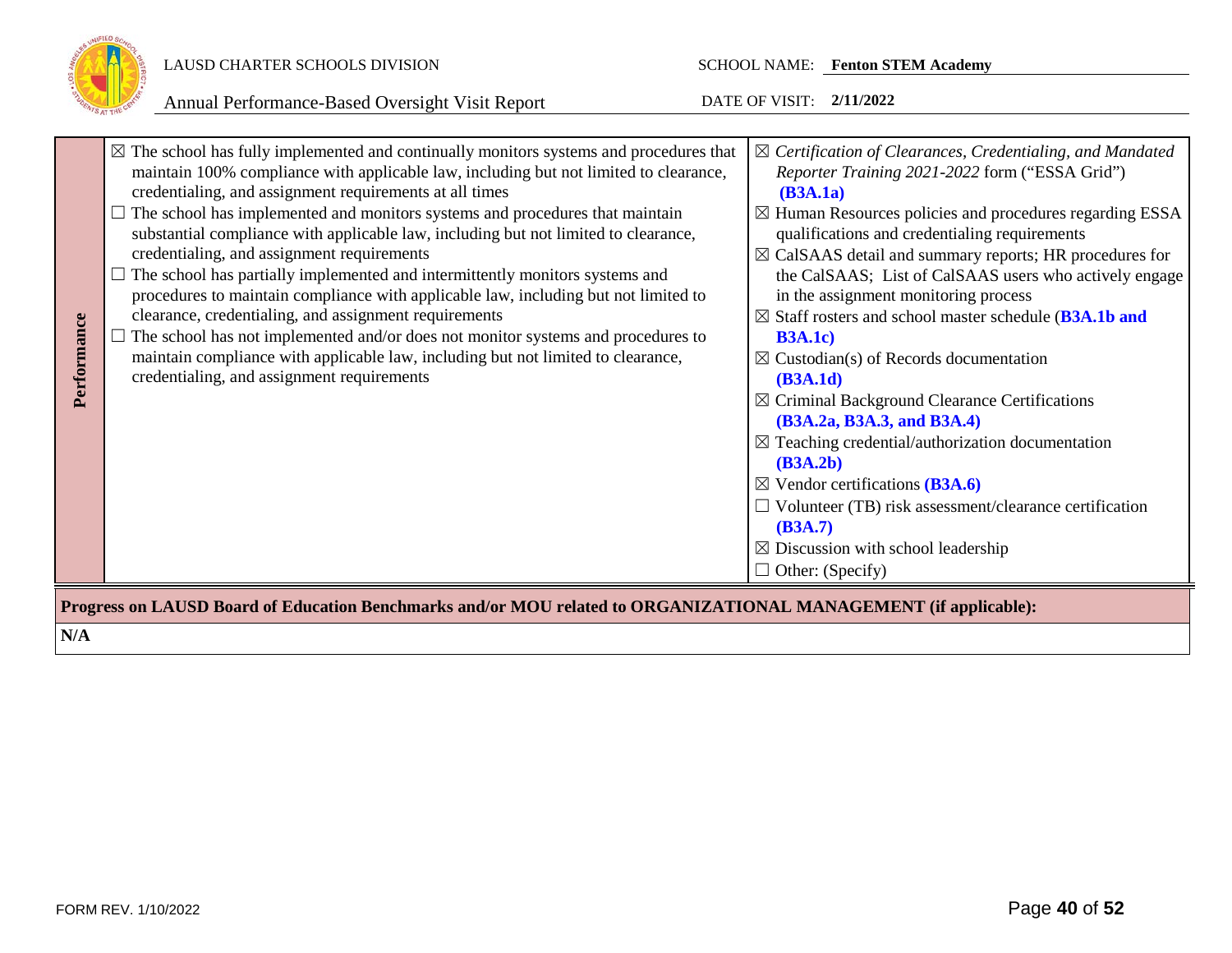

| 2079                                                              | 2018-2019                    |                         |                                 |                                    |                                     |                                     | 2019-2020                      |                          |                                    |                                     | 2020-2021                           |                         |                   |                                    |                                     |
|-------------------------------------------------------------------|------------------------------|-------------------------|---------------------------------|------------------------------------|-------------------------------------|-------------------------------------|--------------------------------|--------------------------|------------------------------------|-------------------------------------|-------------------------------------|-------------------------|-------------------|------------------------------------|-------------------------------------|
| for Science Technology Engineering and<br><b>Mathematics</b>      | Preliminary<br><b>Budget</b> | <b>First</b><br>Interim | <b>Second</b><br><b>Interim</b> | <b>Unaudited</b><br><b>Actuals</b> | <b>Audited</b><br><b>Financials</b> | <b>Preliminary</b><br><b>Budget</b> | <b>First</b><br><b>Interim</b> | <b>Second</b><br>Interim | <b>Unaudited</b><br><b>Actuals</b> | <b>Audited</b><br><b>Financials</b> | <b>Preliminary</b><br><b>Budget</b> | First<br><b>Interim</b> | Second<br>Interim | <b>Unaudited</b><br><b>Actuals</b> | <b>Audited</b><br><b>Financials</b> |
| Cash and Cash Equivalents                                         |                              |                         | 171,632                         | 356,093                            | 357,235                             |                                     | 345,723                        | 548,891                  | 131.743                            | 131.744                             |                                     | 184,621                 | 568,271           | 190,041                            | 62,039                              |
| <b>Current Assets</b>                                             |                              |                         | 519,055                         | 621.893                            | 666,504                             |                                     | 651,872                        | 819,598                  | 670.696                            | 769,009                             |                                     | 1,292,669               | 1,749,275         | 1,630,159                          | 1,696,316                           |
| <b>Fixed and Other Assets</b>                                     |                              |                         | 108,668                         | 109,295                            | 109,295                             |                                     | 85, 154                        | 85,154                   | 80.797                             | 80,796                              |                                     | 111, 185                | 111.186           | 60,501                             | 67,240                              |
| <b>Total Assets</b>                                               |                              |                         | 627,723                         | 731,188                            | 775,799                             |                                     | 737,026                        | 904,752                  | 751.493                            | 849,805                             |                                     | 1,403,854               | 1,860,461         | 1,690,660                          | 1,763,556                           |
| Deferred Outflow                                                  |                              |                         |                                 |                                    |                                     |                                     |                                |                          |                                    |                                     |                                     | -0                      |                   |                                    |                                     |
| <b>Current Liabilities</b>                                        |                              |                         | 122,873                         | 97,084                             | 152,425                             |                                     | 100,733                        | 100.733                  | 74.446                             | 74.446                              |                                     | 641,360                 | 641,360           | 318,665                            | 384,823                             |
| Other Long Term Liabilities                                       |                              |                         |                                 | 50,130                             |                                     |                                     |                                |                          |                                    |                                     |                                     | $\Omega$                | $\Omega$          |                                    | 6.739                               |
| Unfunded OPEB Liabilities/Deferred Inflow                         |                              |                         | 605,057                         | 581,324                            | 492.858                             |                                     | 563,399                        | 563,399                  | 495.428                            | 495,428                             |                                     | 495,428                 | 495,428           | 275,809                            | 275,809                             |
| <b>Total Liabilities</b>                                          |                              |                         | 727,930                         | 728,538                            | 645,283                             |                                     | 664.132                        | 664.132                  | 569.874                            | 569,874                             |                                     | 1,136,788               | 1,136,788         | 594.474                            | 667,371                             |
| <b>Net Assets</b>                                                 |                              | 560,740                 | (100, 207)                      | 2.650                              | 130,516                             |                                     | 72,894                         | 240,620                  | 181.619                            | 279,931                             |                                     | 267,066                 | 723,673           | 1,096,186                          | 1,096,185                           |
| <b>Total Revenues</b>                                             | 4,578,616                    | 4,595,536               | 4,584,253                       | 4,577,378                          | 4,578,848                           | 5,013,934                           | 4,653,761                      | 4,632,475                | 4,533,973                          | 4,767,415                           | 5, 113, 798                         | 5,065,619               | 4,802,396         | 4,982,617                          | 5,083,692                           |
| <b>Total Expenditures</b>                                         | 4.336.049                    | 4.403.633               | 4.448.240                       | 4.338.507                          | 4.300.578                           | 4.905.280                           | 4,583,517                      | 4,522,371                | 4.482.870                          | 4,618,000                           | 5.039.725                           | 4.980.172               | 4.358.654         | 4.166.362                          | 4,267,438                           |
| Net Income / (Loss)<br>Operating Transfers In (Out) and Sources / | 242,567                      | 191,903                 | 136,013                         | 238,871                            | 278,270                             | 108,654                             | 70.244                         | 110.104                  | 51,103                             | 149.415                             | 74,073                              | 85.447                  | 443.742           | 816,255                            | 816,254                             |
| <b>Uses</b>                                                       |                              |                         |                                 |                                    |                                     |                                     |                                |                          |                                    |                                     |                                     | $\Omega$                |                   |                                    |                                     |
| Extraordinary Item - Transfer of Net Assets                       |                              |                         |                                 |                                    |                                     |                                     |                                |                          |                                    |                                     |                                     |                         |                   |                                    |                                     |
| Inc / (Dec) in Net Assets                                         | 242,567                      | 191.903                 | 136,013                         | 238,871                            | 278,270                             | 108.654                             | 70.244                         | 110,104                  | 51,103                             | 149,415                             | 74.073                              | 85,447                  | 443.742           | 816,255                            | 816,254                             |
| <b>Net Assets, Beginning</b>                                      | 234,842                      | 368,837                 | 368,837                         | 368,836                            | (236,220                            | 368,837                             | 2.650                          | 2.650                    | 2.650                              | 130,516                             | 240,620                             | 181,619                 | 181,619           | 181,619                            | 279,931                             |
| Adj. for restatement / Prior Yr Adj                               |                              |                         | (605, 057)                      | (605, 057)                         | 88,466                              | (469, 044)                          | $\Omega$                       | 127.866                  | 127,866                            |                                     | $\Omega$                            | $\mathbf 0$             | 98.312            | 98,312                             | $\mathbf 0$                         |
| Net Assets, Beginning, Adjusted                                   | 234,842                      | 368,837                 | (236, 220)                      | (236, 221)                         | (147, 754)                          | (100, 207)                          | 2.650                          | 130,516                  | 130,516                            | 130,516                             | 240,620                             | 181,619                 | 279,931           | 279,931                            | 279,931                             |
| <b>Net Assets, End</b>                                            | 477,409                      | 560,740                 | (100, 207)                      | 2.650                              | 130,516                             | 8.447                               | 72.894                         | 240,620                  | 181.619                            | 279,931                             | 314,693                             | 267,066                 | 723,673           | 1,096,186                          | 1,096,185                           |

| 2079                                        |            | <b>Audited Financials</b> |           |           |           |                    | 2021-2022     |               |                  |                   |  |
|---------------------------------------------|------------|---------------------------|-----------|-----------|-----------|--------------------|---------------|---------------|------------------|-------------------|--|
| for Science Technology Engineering and      |            |                           |           |           |           | <b>Preliminary</b> | <b>F</b> irst | <b>Second</b> | <b>Unaudited</b> | <b>Audited</b>    |  |
| <b>Mathematics</b>                          | 2017-2018  | 2018-2019                 | 2019-2020 | 2020-2021 | 2021-2022 | <b>Budget</b>      | Interim       | Interim       | <b>Actuals</b>   | <b>Financials</b> |  |
| Cash and Cash Equivalents                   | 62,236     | 357,235                   | 131,744   | 62,039    |           |                    | 769,846       |               |                  |                   |  |
| <b>Current Assets</b>                       | 441,004    | 666,504                   | 769,009   | 1.696.316 |           |                    | 1,708,736     |               |                  |                   |  |
| <b>Fixed and Other Assets</b>               | 221,926    | 109.295                   | 80,796    | 67,240    |           |                    | 43.267        |               |                  |                   |  |
| <b>Total Assets</b>                         | 662,930    | 775,799                   | 849,805   | 1,763,556 |           |                    | 1,752,003     |               |                  |                   |  |
| Deferred Outflow                            |            |                           |           |           |           |                    |               |               |                  |                   |  |
| <b>Current Liabilities</b>                  | 242, 495   | 152,425                   | 74,446    | 384,823   |           |                    | 379,632       |               |                  |                   |  |
| Other Long Term Liabilities                 | 51,598     |                           |           | 6,739     |           |                    |               |               |                  |                   |  |
| Unfunded OPEB Liabilities/Deferred Inflow   | 605,057    | 492.858                   | 495,428   | 275,809   |           |                    | 275,809       |               |                  |                   |  |
| <b>Total Liabilities</b>                    | 899.150    | 645.283                   | 569,874   | 667,371   |           |                    | 655, 441      |               |                  |                   |  |
| <b>Net Assets</b>                           | (236, 220) | 130.516                   | 279.931   | 1.096.185 |           |                    | 1.096.562     |               |                  |                   |  |
|                                             |            |                           |           |           |           |                    |               |               |                  |                   |  |
| <b>Total Revenues</b>                       | 4,075,245  | 4,578,848                 | 4,767,415 | 5,083,692 |           | 6,122,784          | 6,556,731     |               |                  |                   |  |
| <b>Total Expenditures</b>                   | 4,098,239  | 4,300,578                 | 4,618,000 | 4,267,438 |           | 5.697.651          | 6,556,354     |               |                  |                   |  |
| Net Income / (Loss)                         | (22, 994)  | 278,270                   | 149,415   | 816,254   |           | 425, 133           | 377           | $\Omega$      | $\Omega$         |                   |  |
| Operating Transfers In (Out) and Sources /  |            |                           |           |           |           |                    |               |               |                  |                   |  |
| <b>Uses</b>                                 |            |                           |           |           |           |                    |               |               |                  | $\Omega$          |  |
| Extraordinary Item - Transfer of Net Assets |            |                           |           |           |           |                    |               |               |                  |                   |  |
| Inc / (Dec) in Net Assets                   | (22, 994)  | 278,270                   | 149,415   | 816,254   |           | 425,133            | 377           |               | $\Omega$         | $\Omega$          |  |
| Net Assets, Beginning                       | 132,983    | (236, 220)                | 130,516   | 279,931   |           | 723,673            | 1,096,185     |               |                  |                   |  |
| Adj. for restatement / Prior Yr Adj         | (346, 209) | 88,466                    |           |           |           |                    |               |               |                  |                   |  |
| <b>Net Assets, Beginning, Adjusted</b>      | (213, 226) | (147, 754)                | 130,516   | 279,931   |           | 723,673            | 1,096,185     |               | $\Omega$         |                   |  |
| <b>Net Assets, End</b>                      | (236, 220) | 130,516                   | 279,931   | 1.096.185 |           | 1.148.806          | 1,096,562     |               |                  | $\Omega$          |  |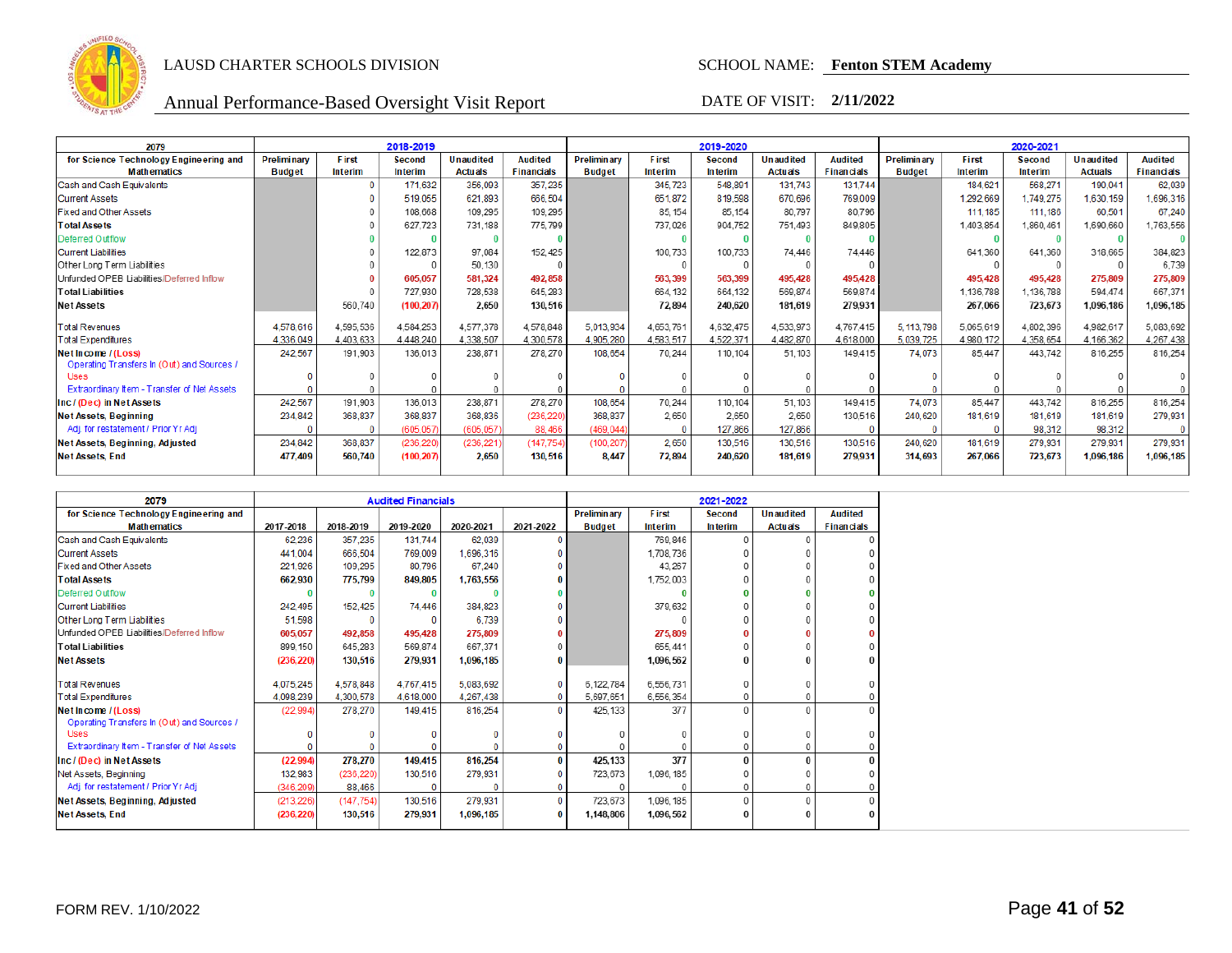

| <b>FISCAL OPERATIONS</b>                                                                                                                                                                                                                                                                                                                                                                                                                                                                                                                                                                                                                                                                                                                                                                                                                                                                                                                                                                                                                                                                                                                                                                                                                                                                                                                         | <b>RATING</b> |
|--------------------------------------------------------------------------------------------------------------------------------------------------------------------------------------------------------------------------------------------------------------------------------------------------------------------------------------------------------------------------------------------------------------------------------------------------------------------------------------------------------------------------------------------------------------------------------------------------------------------------------------------------------------------------------------------------------------------------------------------------------------------------------------------------------------------------------------------------------------------------------------------------------------------------------------------------------------------------------------------------------------------------------------------------------------------------------------------------------------------------------------------------------------------------------------------------------------------------------------------------------------------------------------------------------------------------------------------------|---------------|
| You have been assessed by the Fiscal Oversight team and you are receiving the rating of 4, Accomplished.                                                                                                                                                                                                                                                                                                                                                                                                                                                                                                                                                                                                                                                                                                                                                                                                                                                                                                                                                                                                                                                                                                                                                                                                                                         | 4             |
| Other circumstances and information could influence the rating and are noted in this evaluation.                                                                                                                                                                                                                                                                                                                                                                                                                                                                                                                                                                                                                                                                                                                                                                                                                                                                                                                                                                                                                                                                                                                                                                                                                                                 |               |
| Fenton STEM Academy's fiscal condition is positive and has been upward trending since Fiscal Year 2018-2019. According to the 2020-2021<br>independent audit report, the school had positive net assets of \$1,096,185 and net income of \$816,254 when factoring in the school's obligation<br>for its unfunded post-retirement medical plan or Other Post-Employment Benefits (OPEB), and the related accrued expenses, as required by<br>Accounting Standards Codification 715 (ASC 715). The 2021-2022 First Interim projected positive net assets of \$1,096,562 and net income of<br>\$377, including the accrued OPEB obligation and related expenses.                                                                                                                                                                                                                                                                                                                                                                                                                                                                                                                                                                                                                                                                                    |               |
| According to Fenton Charter Public School's (FCPS) independent audit report dated June 30, 2021, Fenton STEM is one of five schools operated<br>by FCPS, all of which are currently authorized by the Los Angeles Unified School District (LAUSD). FCPS, its related entities, and its charter<br>schools reported positive net assets of \$31,685,088and net income of \$6,448,696. FCPS, without its related entities and its charter schools,<br>reported positive net assets of \$3,560,340 and a net loss of (\$105,685). In response to the CSD's inquiry regarding FCPS' net loss, FCPS' back<br>office provider (EdTec) explained that the net loss of \$105K is due to the share of business office rent allocated to the home office as reduction<br>of Charter Management Organization (CMO) fee from Fenton Charter Leadership Academy (FCLA) & Fenton STEM Academy (STEM)<br>(totaling \$99,172.80 in the aggregate) and a late depreciation accounting journal entry not included in the CMO fee calculation (\$6,512). See<br>further explanations in the following paragraph below.                                                                                                                                                                                                                                              |               |
| FCPS' management fees for its individual schools fluctuate from year to year, because the FCPS Home Office's net expenses [i.e., the Home<br>Office's total expenses less its local revenues received for the school year (e.g., donations)], net of home office's use of space on the FCLA/STEM<br>campus, are allocated to the FCPS schools based on their pro-rata revenue shares. The FCPS Home Office does not collect more management<br>fees than its expenses require, and the net result of the home office typically incurs a minor net loss as a result of their share of space usage at<br>the FCLA/STEM shared location. This use of space adjustment is made by reducing the CMO fee expense from FCLA and STEM, and therefore<br>reducing CMO fee income for the FCPS Home Office, in an amount proportionally allocated based on square footage usage of the Business<br>Office. According to FCPS, Fenton STEM pays annual management fees of \$347,805.28 (net of CMO fee adjustments) to FCPS for<br>administrative services such as: payroll, technology services, facilities maintenance, finance, accounting, and accounts payable support, student,<br>finance, and compliance reporting, contract negotiations, maintaining vendor relationships (e.g., food services, etc.), and student data tracking<br>and analysis. |               |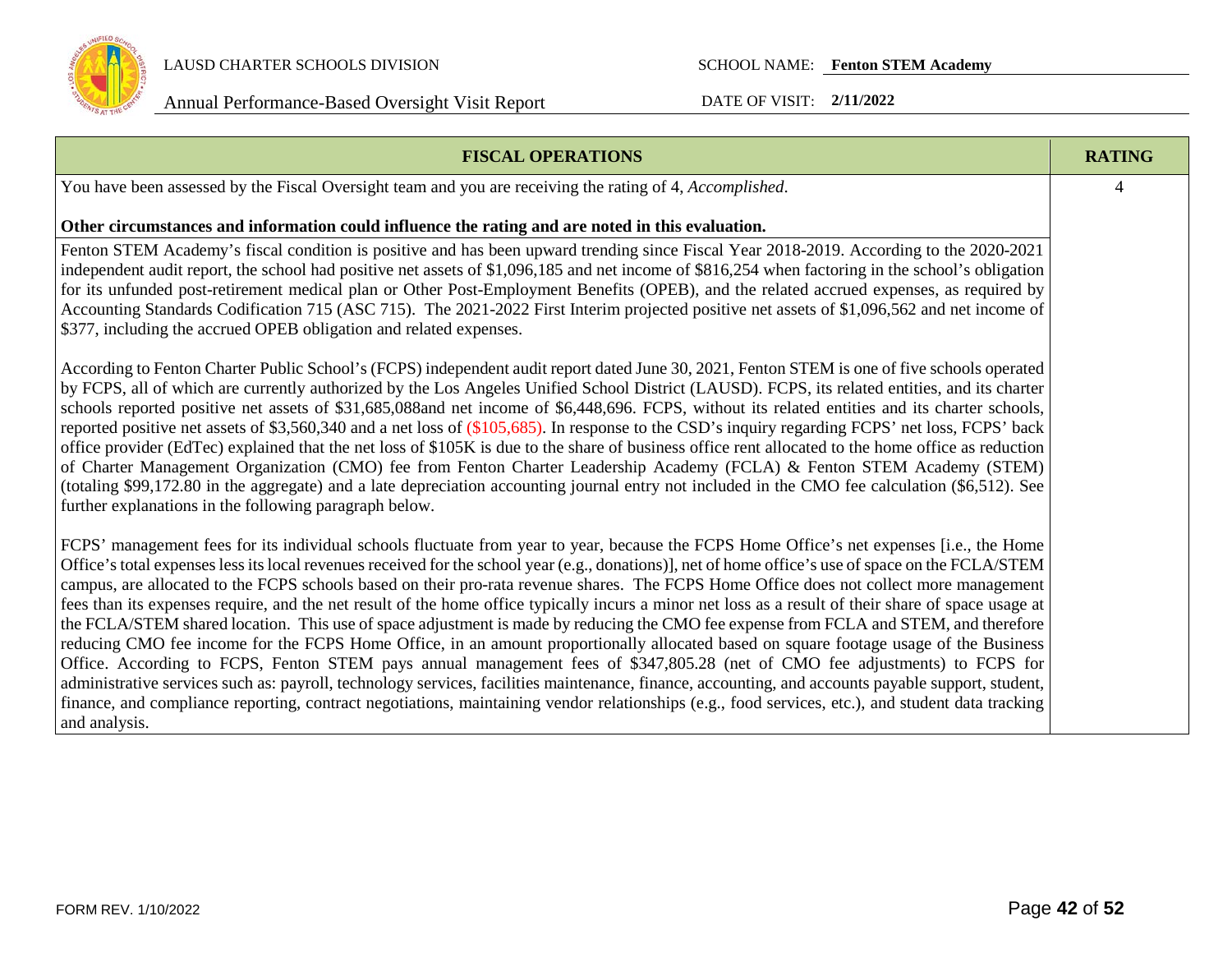

#### **Areas of Demonstrated Strength and/or Progress:**

1. The school's fiscal condition is positive.

|                             | 2017-2018<br>(Audited<br>Actuals) | 2018-2019<br>(Audited<br>Actuals) | 2019-2020<br>(Audited<br>Actuals) | 2020-2021<br>(Audited<br>Actuals) | 2021-2022<br>(First)<br>Interim) |
|-----------------------------|-----------------------------------|-----------------------------------|-----------------------------------|-----------------------------------|----------------------------------|
| Net Assets *                | $(\$236,220)$                     | \$130,516                         | \$279,931                         | \$1,096,185                       | \$1,096,562                      |
| <b>Net</b><br>Income/Loss   | $(\$22,994)$                      | \$278,270                         | \$149,415                         | \$816,254                         | \$377                            |
| <b>Transfers</b><br>In/Out  | \$0                               | \$0                               | \$0                               | \$0                               | \$0                              |
| Prior Year<br>Adjustment(s) | $(\$346,209)**$                   | \$88,466***                       | \$0                               | \$0                               | \$0                              |

\*The school's net asset includes OPEB liability. According to the latest ASC 715 Report or Actuarial Valuation Report (issued on July 23, 2021 by FCPS' actuary) and the 2020-2021 independent audit report, as of June 30, 2021, the school's accumulated post-retirement benefit obligation is estimated at \$275,809. Per the Financial Accounting Standards Board (FASB, ASC 715), which became effective December 15, 2016 (or Fiscal Year 2016-2017), this long-term obligation is required to be reported as a liability on the school's balance sheet. Per FCPS, the school's accrued OPEB expenses were \$70,421, \$91,270, and (\$128,151) for Fiscal Years 2018-2019, 2019-2020, and 2020-2021, respectively. FCPS stated that the reason for the credit balance in Fiscal Year 2020-2021 is because FCPS adopted changes to their OPEB plan (whereby new employees are no longer offered an OPEB plan at retirement) that resulted in a reduction in future OPEB liabilities, and the negative adjustment reflects those changes.

Per FCPS, Fenton STEM made annual contributions to its OPEB in the amounts of \$70,541, \$90,225, and \$91,468 during Fiscal Years 2018-2019, 2019-2020, and 2020-2021, respectively. As of December 31, 2021, the market value of FCPS's plan assets pertaining to its OPEB funds on deposit with its third-party administrator was reported at approximately \$8.6M, which exceeds the projected postretirement costs under the school's OPEB plan over the next 10 years. Based on the ASC 715 Report and the 2020-2021 audit report, the expected retiree payments (mainly the actual pay-as-you-go costs) were estimated at \$3.2M over the next 10 years (i.e., from June 30, 2022 through June 30, 2031).

\*\* Fiscal Year 2017-2018 was the first year that the school recorded its OPEB liability and related expenses. As a result, the school's net assets were restated in the amount of (\$346,209).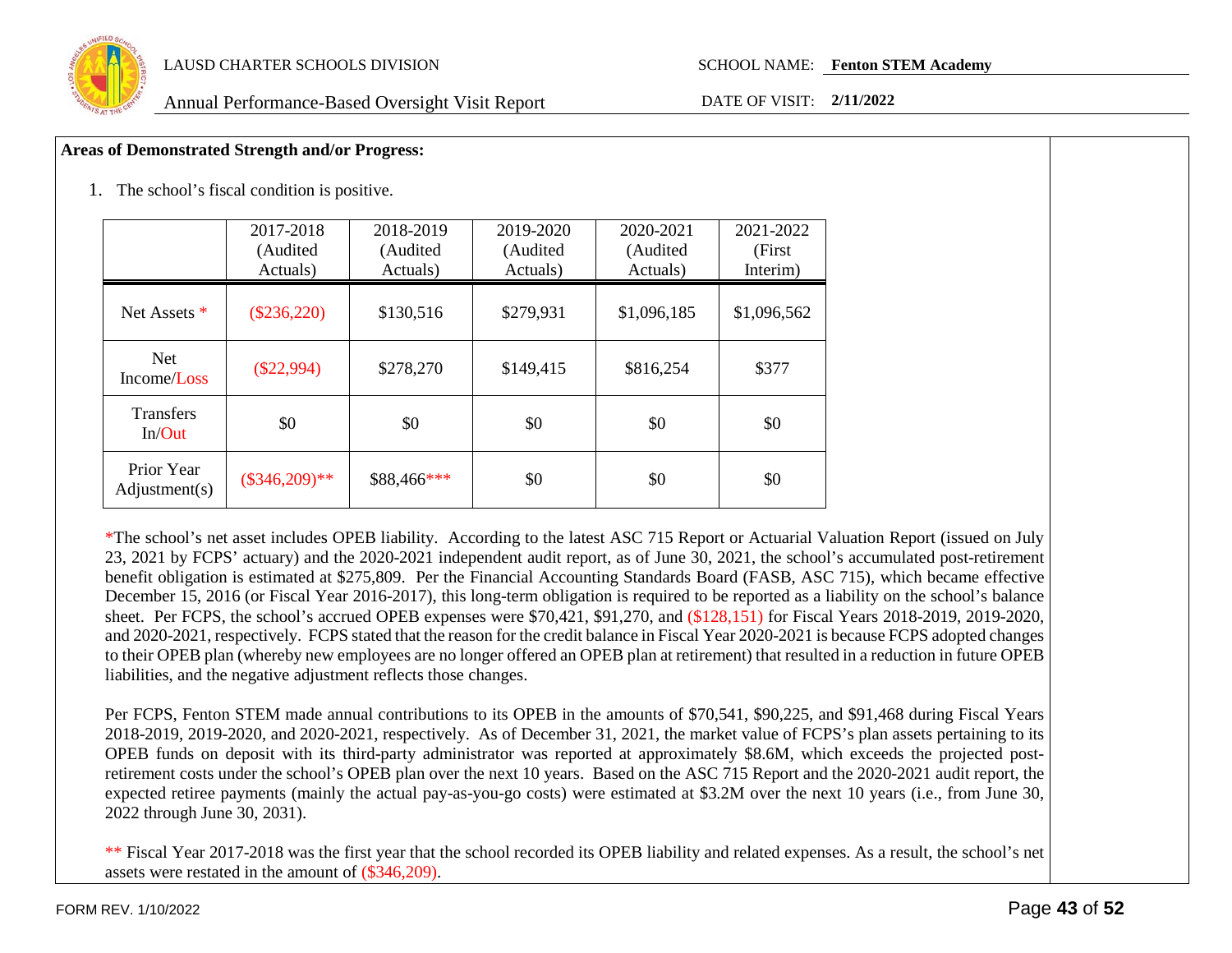

Annual Performance-Based Oversight Visit Report DATE OF VISIT: **2/11/2022**

\*\*\* The prior-year adjustments of \$88,466 in Fiscal Year 2018-2019 represent the reclassification of the OPEB liability in FCPS' consolidated Statement of Activities. Per FCPS and its 2018-2019 independent audit report, during Fiscal Year 2018-2019, FCPS revised the method used to allocate the defined benefit liability to each of its charter schools (from the time method formerly used to the compensation method now utilized) to more accurately report the liabilities by location. The updated allocation method now reports each location's liabilities based on each employee's share of total compensation paid by the Fenton schools and the FCPS Home Office.

**Areas Noted for Further Growth and/or Improvement:**

No significant items noted.

**Other Observations (Items described in this section, which may not have been addressed in the charter school's Fiscal Policies and Procedures, are recommended for improvement to align with optimal business practices).**

None noted.

**Corrective Action Required:**

None noted that require immediate action to remedy concerns in this report.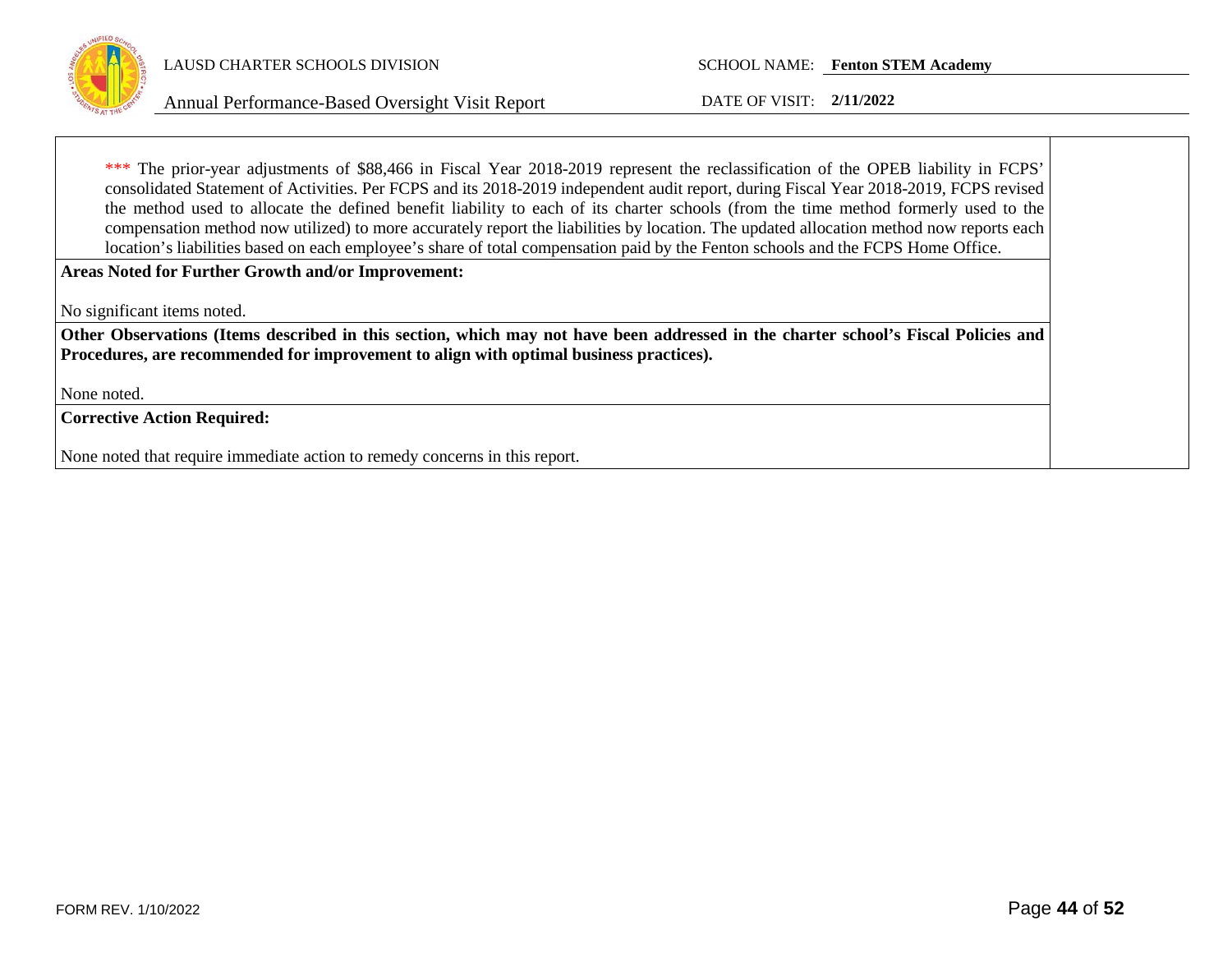

Notes:

- 1. Reviewed independent audit report for the Fiscal Year ended June 30, 2021, and noted the following:
	- a. Audit opinion: Unmodified
	- b. Material weaknesses: None Reported
	- c. Deficiencies/Findings: None Reported
	- d. Lack of Going Concern: None Reported
- 2. Governing board meeting minutes reflecting the presentation of financial reports, such as balance sheets, income statements, and cash flow statements were provided.
- 3. Governing board meeting minutes reflecting the adoption of the 2021-2022 budget were provided.
- 4. Evidence of Fenton STEM offering STRS, PERS, and/or Social Security benefits to its employees and proof of payment was provided.
- 5. Governing board meeting minutes reflecting the selection of the current independent auditor were provided.
- 6. Governing board meeting minutes reflecting the discussion of the most current independent audit report were provided.
- 7. Per the 2020-2021 audit report, the school's unrestricted ending fund/net asset balance is \$1,068,051 and total expenditures equal \$4,267,438. Therefore, the school's reserve for economic uncertainty as defined in California Code of Regulations (CCR), Title 5, Section 15450 is 25.03%, which exceeds the minimum 4% based on the school's Average Daily Attendance (ADA) of 323.53 per the school's 2021-2022 First Principal Apportionment data reported.
- 8. Per the 2020-2021 audit report, the school's cash and cash equivalents is \$62,039 and total expenditures equal \$4,267,438. Therefore, the school's cash reserve level is 1.45%, which is below the recommended 5%. In response to the CSD's inquiry regarding the school's significant drop of \$128K in the cash balance from 2020-2021 UAR (\$190,041), FCPS stated that the primary reason for the reduced cash at June 30, 2021 was because of the State LCFF deferrals in the 2020-2021 fiscal year. \$877K in LCFF was deferred, all of which was received by the school on August 31, 2021. Consequently, the cash balance for Fenton STEM after the deferrals was \$1,400,317. Per the school's 2021-2022 First Interim Financials, the school's cash and cash equivalents is \$769,846 and total expenditures equal \$6,556,354. Therefore, the school's cash reserve level is 11.74%. Per the school's 2021-2022 Second Interim Financials, the school's cash and cash equivalents is \$568,270 and total expenditures equal \$4,358,654. Therefore, the school's cash reserve level is 13.04%.
- 9. Governing board meeting minutes reflecting the receipt, review, and approval of interim financial reports submitted to LAUSD were provided.
- 10. Governing board meeting minutes reflecting the receipt, review, and discussion of the most current Annual Performance-Based Oversight Visit report were provided.
- 11. Governing board meeting minutes reflecting the approval of the current fiscal policies and procedures were provided.
- 12. A copy of the charter school's organizational chart, which depicts the current reporting structure of the charter school, including but not limited to, any board member, charter management organization employees, or school employee, who handle day-to-day finances and/or have responsibilities outlined within the charter school's financial policies and procedures, was provided.
- 13. An itemized accounting regarding total compensation paid in Fiscal Year 2020-2021 to all executives, school leaders, administrators, directors, and noncertificated staff either employed directly by the school or the entity managing the charter school, including the organization's home office, charter management organization, or related entities which may have decision-making authority over the school was provided.
- 14. Governing board meeting minutes reflecting the approval of the management fees, licensing fees, or other related party fees were provided.
- 15. The most current accounts payable aging report was provided.
- 16. Reviewed the following 30 checks. No discrepancies were noted.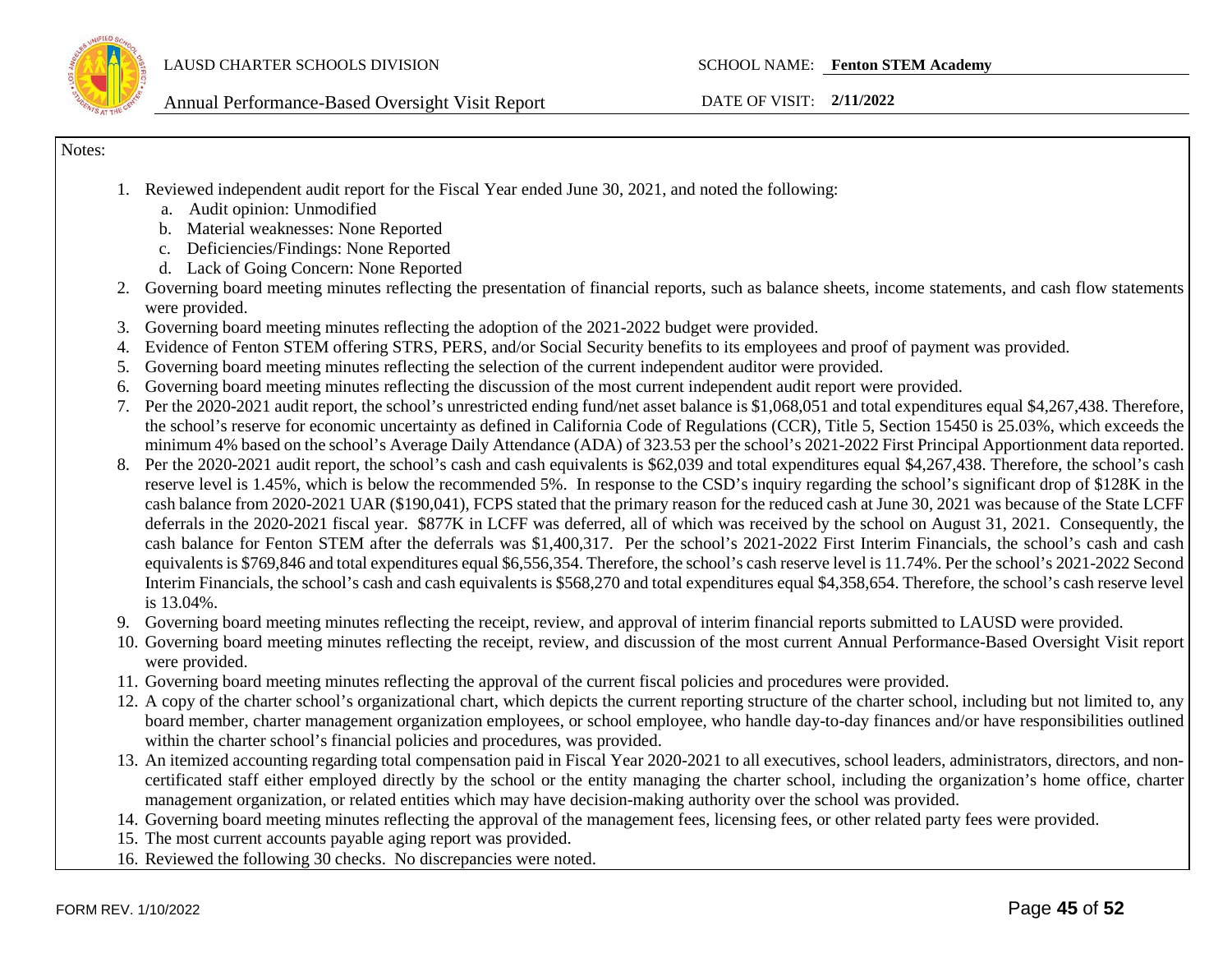

- a. Check numbers (East West Bank Checking Account Ending in X7895): 115060, 114534, 115127, 113694, 115104, 115133, 115126, 114944, 114270, 114696, 114025, 114978, 114272, 115030, 113575, 114831,114789, 114655, 115069, 114508, 113746, 114482, 114616, 114485, 114535, 114195, 113628, 114601, 113937, and 115219.
- 17. Reviewed credit card statements from April 2021 through September 2021. Selected the months of April 2021 through September 2021 for sample testing. No discrepancies were noted.
	- a. American Express Credit Card Ending in X44000 (Executive Director)
	- b. Elan Credit Card Ending in X6767 (Executive Director)
	- c. Elan Credit Card Ending in X5199 (Chief Academic Officer)
	- d. Elan Credit Card Ending in X8572 (Chief Operating Officer)
	- e. Elan Credit Card Ending in X5317 (Director, Fenton Avenue Charter School)
	- f. Elan Credit Card Ending in X0022 (Director, Fenton Primary Center)
	- g. Elan Credit Card Ending in X3099 (Director, Santa Monica Boulevard Community Charter School)
	- h. Elan Credit Card Ending in X3432 (Director, Fenton Charter Leadership Academy/Fenton STEM Academy)
	- i. Elan Credit Card Ending in X6785 (M&O Manager)
	- j. Home Depot Credit Card Ending in X2178 (Facilities staff)
- 18. Reviewed bank statements and bank reconciliations from April 2021 through September 2021. Selected the months of April 2021 through September 2021 for sample testing. No discrepancies were noted.
	- a. East West Bank Checking Account Ending in X7895 (Operating Account)
	- b. Cathay Wealth Management Account Ending in X6597 (Investment Account)
- 19. A Segregation of Duties (SOD) review was conducted remotely at Fenton Primary Center via videoconference. No discrepancies were noted.
- 20. Equipment inventory was provided.
- 21. The Education Protection Account (EPA) allocation and expenditures pertaining to the prior Fiscal Year (i.e., 2020-2021) are posted on the charter school's website.
- 22. The most current Audited Financial Statements are posted on the charter school's website.
- 23. The 2021-2022 Local Control and Accountability Plan was submitted to LAUSD.
- 24. The most current Local Control and Accountability Plan is posted on the charter school's website.
- 25. FCPS disclosed Fenton Primary Center's involvement in a real estate refinancing transaction pertaining to Fenton Primary Center's school site, located at 11351 Dronfield Avenue, Pacoima, CA 91331 (which closed on or about February 26, 2020). According to FCPS, this transaction was executed for the purpose of refinancing the indebtedness incurred by related entity Dronfield, LLC to fund the acquisition and development of the property. Documents provided by the school indicate that FCPS has agreed to lease the property from related entity Fenton, LLC through a series of three separate leases that span the following time periods: 1) February 1, 2020 through June 30, 2020; 2) July 1, 2020 through June 30, 2021, and 3) July 1, 2021 through June 30, 2058. According to the organization, Fenton, LLC is wholly owned by SFV Education, which is a tax-exempt California nonprofit public benefit corporation formed and operated to support FCPS.
- 26. FCPS' plans for the facilities-related expansions and major improvements to the existing school site at Fenton STEM Academy and Fenton Charter Leadership Academy were provided. Documents provided to the CSD consist of signed and executed lease agreements and the FCPS governing board's related meeting minutes approving the refinancing transactions pertaining to these two FCPS schools —i.e., STEM and Fenton Charter Leadership Academy, who both sublease their respective school sites from related entity Fenton, LLC. FCPS Leadership also shared that Fenton, LLC intends to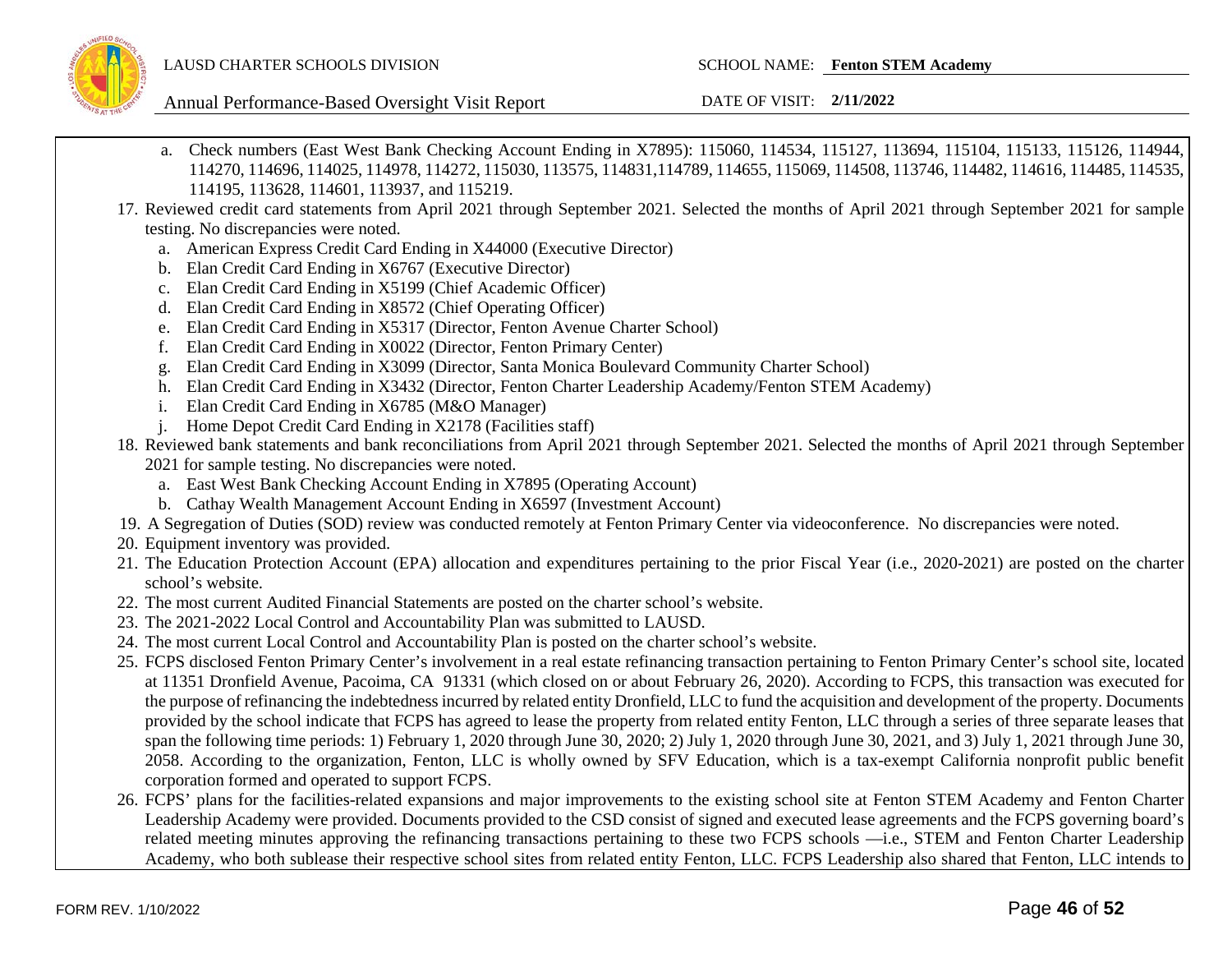

Annual Performance-Based Oversight Visit Report DATE OF VISIT: **2/11/2022**

make substantial improvements to a property that is adjacent to the 8926 Sunland Boulevard site (which is located at 8928 Sunland Boulevard, Sun Valley, CA 91352).

- 27. FCPS applied for U.S. Small Business Administration's (SBA) Paycheck Protection Program (PPP) in April 2020. However, in May 2020 based on FCPS' Board's re-evaluation and recommendation from its then-Executive Director and its Finance Committee, FCPS returned the \$5,043,100 loan amount, plus \$3,642.24 interest of 1% for 26 days.
- 28. Documentation pertaining to grants that the school received during both Fiscal Years 2020-2021 and/or 2021-2022 due to the COVID-19 pandemic was provided.
- 29. Pursuant to AB 1871, a signed and dated written statement that indicates that Fenton STEM is providing each needy pupil with one nutritionally adequate free or reduced-price meal during each school day was provided.
- 30. Fenton STEM did not disclose any legal actions, regulatory proceedings, or investigations that might have a material fiscal impact (including financial viability) to the Charter School, and that is currently pending or was filed within the last year or since the last disclosure period, whichever is later.
- 31. The 2020-2021 audited and unaudited nearly mirror each other.
- 32. The school's reported Norm Enrollment was 301, 313, 316, 338, and 340 for Fiscal Years 2017-2018, 2018-2019 2019-2020, 2020-2021, and 2021- 2022, respectively, representing an accumulated growth in enrollment of 39 students since Fiscal Year 2017-2018. The CSD will continue to monitor the school's student enrollment through oversight.

**Progress on LAUSD Board of Education and/or MOU Benchmarks related to FISCAL OPERATIONS (if applicable):**

N/A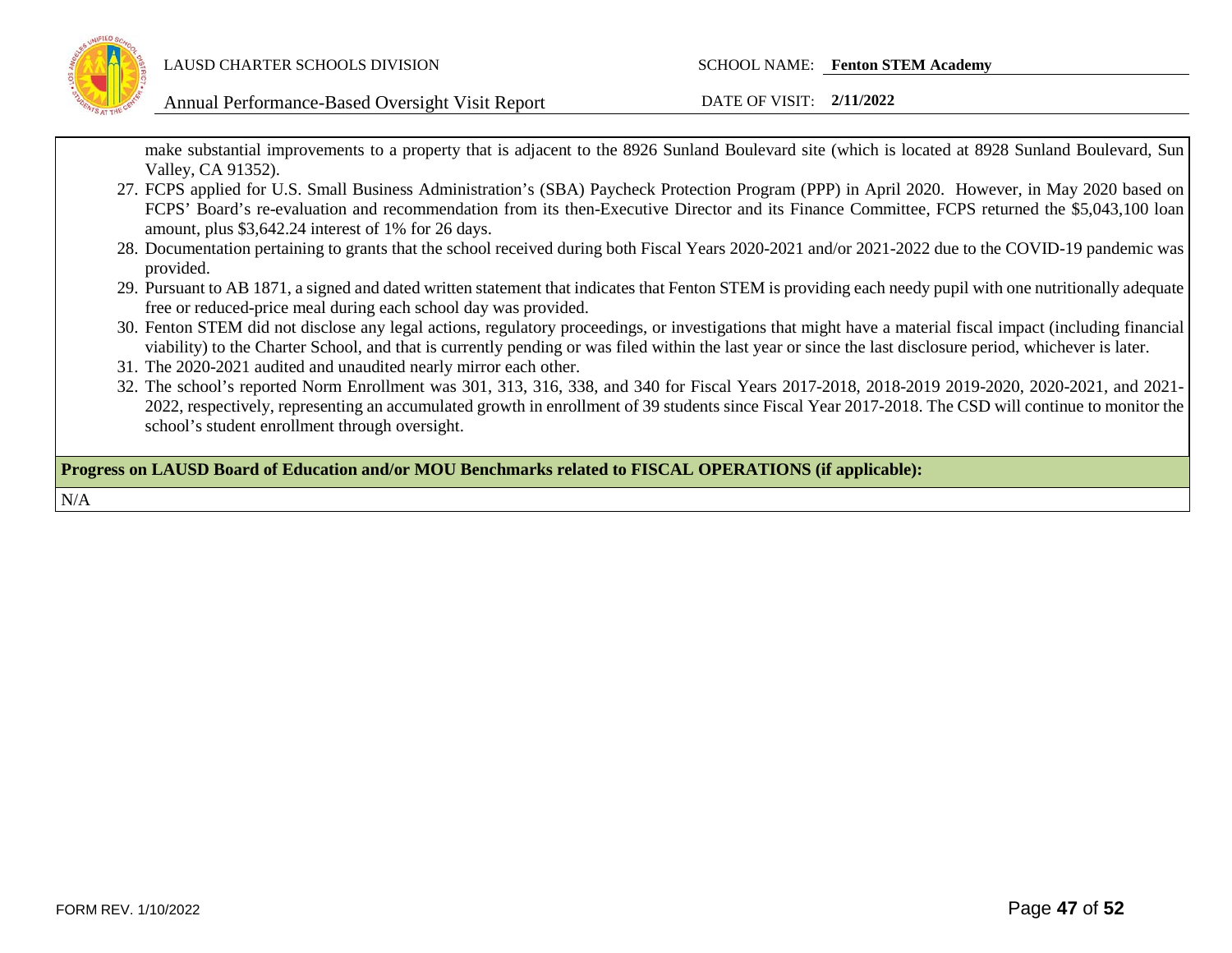

### **Fiscal Operations Rubrics**

*Existing School – a charter school that has at least one annual independent audit on file with the Charter Schools Division [Possible Rating of 1-4] New School – a charter school that does not have an independent audit on file with the Charter Schools Division [Possible Rating of 1-2]*

| An existing school that meets all of the Required Criteria and two of the<br>Supplemental Criteria listed below would be assessed eligible to be      | An existing school that meets all of the Required Criteria and two of the<br>Supplemental Criteria listed below would be assessed eligible to be |  |  |  |  |  |
|-------------------------------------------------------------------------------------------------------------------------------------------------------|--------------------------------------------------------------------------------------------------------------------------------------------------|--|--|--|--|--|
| considered as Accomplished [Rating of 4].                                                                                                             | considered as Proficient [Rating of 3].                                                                                                          |  |  |  |  |  |
| <b>Existing Schools (based on the most current annual audit):</b><br>An existing school is one that has at least one annual independent audit on file | Existing Schools (based on the most current annual audit):<br>An existing school is one that has at least one annual independent audit on file   |  |  |  |  |  |
| with the Charter Schools Division                                                                                                                     | with the Charter Schools Division                                                                                                                |  |  |  |  |  |
|                                                                                                                                                       |                                                                                                                                                  |  |  |  |  |  |
| <b>REQUIRED CRITERIA</b>                                                                                                                              | <b>REQUIRED CRITERIA</b>                                                                                                                         |  |  |  |  |  |
| Net Assets are positive in the prior two audits;                                                                                                      | Net Assets are positive in the most current audit;                                                                                               |  |  |  |  |  |
| The cash balance at the beginning of the school year is positive;<br>2.                                                                               | The cash balance at the beginning of the school year is positive;                                                                                |  |  |  |  |  |
| The two most current audits show no material weaknesses, deficiencies<br>3.                                                                           | The most current audit shows no material weaknesses, deficiencies<br>3.                                                                          |  |  |  |  |  |
| and/or findings;                                                                                                                                      | and/or findings;                                                                                                                                 |  |  |  |  |  |
| All vendors and staff are paid in a timely manner;<br>4.                                                                                              | Vendors and staff are paid in a timely manner;<br>4.                                                                                             |  |  |  |  |  |
| 5. Governing board approves Fiscal Policies and Procedures, at a                                                                                      | Governing board approves Fiscal Policies and Procedures, at a<br>5.                                                                              |  |  |  |  |  |
| minimum, once prior to each charter renewal term;                                                                                                     | minimum, once prior to each charter renewal term;                                                                                                |  |  |  |  |  |
| Charter school consistently adheres to the governing board approved<br>6.                                                                             | Charter school generally adheres to the governing board-approved<br>6.                                                                           |  |  |  |  |  |
| <b>Fiscal Policies and Procedures;</b>                                                                                                                | <b>Fiscal Policies and Procedures;</b>                                                                                                           |  |  |  |  |  |
| Governing board adopts the annual budget;<br>7.                                                                                                       | Governing board adopts the annual budget;<br>7.                                                                                                  |  |  |  |  |  |
| Governing board reviews and approves reports (e.g., preliminary<br>8.                                                                                 | Governing board reviews and approves reports (e.g., preliminary<br>8.                                                                            |  |  |  |  |  |
| budget, first interim, second interim, unaudited actuals, audited actuals,                                                                            | budget, first interim, second interim, unaudited actuals, audited actuals,                                                                       |  |  |  |  |  |
| etc.) submitted to LAUSD;                                                                                                                             | etc.) submitted to LAUSD;                                                                                                                        |  |  |  |  |  |
| 9. Governing board discusses and resolves audit exceptions and                                                                                        | Governing board discusses and resolves audit exceptions and<br>9.                                                                                |  |  |  |  |  |
| deficiencies to the satisfaction of LAUSD;                                                                                                            | deficiencies to the satisfaction of LAUSD;                                                                                                       |  |  |  |  |  |
| 10. There is no apparent conflict of interest;                                                                                                        | 10. There is no apparent conflict of interest;                                                                                                   |  |  |  |  |  |
| 11. A signed written statement which indicates that the charter school is                                                                             | 11. A signed written statement which indicates that the charter school is                                                                        |  |  |  |  |  |
| providing each needy pupil with one nutritionally adequate free or                                                                                    | providing each needy pupil with one nutritionally adequate free or                                                                               |  |  |  |  |  |
| reduced-price meal during each school day is provided (pursuant to AB                                                                                 | reduced-price meal during each school day is provided (pursuant to AB                                                                            |  |  |  |  |  |
| 1871 [Ed. Code § 47613.5]);                                                                                                                           | 1871 [Ed. Code § 47613.5]);                                                                                                                      |  |  |  |  |  |
| 12. The Education Protection Account allocation and expenditures, the                                                                                 | 12. The Education Protection Account allocation and expenditures, the                                                                            |  |  |  |  |  |
| most current Audited Financial Statements, and the most current                                                                                       | most current Audited Financial Statements, and the most current                                                                                  |  |  |  |  |  |
| governing board-approved LCAP are posted on the charter school's                                                                                      | governing board-approved LCAP are posted on the charter school's                                                                                 |  |  |  |  |  |
| website;                                                                                                                                              | website;                                                                                                                                         |  |  |  |  |  |
| 13. The LCAP is submitted to the appropriate agencies;                                                                                                | 13. The LCAP is submitted to the appropriate agencies;                                                                                           |  |  |  |  |  |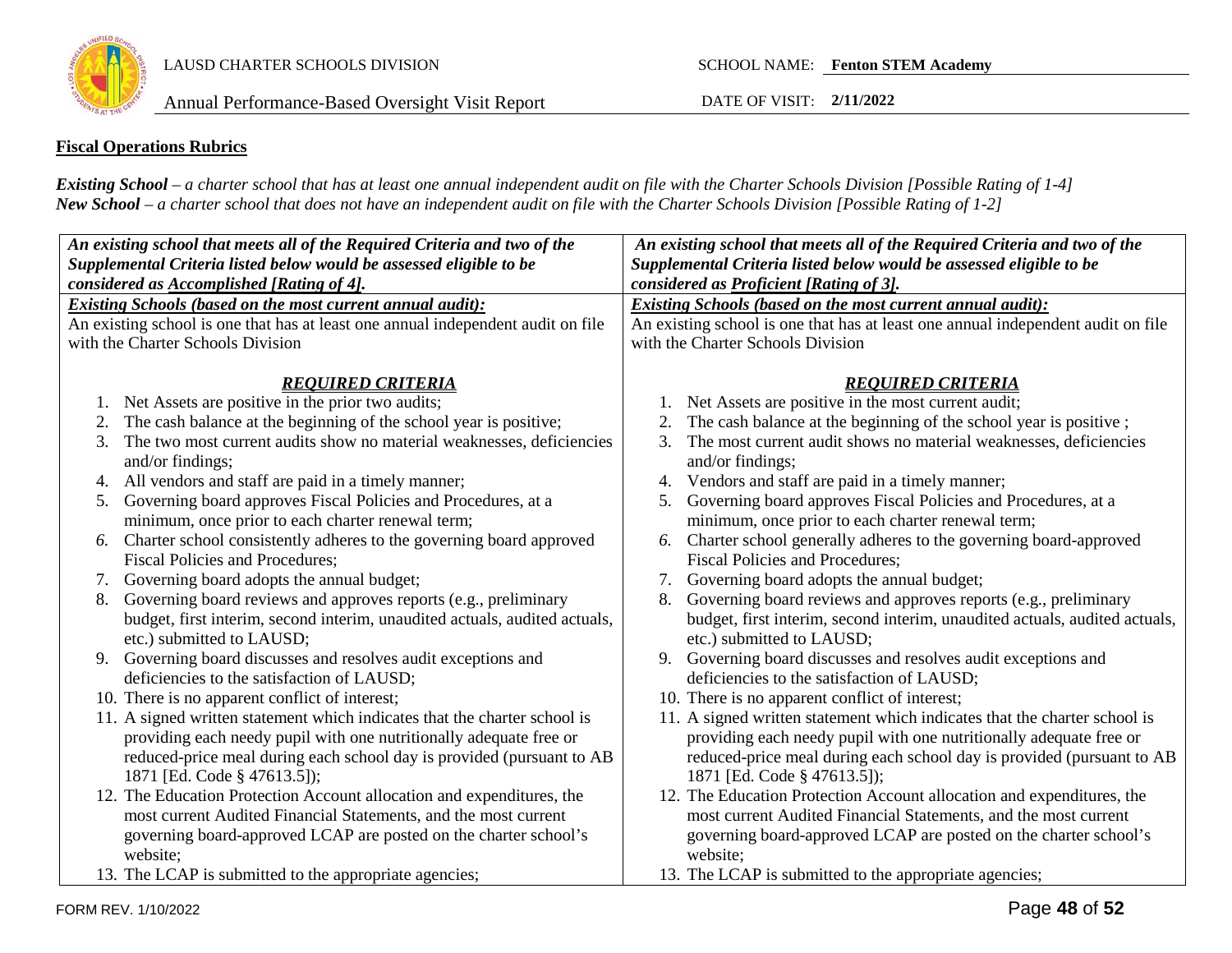

| An existing school that meets all of the Required Criteria and two of the                                                                                                                                                                                                                                                                                                                                                                                                                                                                                                                                                                                                                                                                                                                      | An existing school that meets all of the Required Criteria and two of the                                                                                                                                                                                                                                                                                                                                                                                                                                                                                                                                                                                                                                                                   |
|------------------------------------------------------------------------------------------------------------------------------------------------------------------------------------------------------------------------------------------------------------------------------------------------------------------------------------------------------------------------------------------------------------------------------------------------------------------------------------------------------------------------------------------------------------------------------------------------------------------------------------------------------------------------------------------------------------------------------------------------------------------------------------------------|---------------------------------------------------------------------------------------------------------------------------------------------------------------------------------------------------------------------------------------------------------------------------------------------------------------------------------------------------------------------------------------------------------------------------------------------------------------------------------------------------------------------------------------------------------------------------------------------------------------------------------------------------------------------------------------------------------------------------------------------|
| Supplemental Criteria listed below would be assessed eligible to be                                                                                                                                                                                                                                                                                                                                                                                                                                                                                                                                                                                                                                                                                                                            | Supplemental Criteria listed below would be assessed eligible to be                                                                                                                                                                                                                                                                                                                                                                                                                                                                                                                                                                                                                                                                         |
| considered as Accomplished [Rating of 4].                                                                                                                                                                                                                                                                                                                                                                                                                                                                                                                                                                                                                                                                                                                                                      | considered as Proficient [Rating of 3].                                                                                                                                                                                                                                                                                                                                                                                                                                                                                                                                                                                                                                                                                                     |
| 14. The charter school has knowledge of any material differences amongst<br>the preliminary budget, first interim, second interim, unaudited actuals,<br>and audited actuals;<br>15. Requests for information made by the Charter Schools Division and<br>LAUSD are processed or submitted by the charter school in a timely<br>manner;<br>16. There are no discrepancies cited in the Areas Noted for Further Growth<br>and/or Improvement;<br>17. Audited and unaudited actuals nearly mirror each other;<br>18. Proper segregations of duties are in place;<br>19. There are no outstanding fiscal-related tiered intervention notices<br>issued to the school; and<br>20. If applicable, all LAUSD Board of Education-approved fiscal<br>benchmark(s) are met by the required deadline(s). | 14. The charter school has knowledge of any material differences amongst<br>the preliminary budget, first interim, second interim, unaudited actuals,<br>and audited actuals;<br>15. Requests for information made by the Charter Schools Division and<br>LAUSD are processed or submitted by the charter school in a timely<br>manner;<br>16. There are no significant recurring issues;<br>17. Audited and unaudited actuals nearly mirror each other; and<br>18. There are no outstanding fiscal-related tiered intervention notices<br>issued to the school.                                                                                                                                                                            |
| Note: Other circumstances and information could influence the rating, which<br>may include the supplemental criteria below, and will be noted in the<br>evaluation.                                                                                                                                                                                                                                                                                                                                                                                                                                                                                                                                                                                                                            | Note: Other circumstances and information could influence the rating, which<br>may include the supplemental criteria below, and will be noted in the<br>evaluation.                                                                                                                                                                                                                                                                                                                                                                                                                                                                                                                                                                         |
| <b>SUPPLEMENTAL CRITERIA</b>                                                                                                                                                                                                                                                                                                                                                                                                                                                                                                                                                                                                                                                                                                                                                                   | <b>SUPPLEMENTAL CRITERIA</b>                                                                                                                                                                                                                                                                                                                                                                                                                                                                                                                                                                                                                                                                                                                |
| The school maintains the minimum reserve for economic uncertainty<br>1.<br>as defined in California Code of Regulations (CCR), Title 5, Section<br>15450 (https://www.law.cornell.edu/regulations/california/5-CCR-Sec-<br>15450) per the most current audit (e.g., unrestricted fund balance<br>divided by total expenditures);<br>The cash balance at the beginning of the school year is at least 5% of<br>2.<br>the prior year expenses;<br>Enrollment is stable or changing at a manageable rate (e.g., the school<br>3.<br>still maintains a balanced budget, etc.); and<br>4. Fiscal reports (e.g., balance sheet, income statement, budget to actuals,<br>cash flow statement, etc.) are presented to the governing board at each<br>regular governing board meeting.                  | The school maintains the minimum reserve for economic uncertainty<br>1.<br>as defined in CCR, Title 5, Section 15450<br>(https://www.law.cornell.edu/regulations/california/5-CCR-Sec-15450)<br>per the most current audit (e.g., unrestricted fund balance divided by<br>total expenditures);<br>The cash balance at the beginning of the school year is at least 5% of<br>2.<br>the prior year expenses;<br>Enrollment is stable or changing at a manageable rate (e.g., the school<br>3.<br>still maintains a balanced budget, etc.); and<br>4. Fiscal reports (e.g., balance sheet, income statement, budget to actuals,<br>cash flow statement, etc.) are presented to the governing board at each<br>regular governing board meeting. |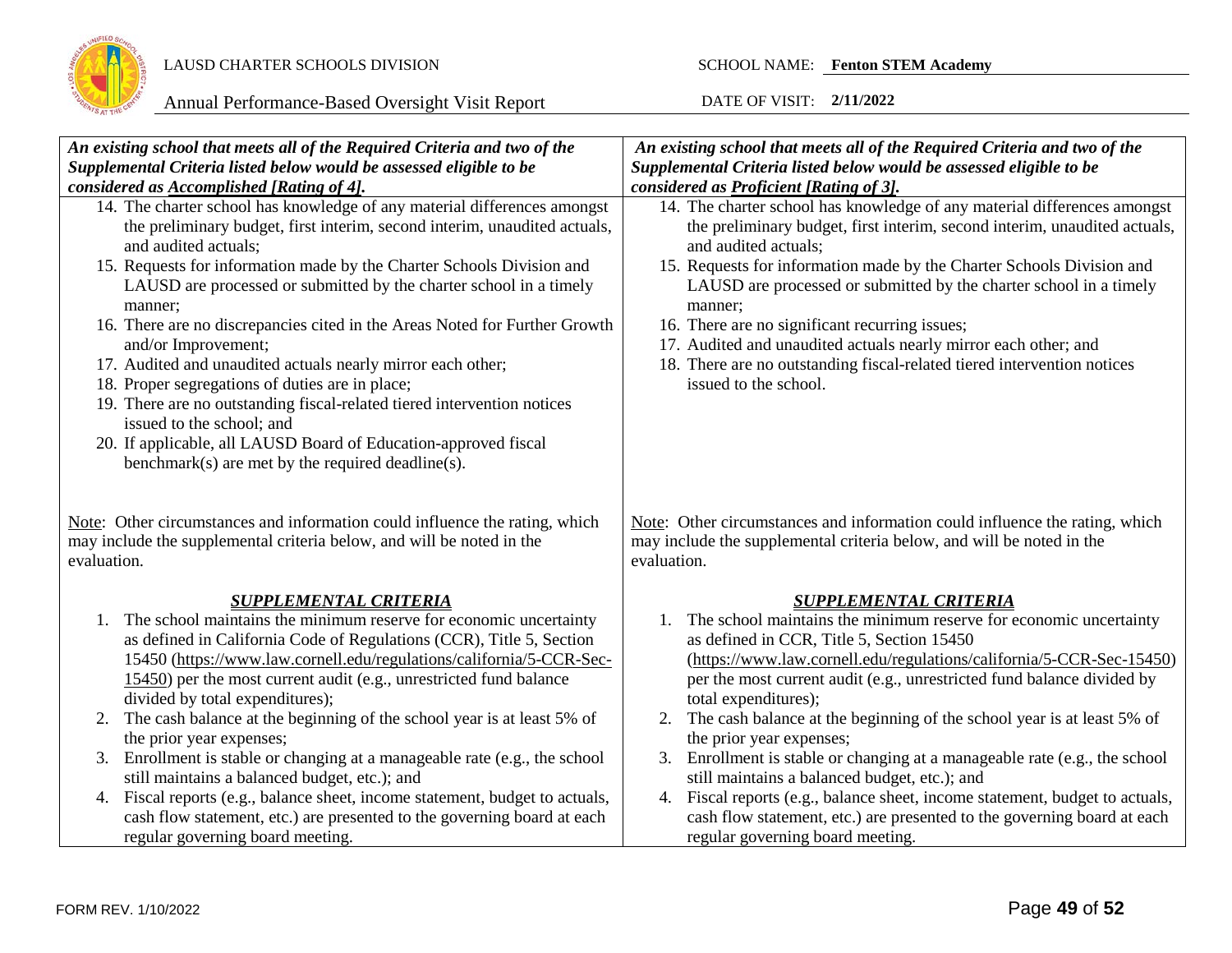

| An existing school that meets all of the Required Criteria and two of the<br>supplemental criteria listed below would be assessed eligible to be considered<br>as Developing [Rating of 2].                                                                                                                                                                                                                                                                                                                                                                                                                                                                                                                                                                                 | An existing school would be assessed as Unsatisfactory [Rating of 1] based on the<br>statements below:                                                                                                                                                                                                                                                                                                                                                                                                                                                                                                                                                                                                                                                                                                                                                                                             |  |  |  |
|-----------------------------------------------------------------------------------------------------------------------------------------------------------------------------------------------------------------------------------------------------------------------------------------------------------------------------------------------------------------------------------------------------------------------------------------------------------------------------------------------------------------------------------------------------------------------------------------------------------------------------------------------------------------------------------------------------------------------------------------------------------------------------|----------------------------------------------------------------------------------------------------------------------------------------------------------------------------------------------------------------------------------------------------------------------------------------------------------------------------------------------------------------------------------------------------------------------------------------------------------------------------------------------------------------------------------------------------------------------------------------------------------------------------------------------------------------------------------------------------------------------------------------------------------------------------------------------------------------------------------------------------------------------------------------------------|--|--|--|
| <b>Existing Schools (based on the most current audit):</b><br>An existing school is one that has at least one annual independent audit on file<br>with the Charter Schools Division                                                                                                                                                                                                                                                                                                                                                                                                                                                                                                                                                                                         | <b>Existing Schools (based on the most current audit):</b><br>An existing school is one that has at least one annual independent audit on file with<br>the Charter Schools Division                                                                                                                                                                                                                                                                                                                                                                                                                                                                                                                                                                                                                                                                                                                |  |  |  |
| <b>REQUIRED CRITERIA</b><br>1. Net Assets are positive, or net assets are negative with strong trend<br>toward positive (be positive at the end of the third year, per applicable<br>audit, and beyond);<br>The cash balance at the beginning of the school year is positive;<br>2.<br>Vendors and staff are paid in a timely manner;<br>3.<br>Governing board approves Fiscal Policies and Procedures, at a<br>4.<br>minimum, once prior to each charter renewal term;<br>Governing board adopts the annual budget;<br>5.<br>A signed written statement which indicates that the charter school is<br>6.<br>providing each needy pupil with one nutritionally adequate free or<br>reduced-price meal during each school day (pursuant to AB 1871 [Ed.<br>Code § 47613.5]); | An Unsatisfactory rating is assessed based on the following conditions, including,<br>but not limited to:<br>A charter school is assessed as Unsatisfactory if the charter school does not meet the<br>criteria for Accomplished, Proficient, or Developing. The charter school was given<br>a certain period of time to address the fiscal concerns of LAUSD, but failed to<br>provide a satisfactory response. The charter school has shown no feasible financial<br>plans, and/or immediate sources of funding to maintain a viable budget and/or<br>sustain the school's operation to mitigate the negative fiscal condition. The charter<br>school's governing board members and/or leadership lack fiscal capacity.<br>Continued operation of a charter school that is assessed as Unsatisfactory may result<br>to non-implementation of instructional programs as provided in the petition. |  |  |  |
| The Education Protection Account allocation and expenditures, the<br>most current Audited Financial Statements, and the most current<br>governing board-approved LCAP are posted on the charter school's<br>website;<br>The LCAP is submitted to the appropriate agencies;<br>8.<br>Have an audit conducted annually by an independent auditing firm;<br>9.<br>and<br>10. Governing board discusses and resolves audit exceptions and<br>deficiencies to the satisfaction of LAUSD.                                                                                                                                                                                                                                                                                         |                                                                                                                                                                                                                                                                                                                                                                                                                                                                                                                                                                                                                                                                                                                                                                                                                                                                                                    |  |  |  |
| Note: Other circumstances and information could influence the rating, which<br>may include the supplemental criteria below, and will be noted in the<br>evaluation.                                                                                                                                                                                                                                                                                                                                                                                                                                                                                                                                                                                                         | Note: Other circumstances and information could influence the rating and will be<br>noted in the evaluation.                                                                                                                                                                                                                                                                                                                                                                                                                                                                                                                                                                                                                                                                                                                                                                                       |  |  |  |
| <b>SUPPLEMENTAL CRITERIA</b><br>1. The school maintains the minimum reserve for economic uncertainty<br>as defined in CCR, Title 5, Section 15450                                                                                                                                                                                                                                                                                                                                                                                                                                                                                                                                                                                                                           |                                                                                                                                                                                                                                                                                                                                                                                                                                                                                                                                                                                                                                                                                                                                                                                                                                                                                                    |  |  |  |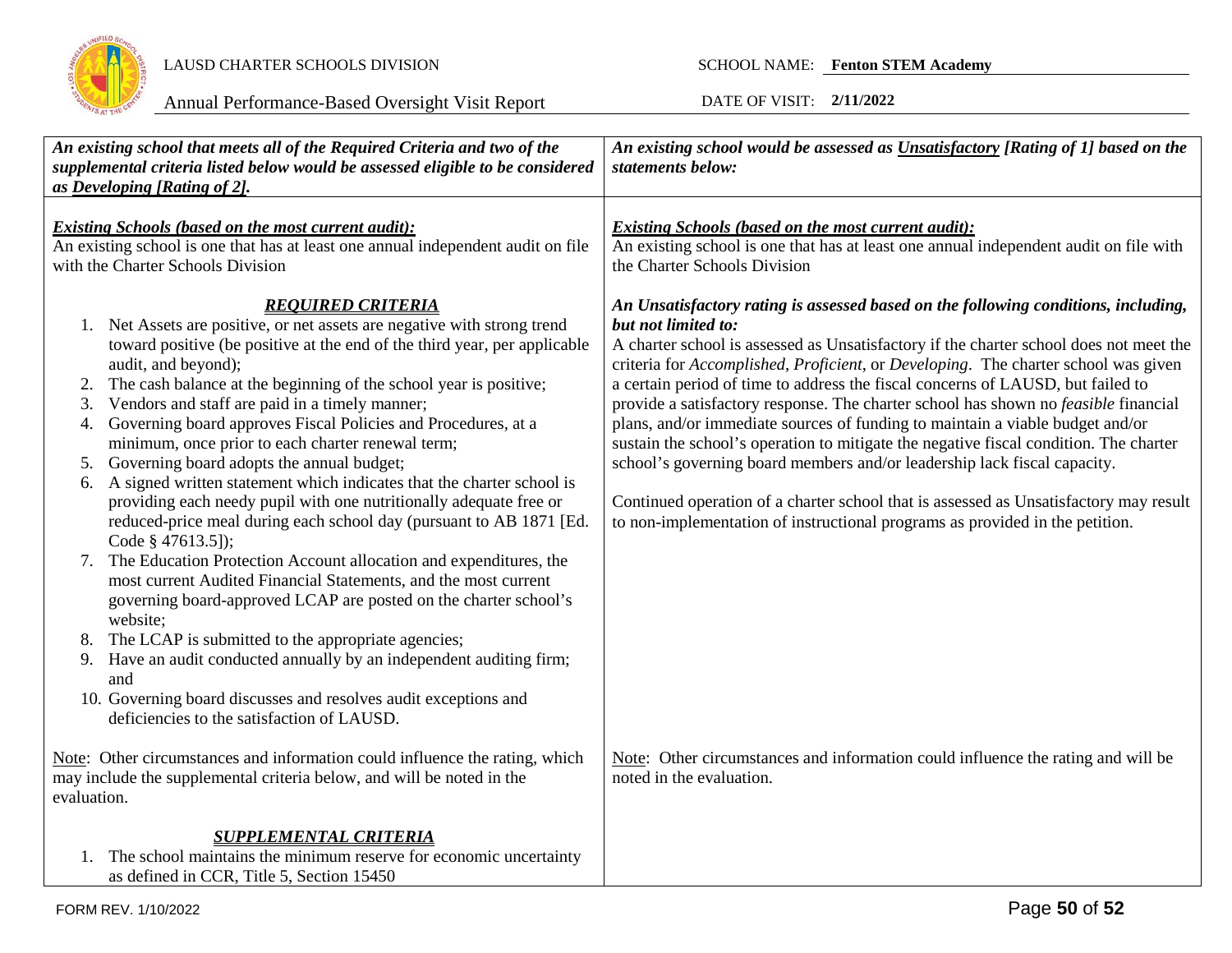

|    | An existing school that meets all of the Required Criteria and two of the      | An existing school would be assessed as Unsatisfactory [Rating of 1] based on the |
|----|--------------------------------------------------------------------------------|-----------------------------------------------------------------------------------|
|    | supplemental criteria listed below would be assessed eligible to be considered | statements below:                                                                 |
|    | as Developing [Rating of 2].                                                   |                                                                                   |
|    | (https://www.law.cornell.edu/regulations/california/5-CCR-Sec-                 |                                                                                   |
|    | 15450) per the most current audit (e.g., unrestricted fund balance             |                                                                                   |
|    | divided by total expenditures);                                                |                                                                                   |
|    | 2. The cash balance at the beginning of the school year is at least 5% of      |                                                                                   |
|    | the prior year expenses;                                                       |                                                                                   |
|    | 3. Enrollment is stable or changing at a manageable rate (e.g., the school     |                                                                                   |
|    | still maintains a balanced budget, etc.); and                                  |                                                                                   |
| 4. | Fiscal reports (e.g., balance sheet, income statement, budget to actuals,      |                                                                                   |
|    | cash flow statement, etc.) are presented to the governing board at each        |                                                                                   |
|    | regular governing board meeting.                                               |                                                                                   |
|    |                                                                                |                                                                                   |

|          | A new school that meets all of the Required Criteria listed below would be<br>assessed eligible to be considered as <b>Developing</b> [Rating of 2].                                                                                                                                                                                                                                                                                                                                                                                                                                                  | A new school would be assessed as Unsatisfactory [Rating of 1] based on the<br>statements below:                                                                                                                                                                                                                                                                                                                                                                                                                                                                                                                                                                                                                                                 |  |  |
|----------|-------------------------------------------------------------------------------------------------------------------------------------------------------------------------------------------------------------------------------------------------------------------------------------------------------------------------------------------------------------------------------------------------------------------------------------------------------------------------------------------------------------------------------------------------------------------------------------------------------|--------------------------------------------------------------------------------------------------------------------------------------------------------------------------------------------------------------------------------------------------------------------------------------------------------------------------------------------------------------------------------------------------------------------------------------------------------------------------------------------------------------------------------------------------------------------------------------------------------------------------------------------------------------------------------------------------------------------------------------------------|--|--|
|          | <b>New Schools:</b>                                                                                                                                                                                                                                                                                                                                                                                                                                                                                                                                                                                   | <b>New Schools:</b>                                                                                                                                                                                                                                                                                                                                                                                                                                                                                                                                                                                                                                                                                                                              |  |  |
| 3.       | <b>REOUIRED CRITERIA</b><br>1. A new school is one that does not have an independent audit on file<br>with the Charter Schools Division;<br>The cash balance at the beginning of the school year is positive;<br>If enrollment is significantly below the enrollment per the school's<br>Pupil Estimates for New or Significantly Expanding Charters report<br>and/or its approved petition budget, the charter school has made<br>significant adjustments in their operations to allow for the reduced<br>income, and submitted a revised three-year budget and three-year cash<br>flow projections; | An Unsatisfactory rating is assessed based on the following conditions, including,<br>but not limited to:<br>A charter school is assessed as Unsatisfactory if the charter school does not meet the<br>criteria for <i>Accomplished, Proficient</i> , or <i>Developing</i> . The charter school was given<br>a certain period of time to address the fiscal concerns of LAUSD, but failed to<br>provide a satisfactory response. The charter school has shown no <i>feasible</i> financial<br>plans, and/or immediate sources of funding to maintain a viable budget and/or<br>sustain the school's operation to mitigate the negative fiscal condition. The charter<br>school's governing board members and/or leadership lack fiscal capacity. |  |  |
| 4.<br>5. | Projected debt, if any, is managed efficiently and will not cause the<br>charter school to end the fiscal year with negative net assets. The non-<br>profit organization is financially viable to support the charter school;<br>Interim reports and unaudited actuals project:<br>a. Positive net assets<br>Expenses less than revenues<br>b.                                                                                                                                                                                                                                                        | Continued operation of a charter school that is assessed as Unsatisfactory may result<br>to non-implementation of instructional programs as provided in the petition.                                                                                                                                                                                                                                                                                                                                                                                                                                                                                                                                                                            |  |  |